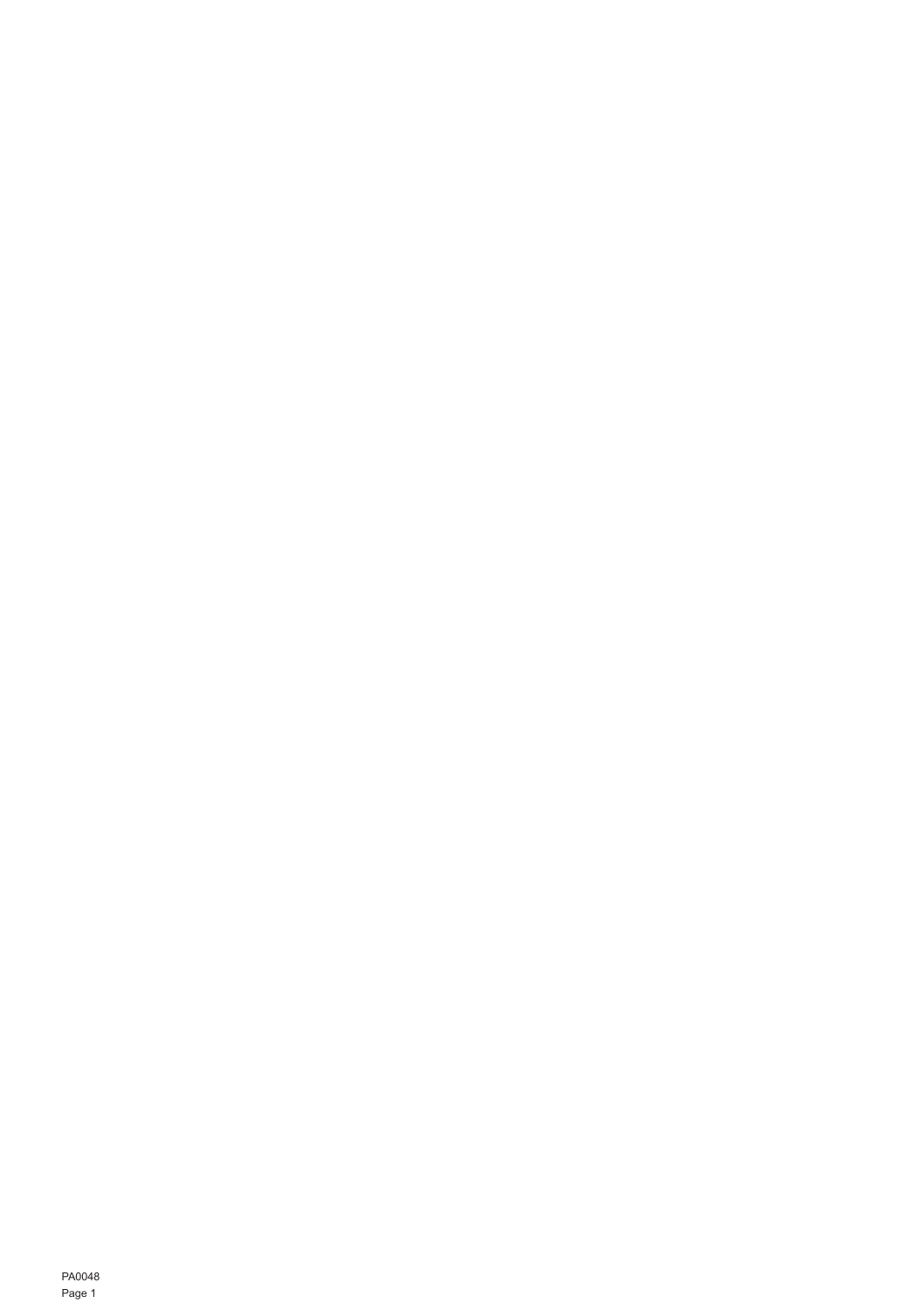# <span id="page-2-0"></span>**BOND™ Ready-To-Use Primary Antibody MSH2 (Mismatch Repair Protein) (25D12) Catalog No: PA0048**

# **Intended Use**

#### *This reagent is for in vitro diagnostic use.*

MSH2 (Mismatch Repair Protein) (25D12) monoclonal antibody is intended to be used for the qualitative identification by light microscopy of human MSH2 in formalin-fixed, paraffin-embedded tissue by immunohistochemical staining using the automated BOND system (includes Leica BOND-MAX system and Leica BOND-III system).

The clinical interpretation of any staining or its absence should be complemented by morphological studies and proper controls and should be evaluated within the context of the patient's clinical history and other diagnostic tests by a qualified pathologist.

# **Summary and Explanation**

Immunohistochemical techniques can be used to demonstrate the presence of antigens in tissue and cells (see "Using BOND Reagents" in your BOND user documentation). MSH2 (Mismatch Repair Protein) (25D12) primary antibody is a ready to use product that has been specifically optimized for use with BOND Polymer Refine Detection. The demonstration of human MSH2 is achieved by first, allowing the binding of MSH2 (Mismatch Repair Protein) (25D12) to the section, and then visualizing this binding using the reagents provided in the detection system. The use of these products, in combination with the automated BOND system, reduces the possibility of human error and inherent variability resulting from individual reagent dilution, manual pipetting and reagent application.

# **Reagents Provided**

MSH2 (Mismatch Repair Protein) (25D12) is a mouse anti-human monoclonal antibody produced as a tissue culture supernatant, and supplied in Tris buffered saline with carrier protein, containing 0.35% ProClin<sup>®</sup> 950 as a preservative. Total volume = 7 mL.

# **Clone**

25D12.

#### **Immunogen**

Prokaryotic recombinant protein corresponding to a 304 amino acid region of the N-terminus of the human MSH2 molecule.

# **Specificity**

Human MSH2.

# **Subclass**

IgG1.

# **Total Protein Concentration**

Approx 10 mg/mL.

# **Antibody Concentration**

Greater than or equal to 0.1 mg/L.

# **Dilution and Mixing**

MSH2 (Mismatch Repair Protein) (25D12) primary antibody is optimally diluted for use on the BOND system. Reconstitution, mixing, dilution or titration of this reagent is not required.

# **Materials Required But Not Provided**

Refer to "Using BOND Reagents" in your BOND user documentation for a complete list of materials required for specimen treatment and immunohistochemical staining using the BOND system.

# **Storage and Stability**

Store at 2–8 °C. Do not use after the expiration date indicated on the container label.

The signs indicating contamination and/or instability of MSH2 (Mismatch Repair Protein) (25D12) are: turbidity of the solution, odor development, and presence of precipitate.

Return to 2–8 °C immediately after use.

Storage conditions other than those specified above must be verified by the user<sup>1</sup>.

# **Precautions**

- This product is intended for in vitro diagnostic use.
- The concentration of ProClin<sup>®</sup> 950 is 0.35%. It contains the active ingredient 2-methyl-4-isothiazolin-3-one, and may cause irritation to the skin, eyes, mucous membranes and upper respiratory tract. Wear disposable gloves when handling reagents.
- To obtain a copy of the Material Safety Data Sheet contact your local distributor or regional office of Leica Biosystems, or alternatively, visit the Leica Biosystems' Web site, www.LeicaBiosystems.com.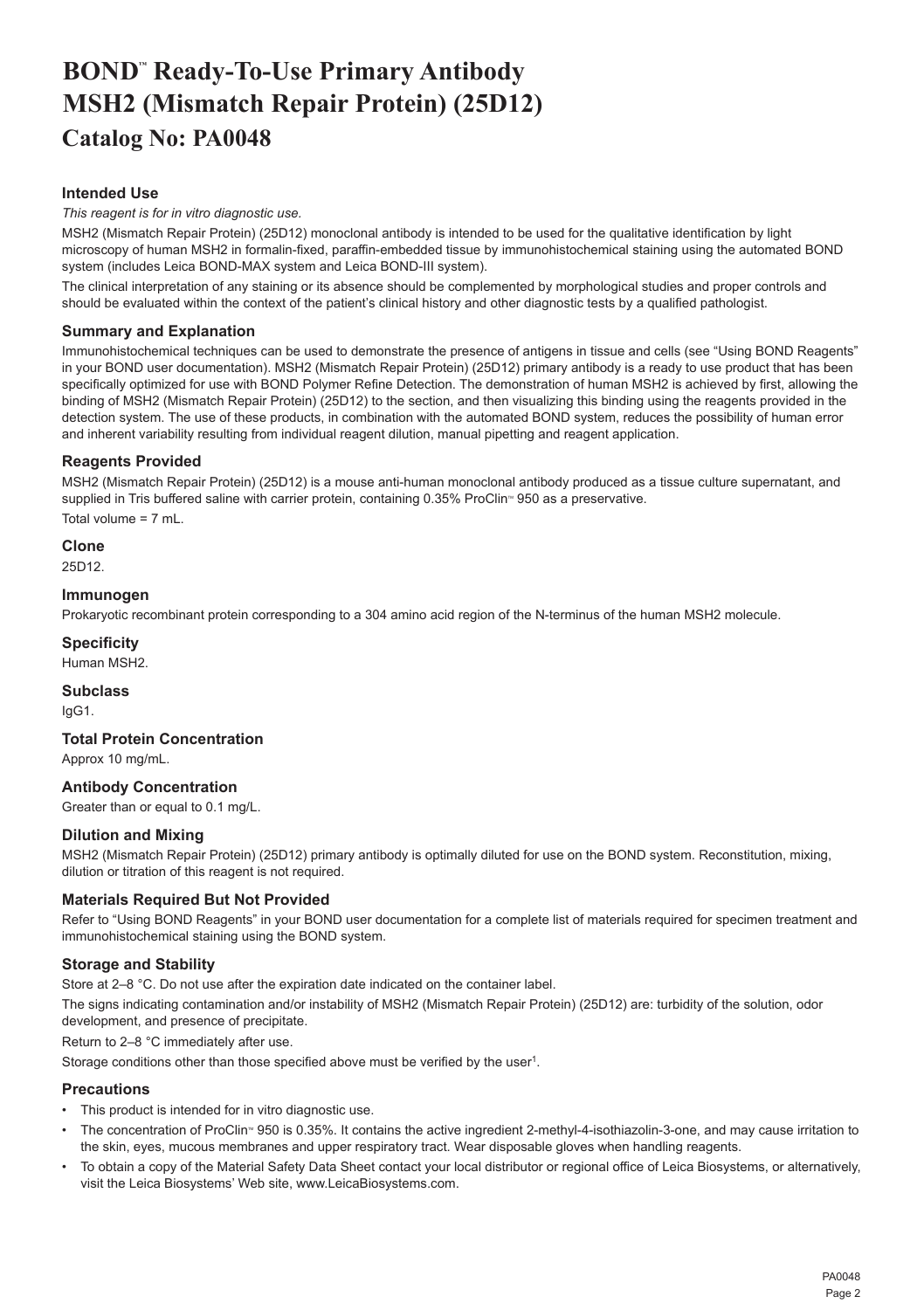- Specimens, before and after fixation, and all materials exposed to them, should be handled as if capable of transmitting infection and disposed of with proper precautions<sup>2</sup>. Never pipette reagents by mouth and avoid contacting the skin and mucous membranes with reagents or specimens. If reagents or specimens come in contact with sensitive areas, wash with copious amounts of water. Seek medical advice.
- Consult Federal, State or local regulations for disposal of any potentially toxic components.
- Minimize microbial contamination of reagents or an increase in non-specific staining may occur.
- Retrieval, incubation times or temperatures other than those specified may give erroneous results. Any such change must be validated by the user.

#### **Instructions for Use**

MSH2 (Mismatch Repair Protein) (25D12) primary antibody was developed for use on the automated BOND system in combination with BOND Polymer Refine Detection. The recommended staining protocol for MSH2 (Mismatch Repair Protein) (25D12) primary antibody is IHC Protocol F. Heat induced epitope retrieval is recommended using BOND Epitope Retrieval Solution 2 for 20 minutes.

# **Results Expected**

# Normal Tissues

Clone 25D12 detected the Mismatch Repair Protein (MSH2) in the nucleus of germinal centers of lymphoid follicles, epithelial and stromal cells of the gastrointestinal tract, basal and suprabasal cells of stratified squamous epithelia, and ductal, secretory and stromal cells in a variety of tissues including adrenal, prostate, breast, thyroid, uterus, salivary gland, stomach, liver and pancreas. Staining was also observed in glial and Purkinje cells of cerebellum as well as blastic cells and megakaryocytes in bone marrow. (Total number of cases stained =71).

#### Tumor Tissues

Clone 25D12 gave intense staining in the majority of tumors evaluated (n=81), except for negative immunoreactivity in 2/2 hereditary non-polyposis colorectal cancers and very weak or negative immunoreactivity in 3/3 renal tumors, 1/7 breast carcinomas, 1/4 colon carcinomas, 1/3 transitional cell carcinomas, 1/1 leiomyosarcoma and 1/1 cholangiolar carcinoma. Heterogeneous nuclear immunostaining was noted in some isolated cases, including a breast carcinoma, lung carcinoma, liver carcinoma and benign prostatic hyperplasia.

#### **MSH2 (Mismatch Repair Protein) (25D12) is recommended for the evaluation of proliferative cells and the study of bowel tumors, it may be useful in a panel of antibodies for the identification of hereditary non-polyposis colorectal cancer.**

#### **Product Specific Limitations**

MSH2 (Mismatch Repair Protein) (25D12) has been optimized at Leica Biosystems for use with BOND Polymer Refine Detection and BOND ancillary reagents. Users who deviate from recommended test procedures must accept responsibility for interpretation of patient results under these circumstances. The protocol times may vary, due to variation in tissue fixation and the effectiveness of antigen enhancement, and must be determined empirically. Negative reagent controls should be used when optimizing retrieval conditions and protocol times.

#### **Troubleshooting**

Refer to reference 3 for remedial action.

Contact your local distributor or the regional office of Leica Biosystems to report unusual staining.

#### **Further Information**

Further information on immunostaining with BOND reagents, under the headings Principle of the Procedure, Materials Required, Specimen Preparation, Quality Control, Assay Verification, Interpretation of Staining, Key to Symbols on Labels, and General Limitations can be found in "Using BOND Reagents" in your BOND user documentation.

#### **Bibliography**

- 1. Clinical Laboratory Improvement Amendments of 1988, Final Rule 57 FR 7163 February 28, 1992.
- 2. Villanova PA. National Committee for Clinical Laboratory Standards (NCCLS). Protection of laboratory workers from infectious diseases transmitted by blood and tissue; proposed guideline. 1991; 7(9). Order code M29-P.
- 3. Bancroft JD and Stevens A. Theory and Practice of Histological Techniques. 4th Edition. Churchill Livingstone, New York. 1996.
- 4. Arnold A, Payne S, Fisher S, et al. An individual with Muir-Torre syndrome found to have a pathogenic MSH6 gene mutation. Familial Cancer. 2007; 6:317–321.

#### **Date of Issue**

31 October 2018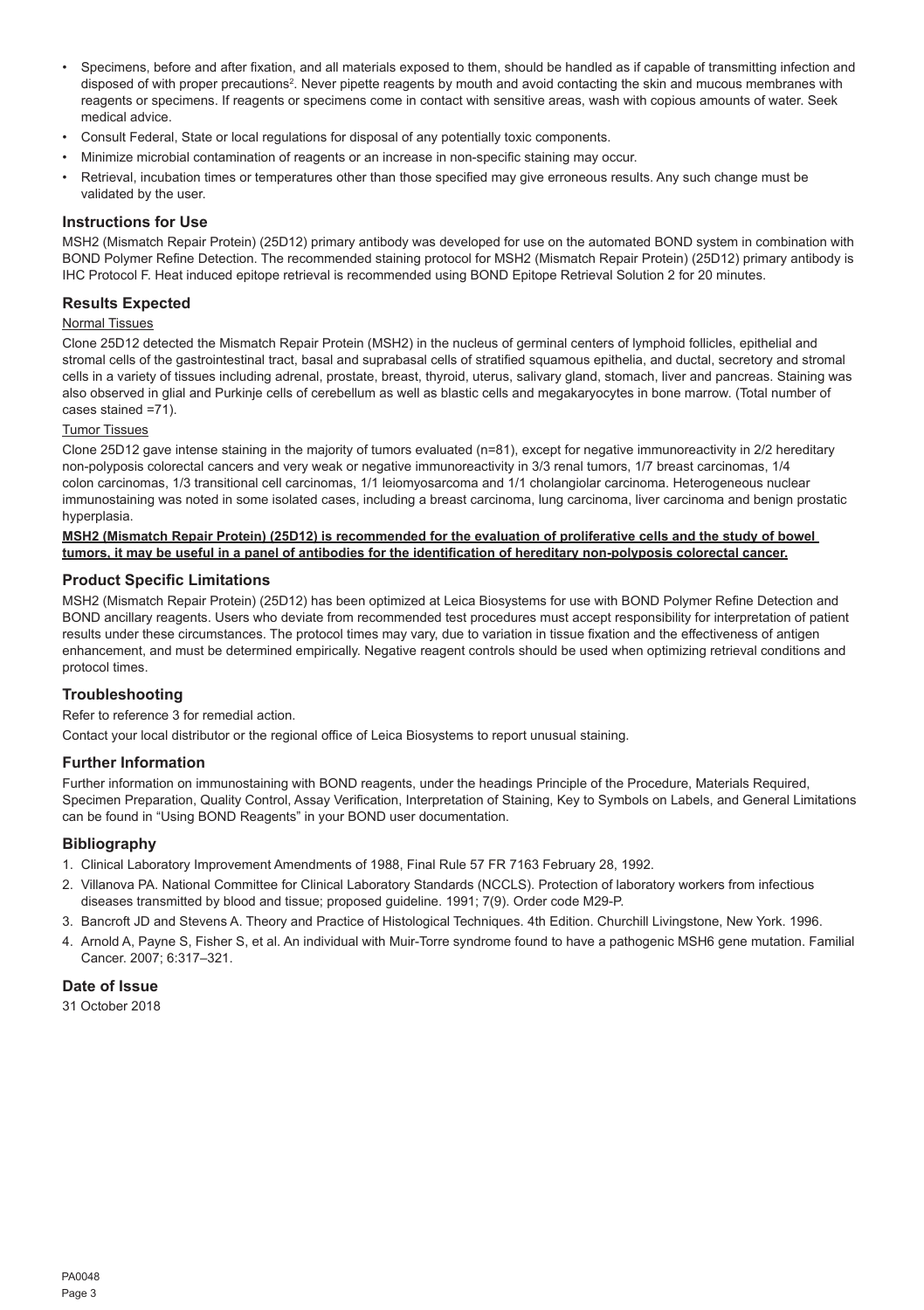# <span id="page-4-0"></span>**Anticorps Primaire Prêt À L'emploi BOND™ MSH2 (Mismatch Repair Protein) (25D12) Référence : PA0048**

# **Utilisation prévue**

*Ce réactif est destiné au diagnostic in vitro.*

L'anticorps monoclonal MSH2 (Mismatch Repair Protein) (25D12) est conçu pour l'identification qualitative en microscopie optique de la MSH2 humaine, sur tissu fixé au formol et inclus en paraffine, par marquage immunohistochimique automatisé BOND (comprenant les systèmes Leica BOND-MAX et Leica BOND-III).

L'interprétation clinique de tout marquage ou de son absence doit être complétée par des études morphologiques utilisant des contrôles appropriés et évaluée dans le contexte des antécédents cliniques du patient et des autres tests diagnostiques par un pathologiste qualifié.

# **Résumé et explications**

Les techniques immunohistochimiques peuvent être utilisées pour la mise en évidence d'antigènes sur tissus ou cellules (voir "Utilisation" des réactifs BOND" dans votre manuel d'utilisation BOND). L'anticorps primaire MSH2 (Mismatch Repair Protein) (25D12) est prêt à l'emploi et a été spécialement optimisé pour BOND Polymer Refine Detection. La mise en évidence de la MSH2 humaine est effectuée en hybridant MSH2 (Mismatch Repair Protein) (25D12) sur la coupe, puis en visualisant le complexe au moyen des réactifs fournis avec le système de détection. L'utilisation de ces produits, en association avec un automate BOND, réduit l'éventualité d'une erreur humaine et la variabilité intrinsèque résultant de la dilution, du pipetage manuel et de l'application à titre individuel des réactifs.

# **Réactifs fournis**

MSH2 (Mismatch Repair Protein) (25D12) est un anticorps monoclonal anti-humain de souris, produit par surnageant de culture de tissu et conditionné dans du tampon salin Tris contenant une protéine de transport et 0,35% de ProClin<sup>®</sup> 950 (conservateur).

Volume total = 7 ml.

#### **Clone**

25D12.

#### **Immunogène**

Protéine recombinante procaryote correspondant à une région de 304 acides aminés de l'extrémité N-terminale de la molécule de MSH2 humaine.

#### **Spécificité**

MSH2 humaine.

**Sous-classe** IgG1.

# **Concentration totale en protéine**

Environ 10 mg/ml.

# **Concentration en anticorps**

Supérieure ou égale à 0,1 mg/l.

#### **Dilution et mélange**

L'anticorps primaire MSH2 (Mismatch Repair Protein) (25D12) est à dilution optimale pour utilisation dans l'automate BOND. Reconstitution, mélange, dilution ou titration de ce réactif non nécessaire.

#### **Matériel nécessaire mais non fourni**

Voir "Utilisation des réactifs BOND" dans votre manuel d'utilisation pour obtenir la liste complète du matériel nécessaire au traitement des échantillons et au marquage immunohistochimique avec le système BOND.

#### **Conservation et stabilité**

Conserver à une température comprise entre 2–8 °C. Ne pas utiliser après la date de péremption indiquée sur l'étiquette du récipient. Les signes indicateurs d'une contamination et/ou d'une instabilité de MSH2 (Mismatch Repair Protein) (25D12) sont les suivants: une turbidité de la solution, la formation d'odeurs et la présence d'un précipité.

Remettre à 2–8 °C immédiatement après usage.

Des conditions de stockage différentes de celles ci-dessus doivent être contrôlées par l'utilisateur<sup>1</sup>.

#### **Précautions**

- Ce produit est conçu pour le diagnostic in vitro.
- La concentration en ProClin® 950 est de 0,35%. Contient du 2-méthyl-4-isothiazoline-3-one (ingrédient actif) et peut entraîner des irritations de la peau, des yeux, des muqueuses et des voies aériennes supérieures. Porter des gants jetables lors de la manipulation des réactifs.
- Pour obtenir un exemplaire de la fiche technique des substances dangereuses (Material Safety Data Sheet), contactez votre distributeur local ou le bureau régional de Leica Biosystems, ou consultez le site Web de Leica Biosystems : www.LeicaBiosystems.com .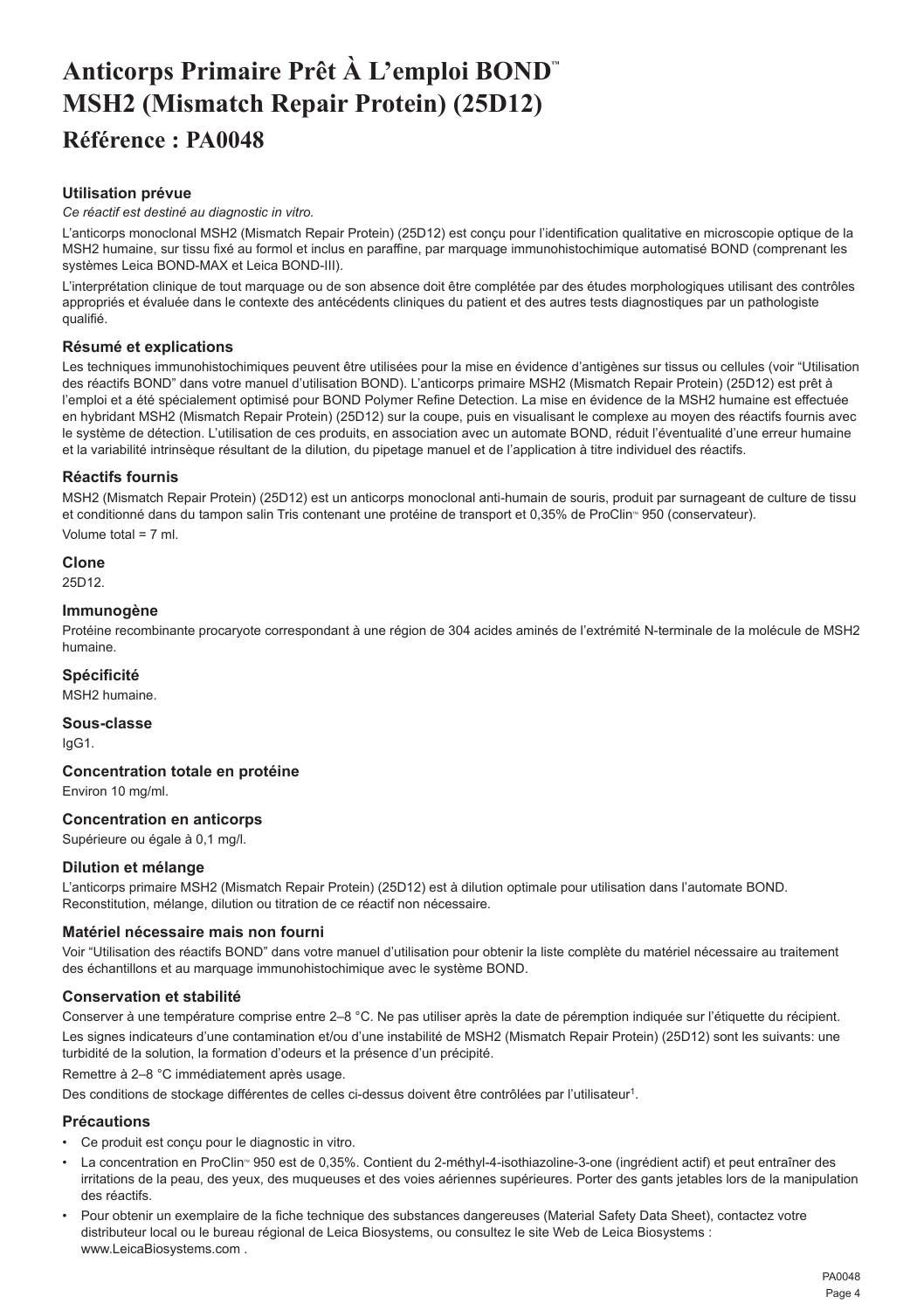- Les échantillons, avant et après fixation, et tous les matériels ayant été en contact avec eux, doivent être manipulés comme s'ils étaient à risque infectieux et éliminés avec les précautions adéquates<sup>2</sup>. Ne jamais pipeter les réactifs à la bouche et éviter le contact de la peau et des muqueuses avec les réactifs ou les échantillons. Si des réactifs ou des échantillons entrent en contact avec des zones sensibles, rincer abondamment à l'eau. Consultez un médecin.
- Renseignez-vous sur les règlements fédéraux, nationaux et locaux pour l'élimination des composés potentiellement toxiques.
- Éviter une contamination microbienne des réactifs, qui peut entraîner un marquage non spécifique.
- Des durées ou des températures de démasquage ou d'incubation autres que celles spécifiées peuvent entraîner des résultats erronés. Tout changement doit être validé par l'utilisateur.

#### **Mode d'emploi**

L'anticorps primaire MSH2 (Mismatch Repair Protein) (25D12) a été conçu pour être utilisé sur l'automate BOND conjointement avec BOND Polymer Refine Detection. Le protocole de marquage recommandé pour l'anticorps primaire MSH2 (Mismatch Repair Protein) (25D12) est IHC Protocol F. Un démasquage d'épitope par la chaleur est recommandé avec BOND Epitope Retrieval Solution 2 durant 20 minutes.

# **Résultats attendus**

#### Tissus sains

Le clone 25D12 a détecté la protéine de réparation des défauts d'appariement (MSH2) dans le noyau des centres germinatifs des follicules lymphoïdes, les cellules de l'épithélium et du stroma du tractus gastro-intestinal, les cellules basales et suprabasales de l'épithélium pavimenteux stratifié, et les cellules canalaires, sécrétoires et stromales dans différents tissus parmi lesquels la glande médullosurrénale, la prostate, les seins, la thyroïde, utérus, les glandes salivaires, l'estomac, le foie et le pancréas. Un marquage a également été observé dans les cellules gliales et les cellules de Purkinje du cervelet, ainsi que les cellules blastiques et les mégacaryocytes de la moelle osseuse. (Nombre total de cas marqués = 71).

#### Tissus tumoraux

Le clone 25D12 a marqué de façon intense la majorité des tumeurs évaluées (n = 81), hormis une immunoréactivité négative pour les cancers colo-rectaux sans polypes héréditaires (2/2) et une immunoréactivité très faible ou négative pour les tumeurs rénales (3/3), le cancer du sein (1/7), le cancer du côlon (1/4), le cancer à cellules transitionnelles (1/3), le léiomyosarcome (1/1) et le cholangiome (1/1). Un immunomarquage nucléaire hétérogène a été observé dans certains cas isolés, comprenant un cas de cancer du sein, un cancer des poumons, un cancer du foie et une hyperplasie prostatique bénigne.

**MSH2 (Mismatch Repair Protein) (25D12) est recommandé pour servir à l'évaluation des cellules prolifératives et à l'étude des tumeurs intestinales, et peut être utile comme élément d'un panel d'anticorps servant à l'identification du cancer colorectal sans polype héréditaire.** 

# **Limites spécifiques du produit**

MSH2 (Mismatch Repair Protein) (25D12) a été optimisé par Leica Biosystems pour une utilisation avec BOND Polymer Refine Detection et les réactifs auxiliaires BOND. Les utilisateurs qui s'écartent des procédures recommandées prennent la responsabilité de l'interprétation des résultats des patients dans ces conditions. Les durées du protocole peuvent varier, en raison des variations de fixation des tissus et de l'efficacité de la facilitation de l'antigène, et doivent être déterminées empiriquement. Des contrôles réactif négatifs doivent être testés lors de l'optimisation des conditions de démasquage et des durées du protocole.

#### **Identification des problèmes**

Voir la référence 3 pour connaître les mesures correctrices.

Prenez contact avec votre distributeur local ou avec le bureau régional de Leica Biosystems pour signaler tout marquage inattendu.

# **Informations complémentaires**

Des informations complémentaires sur l'immunomarquage avec les réactifs BOND, les principes de la méthode, le matériel nécessaire, la préparation des échantillons, le contrôle qualité, les vérifications d'analyse, l'interprétation du marquage, les légendes et symboles sur les étiquettes et les limites générales, peuvent être obtenues dans "Utilisation des réactifs BOND" dans votre manuel d'utilisation BOND.

#### **Bibliographie**

- 1. Clinical Laboratory Improvement Amendments of 1988, Final Rule 57 FR 7163 February 28, 1992.
- 2. Villanova PA. National Committee for Clinical Laboratory Standards (NCCLS). Protection of laboratory workers from infectious diseases transmitted by blood and tissue; proposed guideline. 1991; 7(9). Order code M29-P.
- 3. Bancroft JD and Stevens A. Theory and Practice of Histological Techniques. 4th Edition. Churchill Livingstone, New York. 1996.
- 4. Arnold A, Payne S, Fisher S, et al. An individual with Muir-Torre syndrome found to have a pathogenic MSH6 gene mutation. Familial Cancer. 2007; 6:317–321.

#### **Date de publication**

31 octobre 2018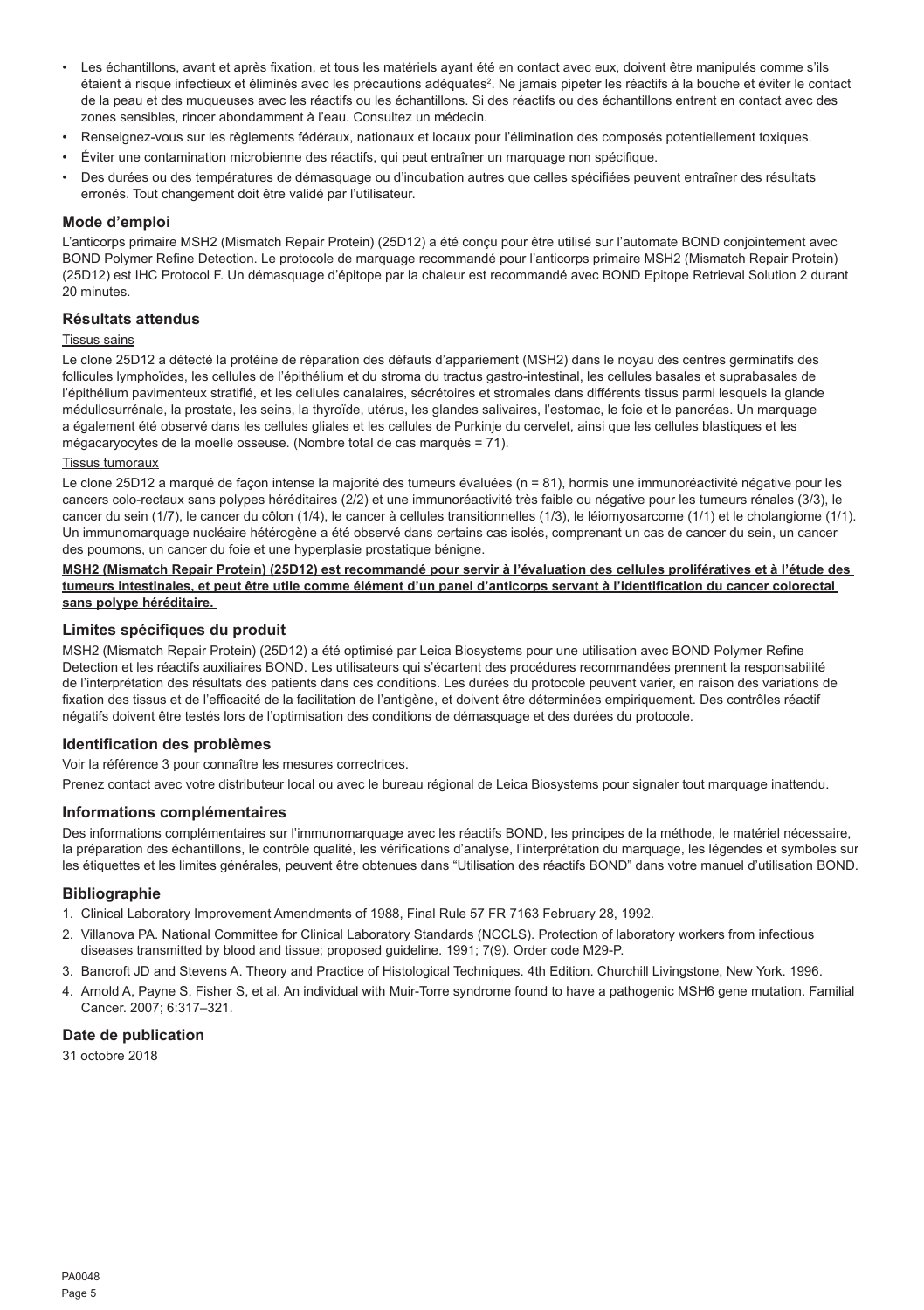# <span id="page-6-0"></span>**Anticorpo Primario Pronto All'uso BOND™ MSH2 (Mismatch Repair Protein) (25D12) N. catalogo: PA0048**

# **Uso previsto**

#### *Reagente per uso diagnostico in vitro.*

L'uso dell'anticorpo monoclonale MSH2 (Mismatch Repair Protein) (25D12) è previsto per l'identificazione qualitativa con microscopio ottico dell'MSH2 umana in tessuto fissato in formalina, incluso in paraffina, con colorazione immunoistochimica, utilizzando il sistema automatizzato BOND (include il sistema Leica BOND-MAX e il sistema Leica BOND-III).

L'interpretazione clinica di un'eventuale colorazione, o della sua assenza, deve avvalersi di studi morfologici e di opportuni controlli ed essere effettuata da patologi qualificati, nel contesto dell'anamnesi clinica del paziente e di altri test diagnostici.

#### **Sommario e spiegazione**

Grazie alle tecniche di immunoistochimica è possibile dimostrare la presenza di antigeni nel tessuto e nelle cellule (vedere "Uso dei reagenti BOND" nella documentazione per l'utente BOND). L'anticorpo primario MSH2 (Mismatch Repair Protein) (25D12) è un prodotto pronto per l'uso che è stato ottimizzato in modo specifico per l'impiego con il BOND Polymer Refine Detection. La dimostrazione dell'MSH2 umana si ottiene in primo luogo consentendo il legame dell'MSH2 (Mismatch Repair Protein) (25D12) con la sezione, e quindi visualizzando il legame stesso per mezzo dei reagenti forniti nel sistema di rilevazione. L'impiego di questi prodotti, insieme al sistema automatizzato BOND, riduce la possibilità di un errore umano e la relativa variabilità che deriva dalla diluizione individuale del reagente e dal pipettamento e dall'applicazione del reagente eseguiti manualmente.

# **Reagenti forniti**

L'MSH2 (Mismatch Repair Protein) (25D12) è un anticorpo monoclonale murino anti-umano prodotto come surnatante di coltura tissutale e fornito in una soluzione salina tamponata Tris con proteina carrier, contenente 0,35% di ProClin<sup>®</sup> 950 come conservante. Volume totale = 7 ml.

**Clone**

25D12.

#### **Immunogeno**

Proteina ricombinante procariotica corrispondente a una porzione di 304 aminoacidi del tratto N-terminale della molecola MSH2 umana.

# **Specificità**

MSH2 umana.

**Sottoclasse** IgG1.

**Concentrazione proteica totale**

Circa 10 mg/ml.

# **Concentrazione dell'anticorpo**

Uguale o superiore a 0,1 mg/l.

#### **Diluizione e miscelazione**

La diluizione dell'anticorpo primario MSH2 (Mismatch Repair Protein) (25D12) è stata ottimizzata per l'uso con il sistema BOND. Non è necessario ricostituire, miscelare, diluire o titolare il reagente.

# **Materiale necessario non fornito**

Per un elenco completo dei materiali necessari per il trattamento del campione e la colorazione immunoistochimica con il sistema BOND, consultare l'"Uso dei reagenti BOND" nella documentazione per l'utente BOND.

#### **Conservazione e stabilità**

Conservare a 2–8 °C. Non utilizzare dopo la data di scadenza indicata sull'etichetta del contenitore.

I segni di contaminazione e/o instabilità dell'MSH2 (Mismatch Repair Protein) (25D12) sono: torbidità della soluzione, formazione di odori e presenza di un precipitato.

Riportare a 2–8 °C immediatamente dopo l'uso.

L'utente deve verificare eventuali condizioni di conservazione diverse da quelle specificate<sup>1</sup>.

# **Precauzioni**

- Il prodotto è destinato all'uso diagnostico in vitro.
- La concentrazione del ProClin<sup>®</sup> 950 è 0,35%. Esso contiene il principio attivo 2-metil-4-isotiazolin-3-one e può causare irritazione alla cute, agli occhi, alle mucose e alle alte vie respiratorie. Per la manipolazione dei reagenti usare guanti monouso.
- Una copia della Scheda di sicurezza può essere richiesta al distributore locale o all'ufficio di zona di Leica Biosystems o, in alternativa, visitando il sito di Leica Biosystems www.LeicaBiosystems.com.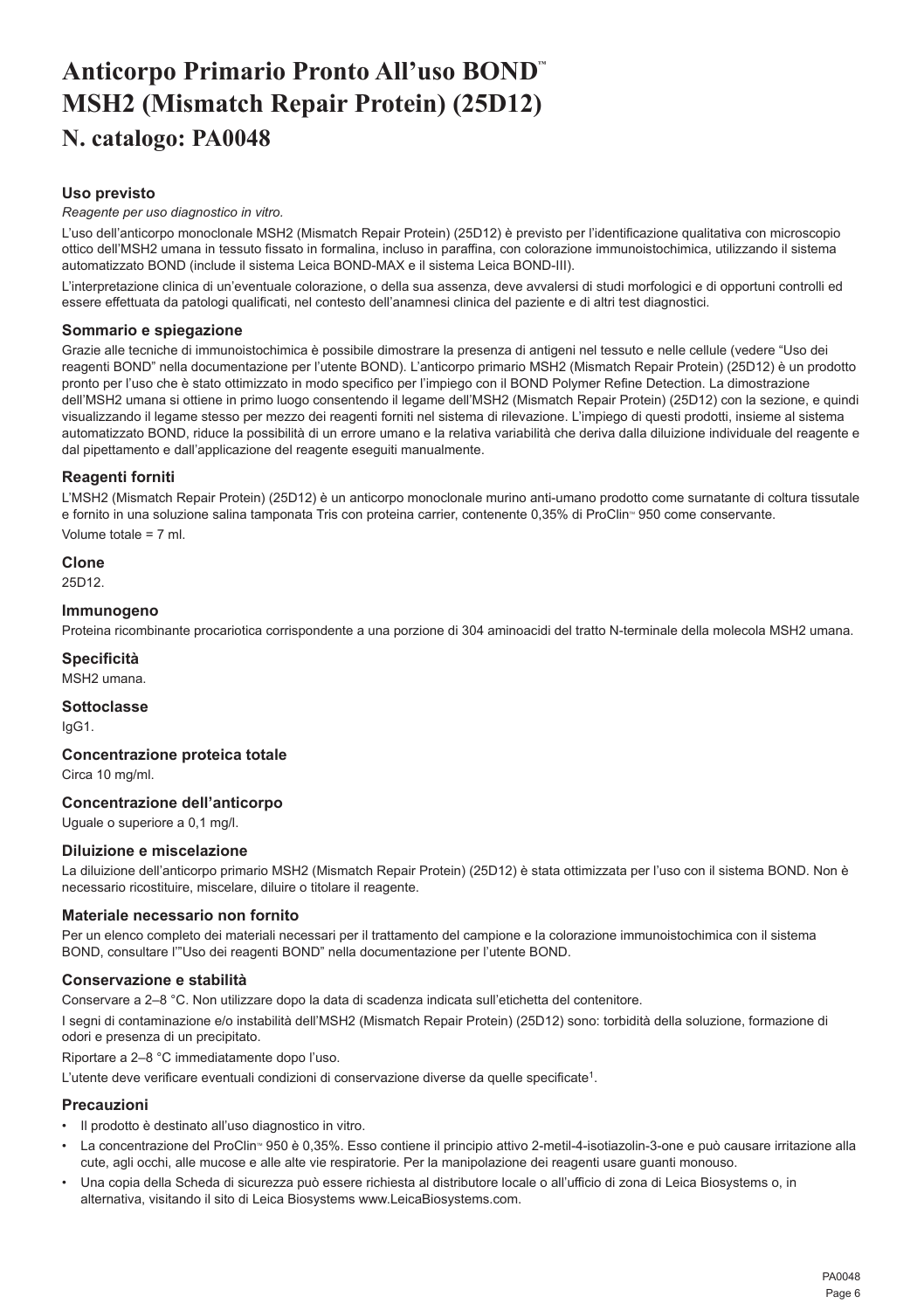- I campioni, prima e dopo la fissazione, e tutti i materiali esposti ad essi devono essere manipolati come potenziali vettori di infezione e smaltiti con le opportune precauzioni<sup>2</sup>. Non pipettare mai i reagenti con la bocca ed evitare il contatto dei reagenti e dei campioni con la cute e le mucose. Se un reagente o un campione viene a contatto con zone sensibili, lavare abbondantemente con acqua. Consultare un medico.
- Consultare la normativa nazionale, regionale o locale per lo smaltimento dei componenti potenzialmente tossici.
- Ridurre al minimo la contaminazione microbica dei reagenti per evitare il rischio di una colorazione non specifica.
- Tempi o temperature di incubazione o di riconoscimento diversi da quelli specificati possono fornire risultati erronei. Ogni eventuale modifica deve essere convalidata dall'utente.

#### **Istruzioni per l'uso**

L'anticorpo primario MSH2 (Mismatch Repair Protein) (25D12) è stato sviluppato per essere utilizzato con il sistema automatizzato BOND in associazione con il BOND Polymer Refine Detection. Il protocollo di colorazione consigliato per l'anticorpo primario MSH2 (Mismatch Repair Protein) (25D12) è l'IHC Protocol F Per lo smascheramento termoindotto dell'epitopo si consiglia l'uso della BOND Epitope Retrieval Solution 2 per 20 minuti.

#### **Risultati attesi**

#### Tessuti normali

Il clone 25D12 ha rilevato il Mismatch Repair Protein (MSH2) nel nucleo dei centri germinativi dei follicoli linfoidi, nelle cellule epiteliali e stromali del tratto gastrointestinale, nelle cellule basali e soprabasali degli epiteli squamosi stratificati, e nelle cellule duttali, secretive e stromali di una serie di tessuti tra i quali surrene, prostata, mammella, tiroide, utero, ghiandola salivare, stomaco, fegato e pancreas. La colorazione è stata osservata anche nelle cellule di Purkinje del cervelletto e nei blasti e nei megacariociti del midollo osseo. (Numero totale di casi colorati =71).

# Tessuti neoplastici

Il clone 25D12 ha colorato intensamente la maggior parte dei tumori valutati (n=81), fatta eccezione per l'immunoreazione negativa in 2/2 carcinomi del colon-retto ereditari non associati a poliposi e l'immunoreazione molto debole o negativa in 3/3 tumori renali, 1/7 carcinomi della mammella, 1/4 carcinomi del colon, 1/3 carcinomi transizionali, 1/1 leiomiosarcoma e 1/1 colangiocarcinoma. In alcuni casi isolati, tra i quali un carcinoma mammario, un carcinoma polmonare, un carcinoma del fegato e un'iperplasia prostatica benigna è stata osservata un'immunocolorazione nucleare eterogenea.

**Si raccomanda l'uso dell'MSH2 (Mismatch Repair Protein) (25D12) per la valutazione delle cellule proliferative e per lo studio dei tumori intestinali; può essere utile come parte di un gruppo di anticorpi per l'identificazione del carcinoma del colon-retto ereditario non associato a poliposi.**

#### **Limitazioni specifiche del prodotto**

Il MSH2 (Mismatch Repair Protein) (25D12) è stato ottimizzato da Leica Biosystems per l'uso con il BOND Polymer Refine Detection e con i reagenti ausiliari BOND. Gli utenti che modificano le procedure raccomandate devono assumersi la responsabilità dell'interpretazione dei risultati relativi ai pazienti in tali circostanze. I tempi del protocollo possono variare in base alle variazioni nella fissazione del tessuto e nell'efficienza del potenziamento dell'antigene e devono essere definiti in modo empirico. Nell'ottimizzazione delle condizioni di riconoscimento e dei tempi del protocollo si devono impiegare dei controlli negativi del reagente.

# **Soluzione problemi**

Per le azioni di rimedio consultare il riferimento bibliografico n. 3.

Per riferire una colorazione inusuale rivolgersi al distributore locale o all'ufficio di zona di Leica Biosystems.

# **Ulteriori informazioni**

Ulteriori informazioni sull'immunocolorazione con i reagenti BOND si trovano in "Uso dei reagenti BOND" nella documentazione per l'utente BOND, ai titoli Principio della procedura, Materiali necessari, Preparazione del campione, Controllo di qualità, Verifica del saggio, Interpretazione della colorazione, Leggenda dei simboli e delle etichette e Limitazioni generali.

#### **Bibliografia**

- 1. Clinical Laboratory Improvement Amendments of 1988, Final Rule 57 FR 7163 February 28, 1992.
- 2. Villanova PA. National Committee for Clinical Laboratory Standards (NCCLS). Protection of laboratory workers from infectious diseases transmitted by blood and tissue; proposed guideline. 1991; 7(9). Order code M29-P.
- 3. Bancroft JD and Stevens A. Theory and Practice of Histological Techniques. 4th Edition. Churchill Livingstone, New York. 1996.
- 4. Arnold A, Payne S, Fisher S, et al. An individual with Muir-Torre syndrome found to have a pathogenic MSH6 gene mutation. Familial Cancer. 2007; 6:317–321.

#### **Data di pubblicazione**

31 ottobre 2018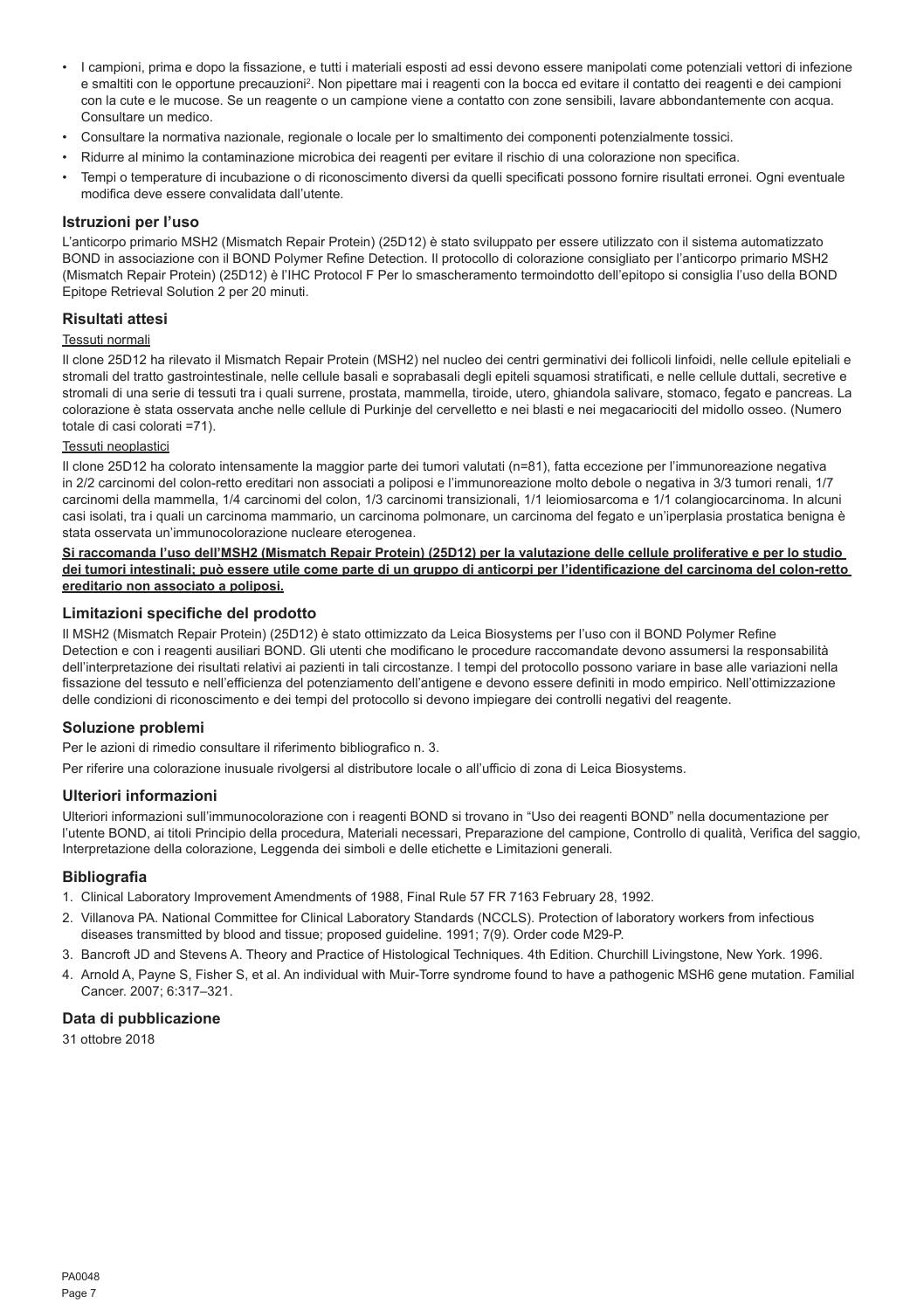# <span id="page-8-0"></span>**Gebrauchsfertiger BOND™ -Primärantikörper MSH2 (Mismatch Repair Protein) (25D12) Bestellnr.: PA0048**

# **Verwendungszweck**

*Dieses Reagenz ist für die In-vitro-Diagnostik bestimmt.*

Der monoklonale Antikörper MSH2 (Mismatch Repair Protein) (25D12) ist für den qualitativen lichtmikroskopischen Nachweis des humanen MSH2 in formalinfixiertem, in Paraffin eingebettetem Gewebe durch immunhistochemische Färbung mit dem automatischen BOND-System (bestehend aus dem Leica BOND-MAX-System und dem Leica BOND-III-System) vorgesehen.

Die klinische Auswertung der An- oder Abwesenheit einer Färbung sollte durch morphologische Untersuchungen und geeignete Kontrollen ergänzt werden und sollte im Zusammenhang mit der Krankengeschichte eines Patienten und anderen diagnostischen Tests von einem qualifizierten Pathologen vorgenommen werden.

# **Zusammenfassung und Erläuterung**

Immunhistochemische Methoden können dazu verwendet werden, die Anwesenheit von Antigenen in Geweben und Zellen zu demonstrieren (sehen Sie dazu "Das Arbeiten mit BOND-Reagenzien" in Ihrem BOND-Benutzerhandbuch). Der Primärantikörper MSH2 (Mismatch Repair Protein) (25D12) ist ein gebrauchsfertiges Produkt, das speziell für den Gebrauch mit dem BOND Polymer Refine Detection optimiert wurde. Der Nachweis des humanen MSH2 erfolgt durch die Bindung von MSH2 (Mismatch Repair Protein) (25D12) an das Präparat und die anschließende Sichtbarmachung dieser Bindung mit den Reagenzien, die im Detektionssystem bereitgestellt werden. Die Verwendung dieser Produkte zusammen mit dem automatischen BOND-System reduziert die Wahrscheinlichkeit menschlicher Fehler und die natürlichen Schwankungen, die beim individuellen Verdünnen von Reagenzien, dem manuellen Pipettieren und dem Auftragen der Reagenzien entstehen.

# **Mitgelieferte Reagenzien**

MSH2 (Mismatch Repair Protein) (25D12) ist ein monoklonaler Maus-anti-Human-Antikörper, der aus Zellkulturüberstand hergestellt wurde, in Tris-gepufferter Salzlösung mit einem Trägerprotein geliefert wird und 0,35% ProClin<sup>®</sup> 950 als Konservierungsmittel enthält. Gesamtvolumen = 7 ml.

# **Klon**

25D12.

# **Immunogen**

Prokaryotisches rekombinantes Protein, das einem 304 Aminosäuren langen N-terminalen Abschnitt des humanen MSH2-Moleküls entspricht.

# **Spezifität**

Humanes MSH2.

# **Subklasse**

IgG1.

# **Gesamtproteinkonzentration**

Ca. 10 mg/ml.

# **Antikörperkonzentration**

Größer als oder gleich 0,1 mg/l.

# **Verdünnung und Mischung**

Der Primärantikörper MSH2 (Mismatch Repair Protein) (25D12) ist optimal für den Gebrauch mit dem BOND-System verdünnt. Rekonstitution, Mischen, Verdünnen oder Titrieren dieses Reagenzes ist nicht erforderlich.

# **Erforderliche, aber nicht mitgelieferte Materialien**

Eine vollständige Liste der Materialien, die für die Probenbehandlung und die immunhistochemische Färbung mit dem BOND-System benötigt werden, befindet sich im Abschnitt "Das Arbeiten mit BOND-Reagenzien" in Ihrem BOND-Benutzerhandbuch.

# **Lagerung und Stabilität**

Bei 2–8 °C lagern. Nach dem Ablauf des auf dem Behälteretikett angegebenen Verfallsdatums nicht mehr verwenden.

Zeichen, die auf eine Kontamination und/oder Instabilität von MSH2 (Mismatch Repair Protein) (25D12) hinweisen, sind eine Trübung der Lösung, Geruchsentwicklung und das Vorhandensein von Präzipitat.

Unmittelbar nach Gebrauch wieder bei 2–8 °C aufbewahren.

Andere als die oben angegebenen Lagerungsbedingungen müssen vom Anwender selbst getestet werden1.

# **Vorsichtsmaßnahmen**

- Dieses Produkt ist für die In-vitro-Diagnostik bestimmt.
- Die Konzentration von ProClin<sup>®</sup> 950 beträgt 0,35%. Es enthält 2-Methyl-4-isothiazolin-3-on als aktiven Bestandteil und kann Reizungen der Haut, Augen, Schleimhäute und oberen Atemwege verursachen. Tragen Sie beim Umgang mit Reagenzien Einweghandschuhe.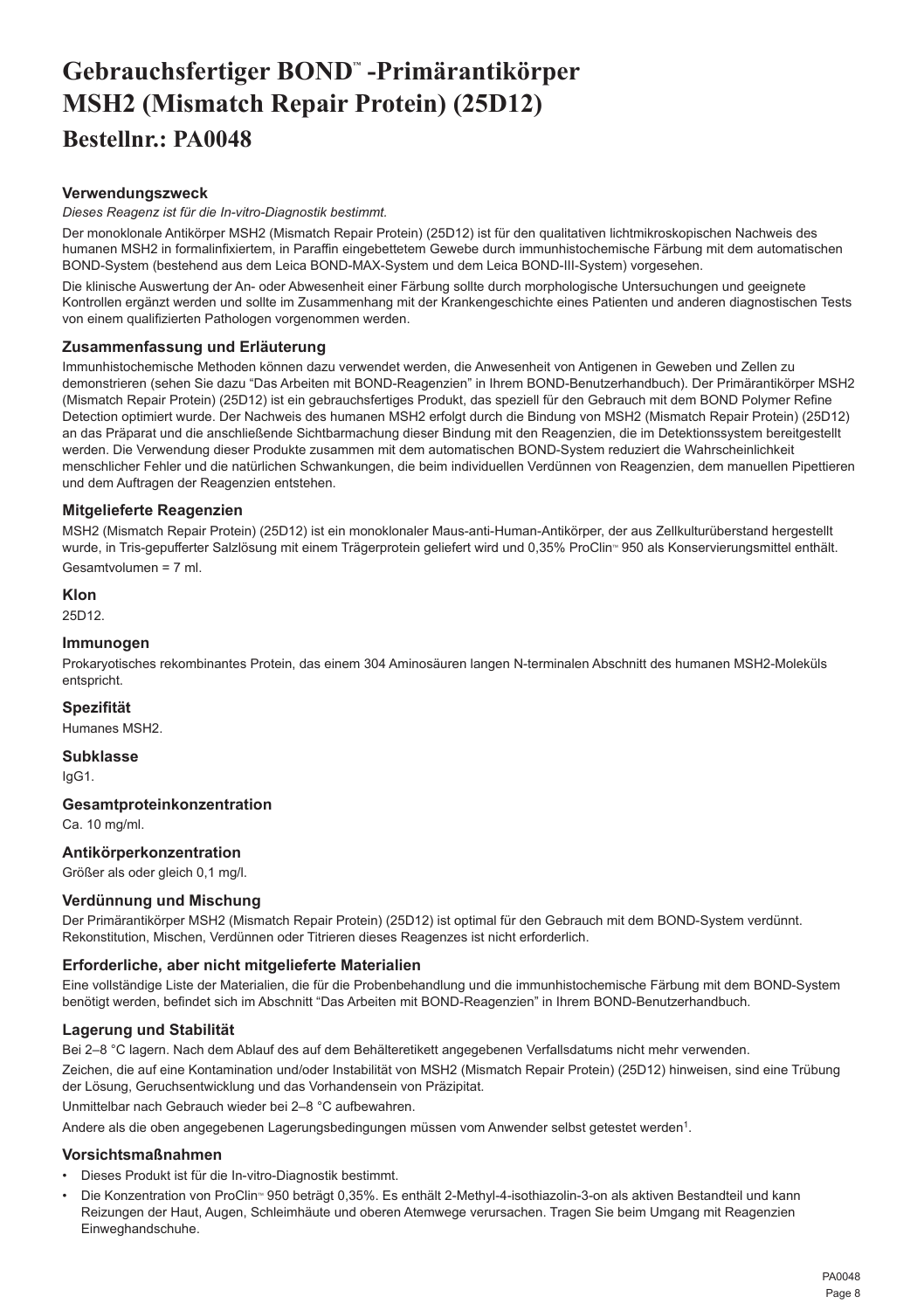- Ein Exemplar des Sicherheitsdatenblattes erhalten Sie von Ihrer örtlichen Vertriebsfirma, von der Regionalniederlassung von Leica Biosystems oder über die Webseite von Leica Biosystems unter www.LeicaBiosystems.com.
- Behandeln Sie Präparate vor und nach der Fixierung sowie sämtliche damit in Berührung kommenden Materialien so, als ob diese Infektionen übertragen könnten und entsorgen Sie sie unter Beachtung der entsprechenden Vorsichtsmaßnahmen<sup>2</sup>. Pipettieren Sie Reagenzien niemals mit dem Mund und vermeiden Sie den Kontakt von Haut und Schleimhäuten mit Reagenzien oder Präparaten. Falls Reagenzien oder Präparate mit empfindlichen Bereichen in Kontakt gekommen sind, spülen Sie diese mit reichlich Wasser. Holen Sie anschließend ärztlichen Rat ein.
- Beachten Sie bei der Entsorgung potentiell toxischer Bestandteile die behördlichen und örtlichen Vorschriften.
- Mikrobielle Kontaminationen sollten minimiert werden, da es sonst zu einer Zunahme unspezifischer Färbungen kommen kann.
- Verwendung anderer als die angegebenen Retrievals, Inkubationszeiten oder Temperaturen können zu fehlerhaften Ergebnissen führen. Diesbezügliche Änderungen müssen vom Anwender selbst getestet werden.

#### **Gebrauchsanleitung**

Der Primärantikörper MSH2 (Mismatch Repair Protein) (25D12) wurde für die Verwendung mit dem automatischen BOND-System in Verbindung mit dem BOND Polymer Refine Detection entwickelt. Das empfohlene Färbeverfahren für den Primärantikörper MSH2 (Mismatch Repair Protein) (25D12) ist das IHC Protocol F. Das hitzeinduzierte Epitop-Retrieval wird unter Verwendung der BOND Epitope Retrieval Solution 2 für 20 Minuten empfohlen.

# **Erwartete Ergebnisse**

#### Normale Gewebe

Klon 25D12 erkannte das Fehlpaarungsreparaturprotein (MSH2) in den Zellkernen von Keimzentren in Lymphfollikeln, Epithel- und Stromazellen des Gastrointestinaltrakts, Basal- und Suprabasalzellen mehrschichtiger Plattenepithelien und sekretorischen, Gangund Stromazellen verschiedener Gewebe einschließlich Nebenniere, Prostata, Mamma, Schilddrüse, Uterus, Speicheldrüse, Magen, Leber und Pankreas. Eine Färbung wurde zudem in Glia- und Purkinjezellen des Kleinhirns sowie in Blasten und Megakaryozyten im Knochenmark beobachtet. (Gesamtanzahl der gefärbten Fälle = 71).

#### **Tumorgewebe**

Mit dem Klon 25D12 wurde bei der Mehrzahl der untersuchten Tumore (n = 81) eine starke Färbung erzielt. Hiervon ausgeschlossen waren eine negative Immunreaktivität bei 2/2 hereditären kolorektalen Karzinomen ohne Polyposis und eine sehr schwache oder fehlende Immunreaktivität bei 3/3 Nierentumoren, 1/7 Mammakarzinomen, 1/4 Kolonkarzinomen, 1/3 Übergangszellkarzinomen, 1/1 Leiomyosarkom und 1/1 Cholangiokarzinom. In einigen Einzelfällen wurde in Zellkernen eine heterogene Immunfärbung bemerkt, darunter in einem Mammakarzinom, Lungenkarzinom, Leberkarzinom und einer gutartigen Prostatahyperplasie.

#### **MSH2 (Mismatch Repair Protein) (25D12) wird für die Untersuchung von proliferativen Zellen und Darmtumoren empfohlen und kann als Teil einer Reihe von Antikörpern zur Identifizierung von hereditären kolorektalen Karzinomen ohne Polyposis von Nutzen sein.**

#### **Produktspezifische Einschränkungen**

MSH2 (Mismatch Repair Protein) (25D12) wurde von Leica Biosystems zur Verwendung mit dem BOND Polymer Refine Detection und BOND-Zusatzreagenzien optimiert. Anwender, die andere als die empfohlenen Testverfahren verwenden, müssen unter diesen Umständen die Verantwortung für die Auswertung der Patientenergebnisse übernehmen. Die Verfahrenszeiten können aufgrund von Unterschieden in der Gewebefixierung und der Wirksamkeit der Antigenverstärkung variieren und müssen empirisch bestimmt werden. Bei der Optimierung der Retrieval-Bedingungen und Verfahrenszeiten sollten negative Reagenzkontrollen eingesetzt werden.

#### **Fehlersuche**

Maßnahmen zur Abhilfe beim Auftreten von Fehlern finden Sie in Referenz 3.

Falls Sie ungewöhnliche Färbeergebnisse beobachten, wenden Sie sich an Ihre örtliche Vertriebsfirma oder an die Regionalniederlassung von Leica Biosystems.

#### **Weitere Informationen**

Weitere Informationen zur Immunfärbung mit BOND-Reagenzien finden Sie in den Abschnitten Grundlegende Vorgehensweise, Erforderliches Material, Probenvorbereitung, Qualitätskontrolle, Assay-Verifizierung, Deutung der Färbung, Schlüssel der Symbole auf den Etiketten und Allgemeine Einschränkungen in "Das Arbeiten mit BOND-Reagenzien" in Ihrem BOND-Benutzerhandbuch.

#### **Bibliografie**

- 1. Clinical Laboratory Improvement Amendments of 1988, Final Rule 57 FR 7163 February 28, 1992.
- 2. Villanova PA. National Committee for Clinical Laboratory Standards (NCCLS). Protection of laboratory workers from infectious diseases transmitted by blood and tissue; proposed guideline. 1991; 7(9). Order code M29-P.
- 3. Bancroft JD and Stevens A. Theory and Practice of Histological Techniques. 4th Edition. Churchill Livingstone, New York. 1996.
- 4. Arnold A, Payne S, Fisher S, et al. An individual with Muir-Torre syndrome found to have a pathogenic MSH6 gene mutation. Familial Cancer. 2007; 6:317–321.

# **Ausgabedatum**

31 Oktober 2018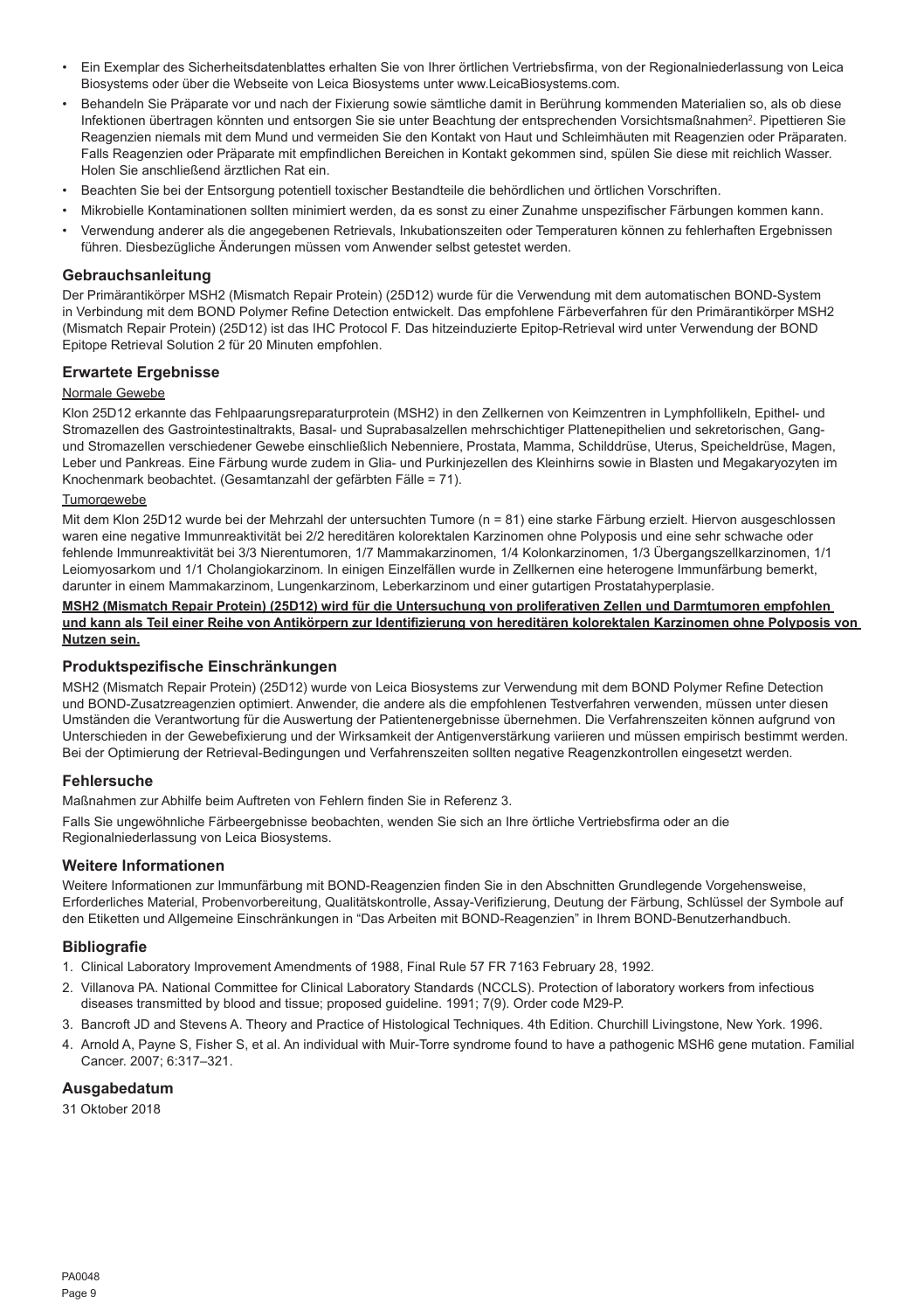# <span id="page-10-0"></span>**Anticuerpo Primario Listo Para Usar BOND™ MSH2 (Mismatch Repair Protein) (25D12) Nº de catálogo: PA0048**

# **Indicaciones de uso**

#### *Este reactivo es para uso diagnóstico in vitro.*

El anticuerpo monoclonal MSH2 (Mismatch Repair Protein) (25D12) está destinado a utilizarse para la identificación cualitativa mediante microscopía óptica de la molécula MSH2 humana en tejidos fijados en formalina e incluidos en parafina, mediante tinción inmunohistoquímica con el sistema automatizado BOND (incluye el sistema Leica BOND-MAX y el sistema Leica BOND-III).

La interpretación clínica de cualquier tinción o de la ausencia de ésta debe complementarse con estudios morfológicos y controles adecuados, y debe evaluarla un patólogo cualificado junto con el historial clínico del paciente y de otras pruebas diagnósticas.

# **Resumen y explicación**

Pueden utilizarse técnicas inmunohistoquímicas para demostrar la presencia de antígenos en tejidos y células (consulte "Uso de reactivos BOND" en la documentación del usuario de BOND). El anticuerpo primario MSH2 (Mismatch Repair Protein) (25D12) es un producto listo para usar que se ha optimizado específicamente para su uso con BOND Polymer Refine Detection. La demostración de la MSH2 humana se consigue, en primer lugar, permitiendo la unión de MSH2 (Mismatch Repair Protein) (25D12) al corte y, a continuación, visualizando esta unión con los reactivos que proporciona el sistema de detección. El uso de estos productos, en combinación con el sistema automatizado BOND, reduce la posibilidad de errores humanos y la variabilidad inherente resultante de la dilución de cada reactivo, el pipeteo manual y la aplicación del reactivo.

# **Reactivos suministrados**

MSH2 (Mismatch Repair Protein) (25D12) es un anticuerpo monoclonal antihumano de ratón que se produce como sobrenadante en cultivos de tejido, y se suministra en solución salina tamponada de Tris con proteína portadora, que contiene el 0,35% de ProClin<sup>®</sup>como conservante.

Volumen total = 7 mL.

**Clon**

25D12.

#### **Inmunógeno**

Proteína recombinante procariótica correspondiente a una región de 304 aminoácidos del extremo N de la molécula MSH2 humana.

# **Especificidad**

MSH2 humana.

**Subclase** IgG1.

# **Concentración total de proteína**

Aprox. 10 mg/mL.

# **Concentración de anticuerpos**

Mayor o igual que 0,1 mg/L.

# **Dilución y mezcla**

El anticuerpo primario MSH2 (Mismatch Repair Protein) (25D12) se presenta en dilución óptima para su uso en el sistema BOND. No es necesaria la reconstitución, mezcla, dilución o titulación de este reactivo.

# **Material necesario pero no suministrado**

Consulte en el apartado "Uso de reactivos BOND" de la documentación de usuario de BOND la lista completa del material necesario para el tratamiento de las muestras y la tinción inmunohistoquímica cuando se utiliza el sistema BOND.

# **Conservación y estabilidad**

Debe conservarse a 2–8 °C. No se debe utilizar después de la fecha de caducidad que aparece en la etiqueta.

Los signos de contaminación y/o inestabilidad de MSH2 (Mismatch Repair Protein) (25D12) son: turbidez de la solución, aparición de olor y presencia de precipitado.

Volver a guardar a 2–8 °C inmediatamente después de su uso.

Si las condiciones de conservación son diferentes de las especificadas, el usuario debe realizar las comprobaciones necesarias<sup>1</sup>.

#### **Precauciones**

- Este producto es para uso diagnóstico in vitro.
- La concentración de ProClin<sup>®</sup> 950 es de 0,35%. Contiene el principio activo 2-metil-4-isotiazolin-3-ona, que puede producir irritación en la piel, ojos, mucosas y tracto respiratorio superior. Lleve siempre guantes desechables cuando manipule los reactivos.
- Para obtener una copia de la Hoja de datos de seguridad de los materiales, póngase en contacto con el distribuidor local o con la oficina regional de Leica Biosystems, o visite el sitio Web de Leica Biosystems, www.LeicaBiosystems.com.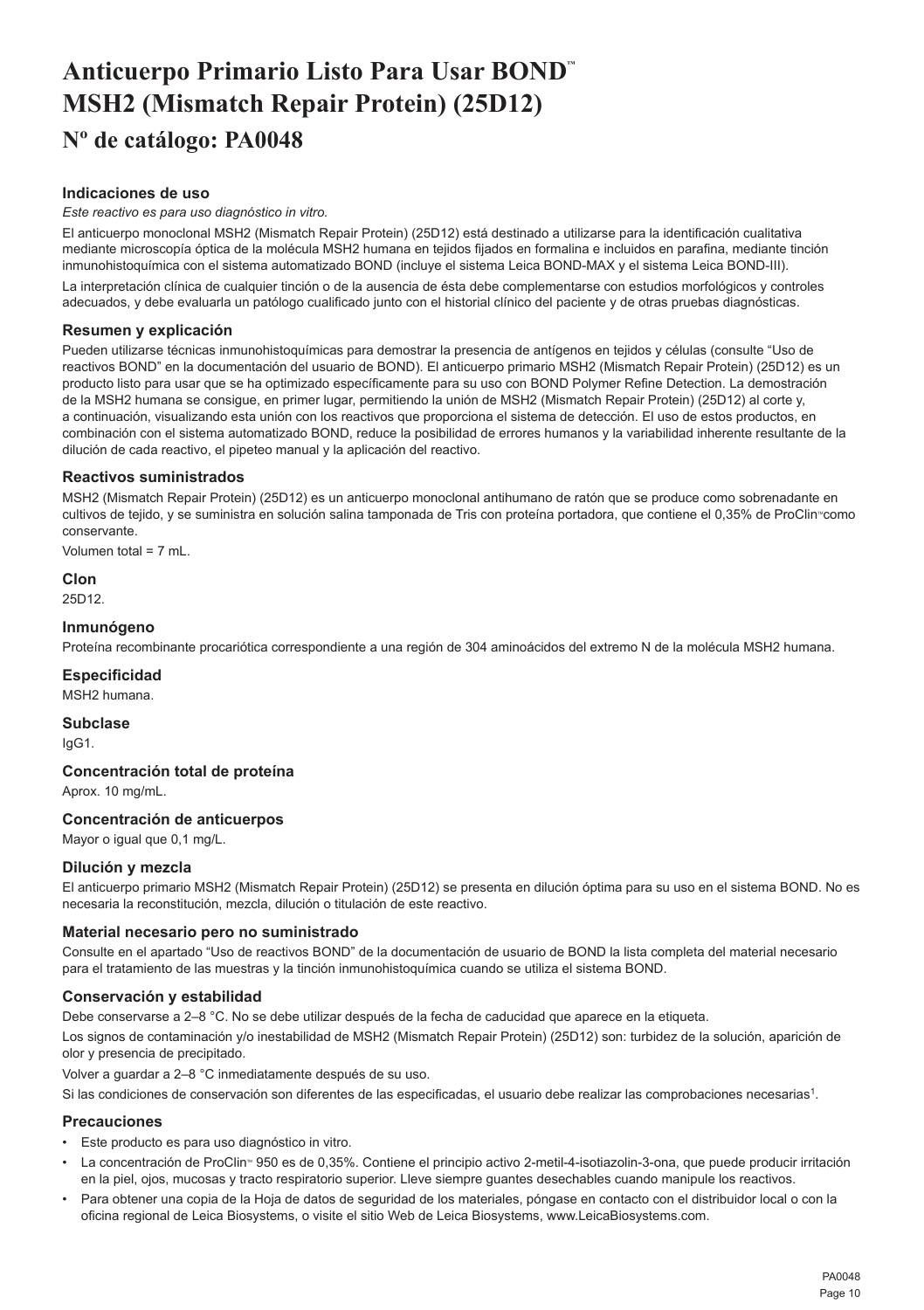- Las muestras, antes y después de ser fijadas, y cualquier material en contacto con ellas, deben ser tratados como sustancias capaces de transmitir infecciones y deben ser eliminadas con las precauciones correspondientes². No pipetee nunca los reactivos con la boca, y evite el contacto de la piel y las mucosas con reactivos o muestras. Si los reactivos o las muestras entran en contacto con zonas sensibles, lávelas enseguida con abundante agua. Consulte a un médico.
- Consulte la normativa federal, nacional o local referente a la eliminación de sustancias potencialmente tóxicas.
- Minimice la contaminación microbiana de los reactivos, ya que puede producir un aumento de las tinciones inespecíficas.
- Los tiempos de exposición e incubación, y las temperaturas diferentes de las especificadas pueden dar resultados erróneos. Cualquier cambio que se produzca deberá ser validado por el usuario.

#### **Instrucciones de uso**

El anticuerpo primario MSH2 (Mismatch Repair Protein) (25D12) se ha desarrollado para su uso en el sistema automatizado BOND en combinación con BOND Polymer Refine Detection. El protocolo de tinción recomendado para el anticuerpo primario MSH2 (Mismatch Repair Protein) (25D12) es IHC Protocol F. Se recomienda la exposición de epítopos inducida por calor usando BOND Epitope Retrieval Solution 2 durante 20 minutos.

# **Resultados esperados**

#### Teiidos normales

El clon 25D12 detectó la Proteína reparadora de errores de apareamiento (MSH2) en el núcleo de centros germinales de folículos linfoides, células epiteliales y estromáticas del tracto gastrointestinal, células basales y suprabasales de epitelios escamosos estratificados, y células de conductos, secretoras y estromáticas de diversos tejidos, incluidos tejido adrenal, próstata, mama, tiroides, útero, glándula salival, estómago, hígado y páncreas. También se observó tinción en células gliales y de Purkinje del cerebelo, así como células blásticas y megacariocitos de médula ósea. (Número total de casos teñidos =71).

#### Teiidos tumorales

El clon 25D12 produjo tinción intensa en la mayoría de los tumores evaluados (n=81), excepto en casos de inmunorreactividad negativa en 2/2 cánceres colorrectales hereditarios sin poliposis, y de inmunorreactividad muy débil o negativa en 3/3 tumores renales, 1/7 carcinomas de mama, 1/4 carcinomas de colon, 1/3 carcinomas de células de transición, 1/1 leiomiosarcoma y 1/1 carcinoma colangiolar. Se observó inmunotinción nuclear heterogénea en algunos casos aislados, incluido un carcinoma de mama, carcinoma de pulmón, carcinoma de hígado e hiperplasia prostática benigna.

#### **Se recomienda el uso de MSH2 (Mismatch Repair Protein) (25D12) para la evaluación de células proliferativas y el estudio de tumores intestinales; puede ser útil como parte de un panel de anticuerpos para la identificación de cáncer colorrectal hereditario sin poliposis.**

#### **Limitaciones específicas del producto**

MSH2 (Mismatch Repair Protein) (25D12) se ha optimizado en Leica Biosystems para su uso con BOND Polymer Refine Detection y reactivos auxiliares BOND. Los usuarios que se aparten de los procedimientos de análisis recomendados deben asumir la responsabilidad de interpretar los resultados del paciente tomando en cuenta estas circunstancias. Los tiempos del protocolo pueden diferir debido a las variaciones en la fijación de los tejidos y en la eficacia de la preservación del antígeno, y deben determinarse empíricamente. Se debe utilizar controles negativos con reactivos a la hora de optimizar las condiciones de detección y los tiempos de protocolo.

#### **Resolución de problemas**

Consulte la referencia 3 para ver las acciones correctoras.

Póngase en contacto con su distribuidor local o la oficina regional de Leica Biosystems para informar de cualquier tinción anómala.

#### **Más información**

Para obtener más información sobre inmunotinciones con reactivos BOND, consulte los apartados Principio del procedimiento, Material necesario, Preparación de las muestras, Control de calidad, Verificación del análisis, Interpretación de la tinción, Clave de símbolos en las etiquetas y Limitaciones generales de la sección "Utilización de Reactivos BOND" de la documentación de usuario suministrada por BOND.

#### **Bibliografía**

- 1. Clinical Laboratory Improvement Amendments of 1988, Final Rule 57 FR 7163 February 28, 1992.
- 2. Villanova PA. National Committee for Clinical Laboratory Standards (NCCLS). Protection of laboratory workers from infectious diseases transmitted by blood and tissue; proposed guideline. 1991; 7(9). Order code M29-P.
- 3. Bancroft JD and Stevens A. Theory and Practice of Histological Techniques. 4th Edition. Churchill Livingstone, New York. 1996.
- 4. Arnold A, Payne S, Fisher S, et al. An individual with Muir-Torre syndrome found to have a pathogenic MSH6 gene mutation. Familial Cancer. 2007; 6:317–321.

# **Fecha de publicación**

31 de octubre de 2018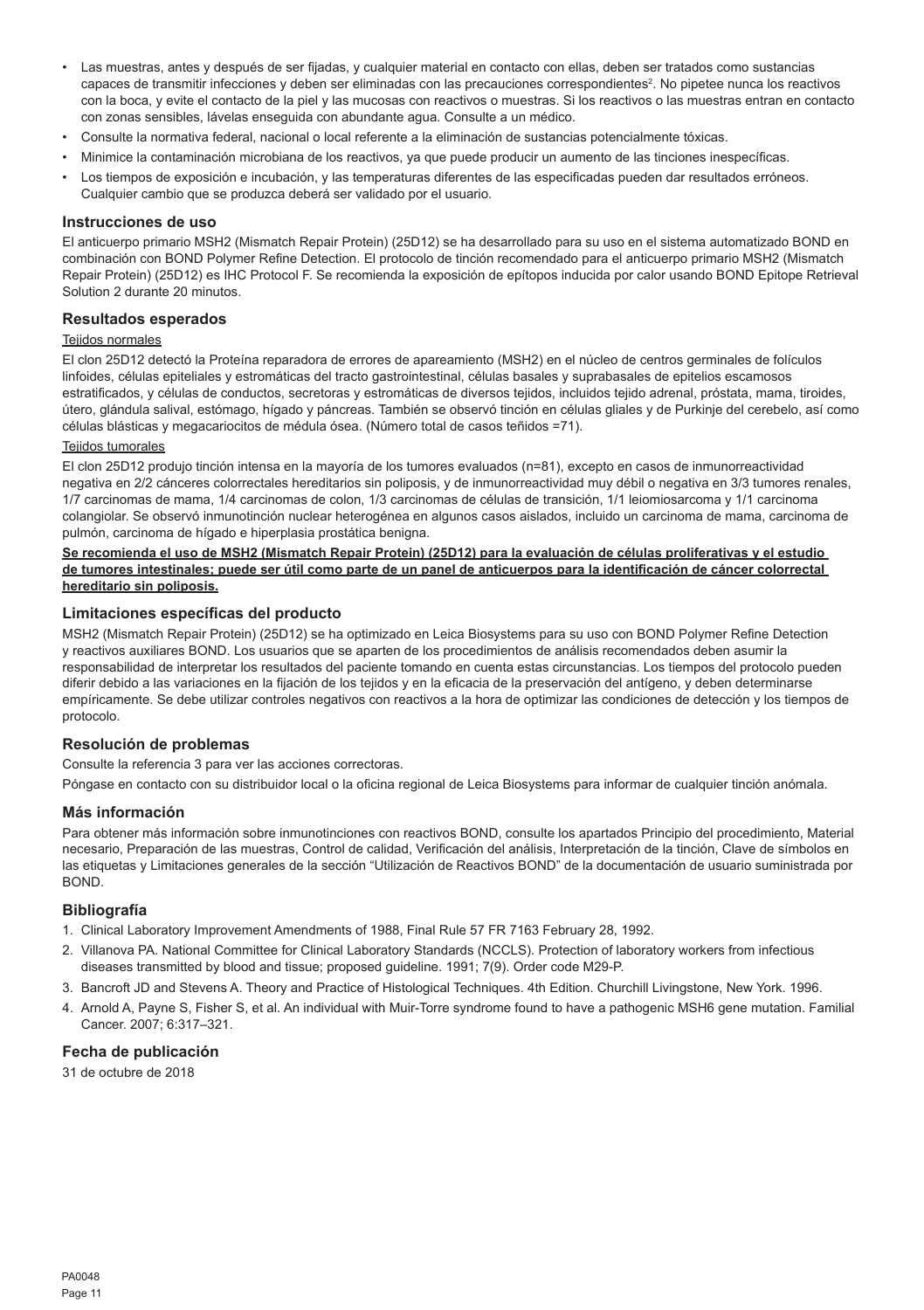# <span id="page-12-0"></span>**Anticorpo Primário Pronto A Usar BOND™ MSH2 (Mismatch Repair Protein) (25D12) Nº de Catálogo: PA0048**

# **Utilização Prevista**

*Este reagente destina-se a utilização diagnóstica in vitro.*

O anticorpo monoclonal MSH2 (Mismatch Repair Protein) (25D12) destina-se a ser utilizado na identificação qualitativa por microscopia óptica da MSH2 humana em tecidos fixos com formalina e incluídos em parafina por coloração imunohistoquímica utilizando o sistema BOND automatizado (inclui o sistema Leica BOND-MAX e o sistema Leica BOND-III).

A interpretação clínica de qualquer coloração ou da sua ausência deve ser complementada por estudos morfológicos utilizando controlos adequados, e deve ser avaliada no contexto da história clínica do doente e de outros testes complementares de diagnóstico por um anátomo-patologista qualificado.

# **Resumo e Explicação**

As técnicas de imunohistoquímica podem ser utilizadas para demonstrar a presença de antigénios em tecidos e células (ver "Utilizar os Reagentes BOND" na documentação do utilizador BOND). O anticorpo primário MSH2 (Mismatch Repair Protein) (25D12) consiste num produto pronto usar que foi especificamente optimizado para utilização com BOND Polymer Refine Detection. A demonstração de MSH2 humana é obtida por, primeiro, permitindo a ligação de MSH2 (Mismatch Repair Protein) (25D12) à secção e visualizando-a posteriormente utilizando os reagentes fornecidos no sistema de detecção. A utilização destes produtos, em combinação com o sistema BOND automatizado, reduz a possibilidade de erro humano e da variabilidade inerente resultante da diluição do reagente individual, pipetagem manual e aplicação de reagente.

# **Reagentes Fornecidos**

MSH2 (Mismatch Repair Protein) (25D12) é um anticorpo monoclonal anti-humano de ratinho produzido como sobrenadante de cultura tecidular e fornecida em solução salina com tampão Tris com proteína transportadora, contendo 0,35% de ProClin<sup>®</sup> 950 como conservante.

Volume total = 7 mL.

# **Clone**

25D12.

# **Imunogénio**

Proteína recombinante procariota correspondente a uma região de 304 amino-ácidos da região N-terminal da molécula MSH2 humana.

# **Especificidade**

MSH2 humana.

**Subclasse** IgG1.

# **Concentração de Proteínas Totais**

Aproximadamente 10 mg/mL.

# **Concentração de Anticorpos**

Maior ou igual a 0,1 mg/L.

# **Diluição e Mistura**

O anticorpo primário MSH2 (Mismatch Repair Protein) (25D12) apresenta-se com uma diluição ideal para utilização no BOND. Não é necessária reconstituição, mistura, diluição ou titulação deste reagente.

# **Material Necessário Mas Não Fornecido**

Consultar "Utilizar os reagentes BOND" na documentação do utilizador BOND para uma lista completa de materiais necessários para tratamento de amostras e coloração imunohistoquímica utilizando o sistema BOND.

# **Armazenamento e Estabilidade**

Conservar entre 2–8 °C.Não utilize após o fim do prazo de validade referido no rótulo do recipiente.

Os sinais que indicam contaminação e/ou instabilidade de MSH2 (Mismatch Repair Protein) (25D12) são: turvação da solução, desenvolvimento de odor e presença de precipitado.

Coloque entre 2–8 °C imediatamente depois de utilizar.

Condições de armazenamento diferentes das acima especificadas devem ser confirmadas pelo utilizador <sup>1</sup>.

# **Precauções**

- Este produto destina-se a utilização diagnóstica in vitro.
- A concentração de ProClin 950 é 0,35%. Contém o ingrediente activo 2-metil-4-isotiazolina-3-a e pode provocar irritação da pele. olhos, membranas mucosas e vias aéreas superiores. Use luvas descartáveis quando manipular os reagentes.
- Para obter uma cópia da Ficha de Dados de Segurança do Material, entre em contacto com o seu distribuidor local ou sucursal regional da Leica Biosystems ou, em alternativa, visite o site da Leica Biosystems na internet, www.LeicaBiosystems.com.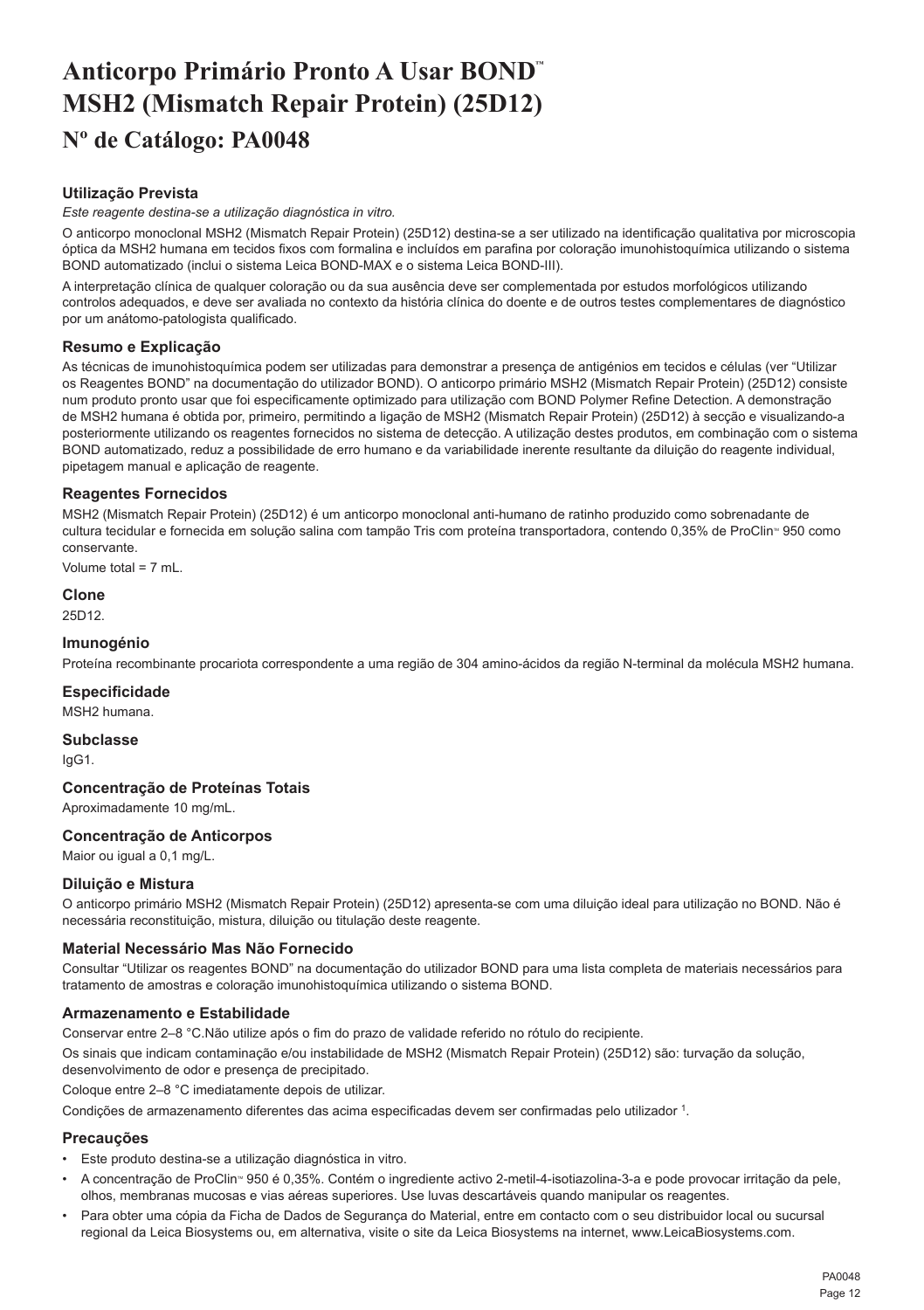- As amostras, antes e depois da fixação, assim como todos os materiais expostos às amostras, deverão ser manuseados como sendo potencialmente infecciosos e eliminados com as precauções adequadas<sup>2</sup>. Nunca pipete reagentes com a boca e evite o contacto entre a pele e membranas mucosas com reagentes ou amostras. Se reagentes ou amostras entrarem em contacto com áreas sensíveis, lave com uma quantidade abundante de água. Consulte um médico.
- Consulte os regulamentos federais, estatais e locais relativamente à eliminação de quaisquer componentes potencialmente tóxicos.
- Minimize a contaminação microbiana dos reagentes ou poderá ocorrer um aumento da coloração inespecífica.
- A utilização de tempos e temperaturas de recuperação e incubação diferentes dos especificados pode produzir resultados erróneos. Qualquer alteração deste tipo deve ser validada pelo utilizador.

#### **Instruções de Utilização**

O anticorpo primário MSH2 (Mismatch Repair Protein) (25D12) foi desenvolvido para utilização no sistema BOND automatizado em combinação com a BOND Polymer Refine Detection. O protocolo de coloração indicado para o anticorpo primário MSH2 (Mismatch Repair Protein) (25D12) é o IHC Protocol F. Recomenda-se a recuperação de epítopos induzida por calor utilizando a BOND Epitope Retrieval Solution 2 durante 20 minutos.

# **Resultados Esperados**

#### Tecidos Normais

O clone 25D12 detectou a Proteína de Reparação de Correspondência Inadequada (MSH2) no núcleo de centros germinativos de folículos linfóides, células epiteliais e estromais do tubo digestvio, células basais e suprabasais de epitélios escamosos estratificados e células ductais, secretórias e estromais numa ampla variedade de tecidos incluindo a glândula suprarrenal, próstata, mama, tiróide, útero, glândula salivar, estômago, fígado e pâncreas. Também foi observada coloração em células da glia e Purkinje do cerebelo, bem como em células blásticas e megacariócitos da medula óssea. (número total de casos corados = 71).

#### Tecidos Tumorais

O clone 25D12 produziu uma coloração intensa na maioria dos tumores avaliados (n=81), à excepção de imunoreactividade negativa em 2/2 cancros colorrectais sem polipose hereditária e imunoreactividade muito fraca ou negativo em 3/3 tumores renais, 1/7 carcinomas da mama, 1/4 carcinomas do cólon, 1/3 carcinomas de células de transição, 1/1 leiomiossarcoma e 1/1 carcinoma colangiolar. Foi observada uma imunocoloração nuclear heterogénea nalguns casos isolados, incluindo um carcinoma da mama, carcinoma do pulmão, carcinoma hepático e hiperplasia benigna da próstata.

#### **MSH2 (Mismatch Repair Protein) (25D12) está recomendado para a avaliação de células proliferativas e para o estudo de tumores do intestino, podendo ser útil num painel de anticorpos para a identificação de cancro colorrectal sem polipose hereditária.**

#### **Informações Específicas do Produto**

MSH2 (Mismatch Repair Protein) (25D12) foi optimizada na Leica Biosystems para utilização com BOND Polymer Refine Detection e reagentes auxiliares BOND. Os utilizadores que se desviem dos procedimentos de teste recomendados devem assumir a responsabilidade pela interpretação dos resultados dos doentes nestas circunstâncias. Os tempos de protocolo podem variar, devido a variações na fixação tecidular e na eficácia da valorização com antigénios, devendo ser determinados de forma empírica. Devem ser utilizados controlos de reagente negativos quando se optimizam as condições de recuperação e os tempos do protocolo.

# **Resolução de Problemas**

Consulte a referência 3 para acções de resolução.

Entre em contacto com o seu distribuidor local ou com a sucursal regional da Leica Biosystems para notificar qualquer coloração pouco habitual.

#### **Informações Adicionais**

Poderá encontrar informações adicionais sobre imunocoloração com reagentes BOND nas secções de Princípios do Procedimento, Material Necessário, Preparação da Amostra, Controlo de Qualidade, Verificação do Ensaio, Interpretação da Coloração, Significado dos Símbolos nos Rótulos e Limitações Gerais em "Utilizar os Reagentes BOND" na documentação do utilizador BOND.

#### **Bibliografia**

- 1. Clinical Laboratory Improvement Amendments of 1988, Final Rule 57 FR 7163 February 28, 1992.
- 2. Villanova PA. National Committee for Clinical Laboratory Standards (NCCLS). Protection of laboratory workers from infectious diseases transmitted by blood and tissue; proposed guideline. 1991; 7(9). Order code M29-P.
- 3. Bancroft JD and Stevens A. Theory and Practice of Histological Techniques. 4th Edition. Churchill Livingstone, New York. 1996.
- 4. Arnold A, Payne S, Fisher S, et al. An individual with Muir-Torre syndrome found to have a pathogenic MSH6 gene mutation. Familial Cancer. 2007; 6:317–321.

# **Data de Emissão**

31 de Outubro de 2018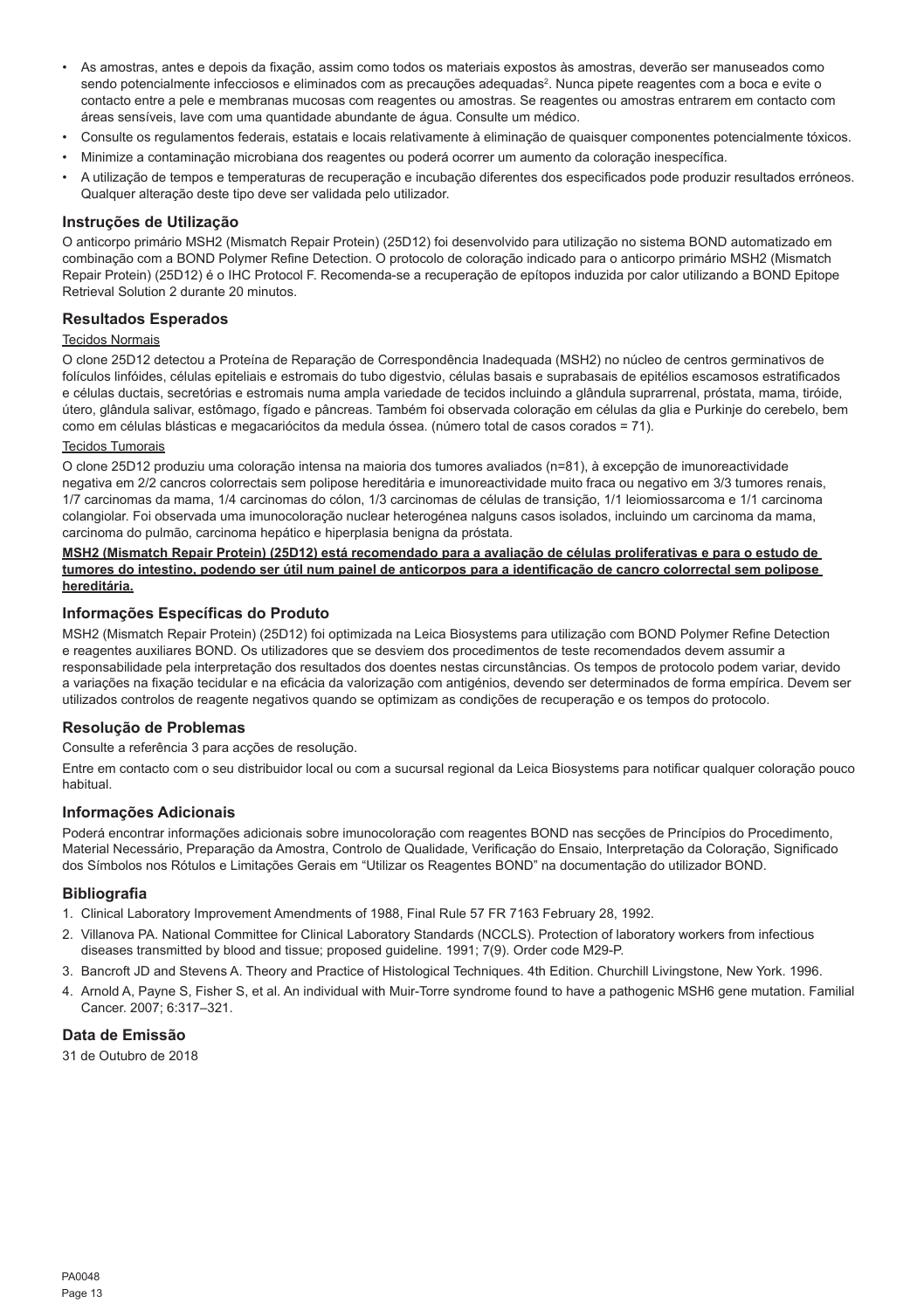# <span id="page-14-0"></span>**BOND™ Primär antikropp - färdig att användas MSH2 (Mismatch Repair Protein) (25D12) Katalognr: PA0048**

# **Användningsområde**

#### *Reagenset är avsett för in vitro-diagnostik.*

Den monoklonala antikroppen MSH2 (Mismatch Repair Protein) (25D12) är avsedd att användas för kvalitativ bestämning i ljusmikroskopi av humant MSH2 i formalinfixerad, paraffininbäddad vävnad, genom immunhistokemisk färgning i det automatiska systemet BOND (inkluderar Leica BOND-MAX-systemet och Leica BOND-III-systemet).

Den kliniska tolkningen av varje infärgning, eller utebliven infärgning, måste alltid kompletteras med morfologiska studier och lämpliga kontroller. Utvärderingen bör göras av kvalificerad patolog och inkludera patientens anamnes och övriga diagnostiktester.

# **Förklaring och sammanfattning**

Med immunhistokemiska metoder kan man påvisa förekomsten av antigener i vävnad och celler (se "Använda BOND-reagens" i användardokumentationen från BOND). Primär antikropp MSH2 (Mismatch Repair Protein) (25D12) är en bruksfärdig produkt som specifikt har optimerats för användning med BOND Polymer Refine Detection. Påvisande av humant IgM uppnås genom att man först låter MSH2 (Mismatch Repair Protein) (25D12) binda till snittet och därefter visualiserar denna bindning med hjälp av de reagens som ingår i detektionssystemet. Användning av dessa produkter tillsammans med det automatiska BOND-systemet reducerar risken för mänskliga misstag och för den inherenta spridning som orsakas av individuell reagensutspädning, manuell pipettering och manuell reagenstillsättning.

#### **Ingående reagenser**

MSH2 (Mismatch Repair Protein) (25D12) är en anti-human monoklonal antikropp från mus, producerad som supernatant från vävnadskultur. Den levereras i trisbuffrad koksaltlösning med bärarprotein. Lösningen innehåller 0,35% ProClin<sup>®</sup> 950 som konserveringsmedel.

Total volym = 7 ml.

#### **Klon**

25D12.

#### **Immunogen**

Prokaryotiskt rekombinant protein svarande mot en 304-aminosyra-region av N-terminus av den humana MSH2-molekylen.

# **Specificitet**

Human MSH2.

**Undergrupp** IgG1.

# **Total proteinkoncentration**

Omkring 10 mg/ml.

# **Antikroppskoncentration**

Större än eller lika med 0,1 mg/l.

#### **Spädning och blandning**

Den primära antikroppen MSH2 (Mismatch Repair Protein) (25D12) är optimalt utspädd för användning på BOND systemet. Denna reagens behöver varken rekonstitueras, blandas, spädas eller titreras.

# **Nödvändig materiel som ej medföljer**

I "Använda BOND-reagens" i BOND-användardokumentationen finns en fullständig lista med den materiel du behöver för att behandla ett prov och för immunhistokemisk färgning med BOND-systemet.

# **Förvaring och stabilitet**

Förvaras vid 2–8 °C. Använd inte efter det utgångsdatum som anges på flaskans etikett.

Tecken som indikerar kontaminering och/eller instabilitet hos MSH2 (Mismatch Repair Protein) (25D12) är: grumling i lösningen, luktutveckling och förekomst av fällning.

Ställ tillbaka i 2–8 °C omedelbart efter bruk.

Andra förvaringsbetingelser än de ovan angivna måste verifieras av användaren<sup>1</sup>.

#### **Säkerhetsföreskrifter**

- Produkten är avsedd för in vitro-diagnostik.
- Koncentrationen av ProClin® 950 är 0,35 %. Den aktiva ingrediensen 2-metyl-4-isotiazolin-3-on kan orsaka irritationer i hud, ögon slemhinnor och de övre luftvägarna. Använd engångshandskar när du hanterar reagens.
- Du kan få tag på ett säkerhetsdatablad genom att kontakta en lokal distributör eller Leica Biosystems regionkontor, eller besöka Leica Biosystems webbplats www.LeicaBiosystems.com.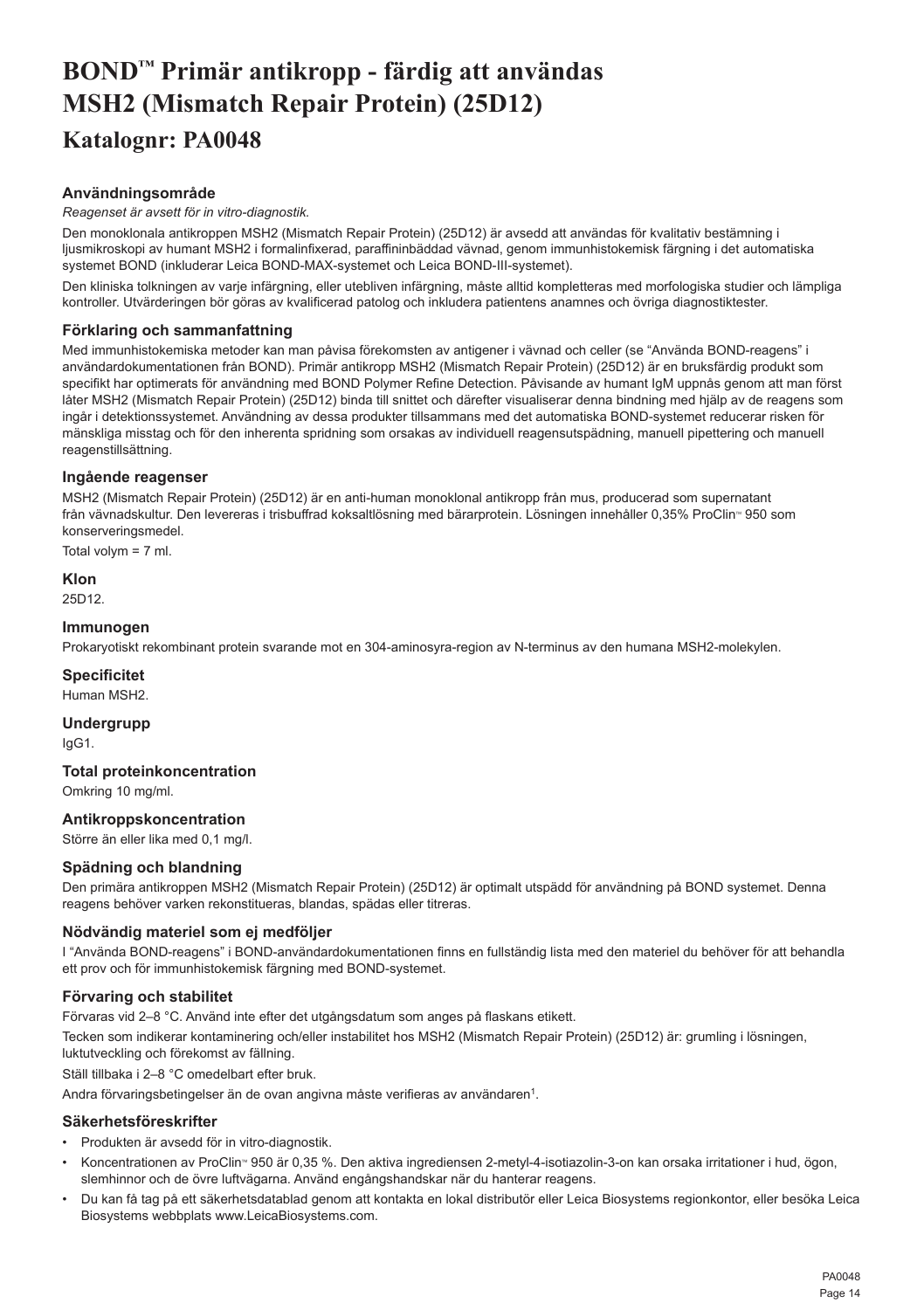- Prover, både före och efter fixering, samt all materiel som exponeras för dem, bör behandlas och avfallshanteras som potentiellt smittbärande material<sup>2</sup>. Munpipettera aldrig reagens och undvik att hud eller slemhinnor kommer i kontakt med reagens eller prover. Om reagens eller prover skulle komma i kontakt med känsliga områden bör du tvätta dig med rikliga mängder vatten. Kontakta läkare.
- Angående avfallshantering av potentiellt toxiska material hänvisar vi till gällande europeiska, nationella och lokala bestämmelser och förordningar.
- Minimera mikrobiologisk kontamination av reagens. Om detta inte görs kan det leda till en ökad icke-specifik infärgning.
- Om andra tider eller temperaturer används för inkubation vid retrieval kan resultaten bli otillförlitliga. Varje sådan förändring måste valideras av användaren.

#### **Bruksanvisning**

Den primära antikroppen MSH2 (Mismatch Repair Protein) (25D12) har utvecklats för användning på det automatiserade BONDsystemet i kombination med BOND Polymer Refine Detection. Rekommenderat färgningsprotokoll för primär antikropp MSH2 (Mismatch Repair Protein) (25D12) är IHC Protocol F. Värmeinducerad epitopåtervinning rekommenderas med användande av BOND Epitope Retrieval Solution 2 i 20 minuter.

# **Förväntade resultat**

#### Normala vävnader

Klon 25D12 detekterade Mismatch Repair Protein (MSH2) i kärna av germinala centra av lymfoida folliklar, epiteliala och stromala celler av mag-tarmkanalen, basala och suprabasala celler av skiktat, skvamöst epitel, och duktala, sekretoriska och stromala celler i ett flertal vävnader inklusive binjure, prostata, bröst, sköldkörtel, livmoder, salivkörtel, mage, lever och pankreas. Färgning observerades också av gliala och Purkinjes celler i lillhjärna, liksom av blastceller och megakaryocyter i benmärg. (Totalt antal fall färgade = 71). Tumörvävnader

Klon 25D12 gav intensiv färgning i majoriteten av utvärderade tumörer (n=81), förutom negativ immunoreaktivitet i 2/2 ärftliga, icke-polyposa, kolorektala cancrar och väldigt svag eller negativ immunoreaktivitet i 3/3 njurtumörer, 1/7 bröstcarcinom, 1/4 tjocktarmscarcinom, 1/3 övergångscell-carcinom, 1/1 leiomyosarcom och 1/1 cholangiocarcinom. Heterogen nukleär immunfärgning noterades i vissa isolerade fall, inklusive ett bröstcarcinom, lungcarcinom, levercarcinom och godartad prostatisk hyperplasi.

**glomus jugulare-paragangliom MSH2 (Mismatch Repair Protein) (25D12) rekommenderas för utvärdering av celler som delar sig och studiet av tarmtumörer, och kan användas i en panel av antikroppar för identifiering av ärftlig icke-polypos, kolorektal cancer.**

# **Produktspecifika begränsningar**

MSH2 (Mismatch Repair Protein) (25D12) har optimerats vid Leica Biosystems för användning med BOND Polymer Refine Detection och BOND hjälpreagenser. Användare som inte följer rekommenderade testprotokoll måste ta på sig ansvaret för att korrekt tolka patientresultat under dessa förhållanden. Som följd av variationer i vävnadsfixering och effektivitet hos antigensförstärkningen kan protokollets tider variera och de måste fastställas empiriskt. Negativa reagenskontroller bör användas när man optimerar återvinningsbetingelser och protokolltider.

#### **Felsökning**

Se referens 3 för förslag till åtgärder.

Kontakta en lokal distributör eller Leica Biosystems regionkontor för att rapportera onormal infärgning.

#### **Mer information**

Mer information om immunfärgning med BOND-reagens finns under rubrikerna Bakgrund till metoden, Nödvändig materiel, Förbereda provet, Kvalitetskontroll, Verifiering av assayer, Tolka infärgningsresultat, Symbolförklaring för etiketter och Allmänna begränsningar i "Använda BOND-reagens" i BOND användardokumentation.

#### **Litteraturförteckning**

- 1. Clinical Laboratory Improvement Amendments of 1988, Final Rule 57 FR 7163 February 28, 1992.
- 2. Villanova PA. National Committee for Clinical Laboratory Standards (NCCLS). Protection of laboratory workers from infectious diseases transmitted by blood and tissue; proposed guideline. 1991; 7(9). Order code M29-P.
- 3. Bancroft JD and Stevens A. Theory and Practice of Histological Techniques. 4th Edition. Churchill Livingstone, New York. 1996.
- 4. Arnold A, Payne S, Fisher S, et al. An individual with Muir-Torre syndrome found to have a pathogenic MSH6 gene mutation. Familial Cancer. 2007; 6:317–321.

#### **Utgivningsdatum**

31 oktober 2018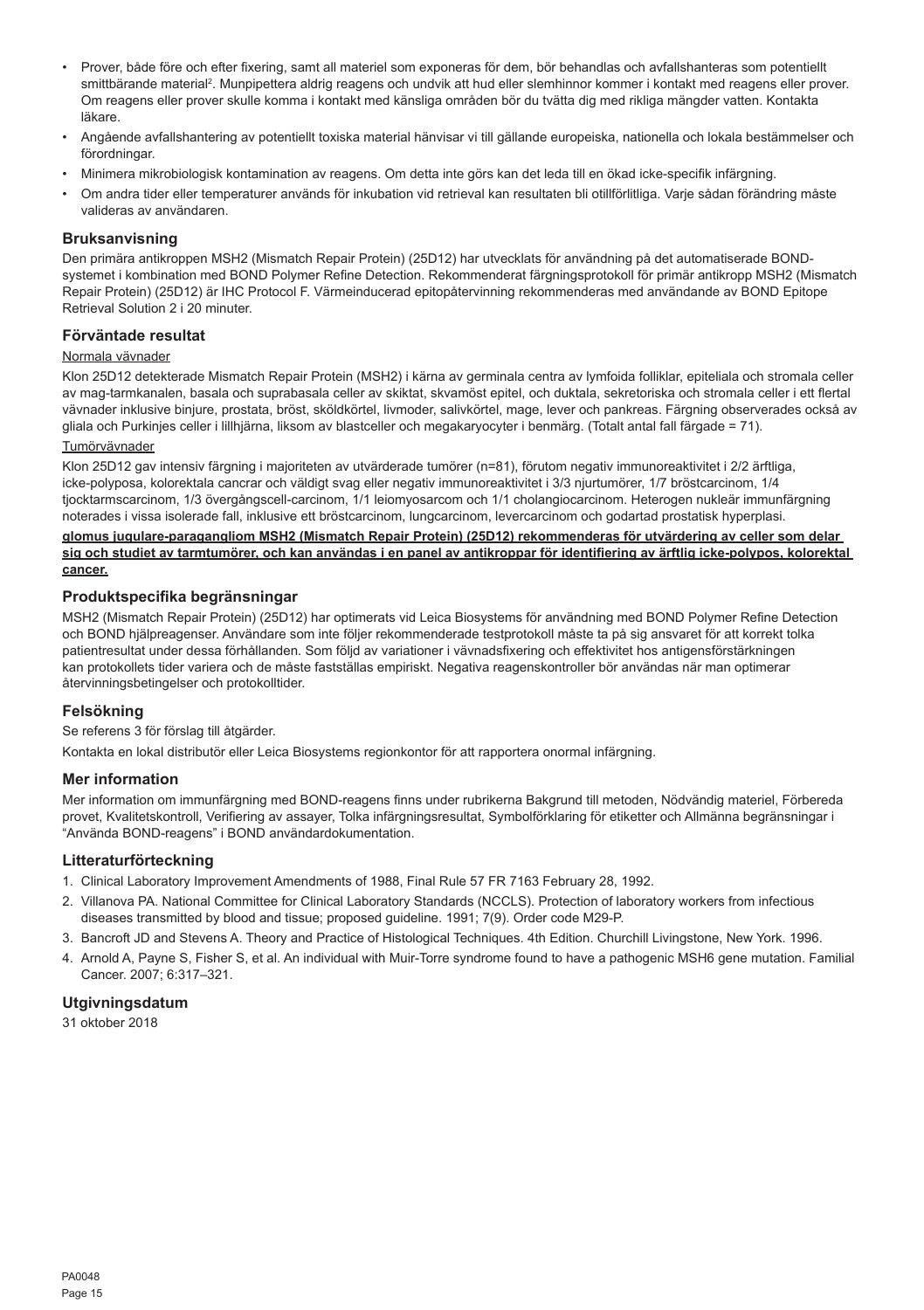# <span id="page-16-0"></span>**Έτοιμο Για Χρήση Πρωτογενές Αντίσωμα BOND™ MSH2 (Mismatch Repair Protein) (25D12) Αρ. Καταλόγου: PA0048**

# **Σκοπός Χρήσης**

*Αυτό το αντιδραστήριο είναι για διαγνωστική χρήση in vitro.*

Το μονοκλωνικό αντίσωμα MSH2 (Mismatch Repair Protein) (25D12) προορίζεται για χρήση για την ποιοτική ταυτοποίηση με φωτομικροσκοπία του ανθρώπινου MSH2 σε μονιμοποιημένο σε φορμόλη και ενσωματωμένο σε παραφίνη ιστό με ανοσοϊστοχημική χρώση, χρησιμοποιώντας το αυτοματοποιημένο σύστημα BOND (περιλαμβάνει το σύστημα Leica BOND-MAX και το σύστημα Leica BOND-III).

Η κλινική ερμηνεία της παρουσίας ή απουσίας χρώσης θα πρέπει να συμπληρώνεται με μελέτες μορφολογίας και κατάλληλα δείγματα ελέγχου και θα πρέπει να αξιολογείται από έναν ειδικευμένο παθολόγο, στα πλαίσια του κλινικού ιστορικού του ασθενούς και άλλων διαγνωστικών εξετάσεων.

# **Περίληψη και Επεξήγηση**

Μπορούν να χρησιμοποιηθούν ανοσοϊστοχημικές μέθοδοι για την κατάδειξη της παρουσίας αντιγόνων στον ιστό και τα κύτταρα (δείτε "Χρήση αντιδραστηρίων BOND" στην τεκμηρίωση χρήσης του BOND). Το πρωτογενές αντίσωμα MSH2 (Mismatch Repair Protein) (25D12) είναι ένα έτοιμο για χρήση προϊόν που έχει βελτιστοποιηθεί ειδικά για χρήση με το BOND Polymer Refine Detection. Η κατάδειξη του ανθρώπινου MSH2 επιτυγχάνεται πρώτα επιτρέποντας τη δέσμευση του MSH2 (Mismatch Repair Protein) (25D12) στο τμήμα και μετά οπτικοποιώντας αυτή τη δέσμευση με τη χρήση των αντιδραστηρίων που παρέχονται στο σύστημα ανίχνευσης. Η χρήση αυτών των προϊόντων, σε συνδυασμό με το αυτοματοποιημένο σύστημα BOND, μειώνει την πιθανότητα του ανθρώπινου σφάλματος και την εγγενή ποικιλότητα που προκαλείται από αραίωση συγκεκριμένου αντιδραστηρίου, χειροκίνητη αναρρόφηση με πιπέτα και εφαρμογή αντιδραστηρίου.

# **Αντιδραστήρια που Παρέχονται**

Το MSH2 (Mismatch Repair Protein) (25D12) είναι ένα μονοκλωνικό αντι-ανθρώπινο αντίσωμα ποντικού που παράγεται ως υπερκείμενο ιστοκαλλιέργειας και παρέχεται σε αλατούχο ρυθμιστικό διάλυμα Tris με πρωτεΐνη φορέα που περιέχει 0,35% ProClin™ 950 ως συντηρητικό.

Συνολικός όγκος = 7 mL.

# **Κλώνος**

25D12.

# **Ανοσογόνο**

Προκαρυωτική ανασυνδυασμένη πρωτεΐνη, που αντιστοιχεί σε ένα τμήμα 304 αμινοξέων της περιοχής N-τελικού του ανθρώπινου μορίου MSH2.

# **Ειδικότητα**

Ανθρώπινο MSH2.

# **Υποκατηγορία**

IgG1.

# **Συνολική Συγκέντρωση Πρωτεΐνης**

Περίπου 10 mg/mL.

# **Συγκέντρωση Αντισώματος**

Μεγαλύτερη ή ίση με 0,1 mg/L.

# **Αραίωση και Ανάμιξη**

Το πρωτογενές αντίσωμα MSH2 (Mismatch Repair Protein) (25D12) αραιώνεται βέλτιστα για χρήση στο σύστημα BOND. Δεν απαιτείται ανασύσταση, ανάμιξη, αραίωση ή τιτλοδότηση αυτού του αντιδραστηρίου.

# **Υλικά Που Απαιτούνται Αλλά Δεν Παρέχονται**

Για μια πλήρη λίστα των υλικών που απαιτούνται για την επεξεργασία δειγμάτων και την ανοσοϊστοχημική χρώση με τη χρήση του συστήματος BOND, ανατρέξτε στην ενότητα "Χρήση αντιδραστηρίων BOND" στο υλικό τεκμηρίωσης χρήσης της BOND.

# **Φύλαξη και Σταθερότητα**

Αποθηκεύστε το προϊόν στους 2–8 °C. Μη το χρησιμοποιήσετε μετά την ημερομηνία λήξης που αναγράφεται στην ετικέτα του δοχείου. Οι ενδείξεις που υποδηλώνουν μόλυνση ή/και αστάθεια του MSH2 (Mismatch Repair Protein) (25D12) είναι: θολότητα του διαλύματος, δημιουργία οσμής και παρουσία ιζήματος.

Επαναφέρετε το προϊόν στους 2–8 °C αμέσως μετά τη χρήση.

Οποιεσδήποτε άλλες συνθήκες αποθήκευσης εκτός από αυτές που καθορίζονται παραπάνω πρέπει να ελέγχονται από τον χρήστη<sup>1</sup>.

# **Προφυλάξεις**

- Αυτό το προϊόν προορίζεται για διαγνωστική χρήση in vitro.
- Η συγκέντρωση του ProClin™ 950 είναι 0,35%. Περιέχει το ενεργό συστατικό 2-methyl-4-isothiazolin-3-one και μπορεί να προκαλέσει ερεθισμό του δέρματος, των ματιών, των βλεννογόνων μεμβρανών και της ανώτερης αναπνευστικής οδού. Φοράτε γάντια μίας χρήσης όταν χειρίζεστε αντιδραστήρια.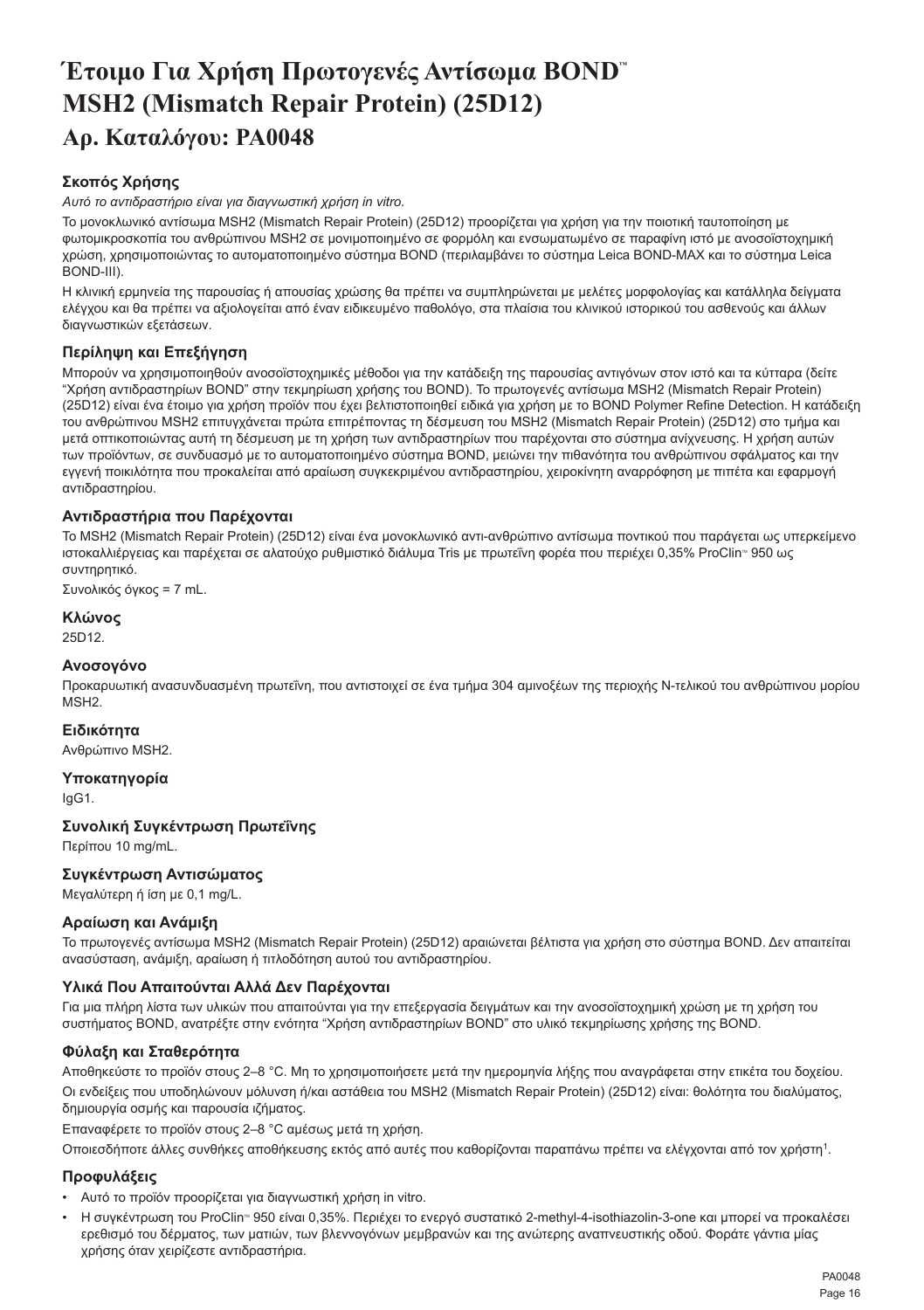- Αν θέλετε ένα αντίγραφο του Material Safety Data Sheet [Δελτίο Δεδομένων Ασφαλείας Υλικού], επικοινωνήστε με τον αντιπρόσωπο ή το περιφερειακό γραφείο της Leica Biosystems, ή εναλλακτικά, επισκεφθείτε τον ιστότοπο της Leica Biosystems, www.LeicaBiosystems.com.
- Ο χειρισμός των δειγμάτων, πριν και μετά τη μονιμοποίηση και όλων των υλικών που εκτίθενται σε αυτά, θα πρέπει να γίνεται ως εάν ήταν ικανά να μεταδώσουν μόλυνση και θα πρέπει να απορρίπτονται λαμβάνοντας κατάλληλες προφυλάξεις<sup>2</sup>. Μην κάνετε ποτέ αναρρόφηση αντιδραστηρίων με πιπέτα με το στόμα και αποφύγετε να έρθει σε επαφή το δέρμα και οι βλεννογόνοι με τα αντιδραστήρια ή τα δείγματα. Αν αντιδραστήρια ή δείγματα έρθουν σε επαφή με ευαίσθητες περιοχές, πλύνετέ τις με άφθονο νερό. Ζητήστε ιατρική συμβουλή.
- Συμβουλευτείτε τους ομοσπονδιακούς, κρατικούς και τοπικούς κανονισμούς σχετικά με την απόρριψη οποιωνδήποτε δυνητικά τοξικών συστατικών.
- Ελαχιστοποιήστε τη μικροβιακή επιμόλυνση των αντιδραστηρίων, γιατί διαφορετικά ενδέχεται να αυξηθεί η μη ειδική χρώση.
- Ανάκτηση, χρόνοι επώασης ή θερμοκρασίες διαφορετικές από τις καθορισμένες, μπορεί να οδηγήσουν σε εσφαλμένα αποτελέσματα. Οποιαδήποτε τέτοια αλλαγή πρέπει να επικυρώνεται από τον χρήστη.

# **Οδηγίες Χρήσης**

Το πρωτογενές αντίσωμα MSH2 (Mismatch Repair Protein) (25D12) αναπτύχθηκε για χρήση στο αυτοματοποιημένο σύστημα BOND σε συνδυασμό με το BOND Polymer Refine Detection. Το συνιστώμενο πρωτόκολλο χρώσης για το πρωτογενές αντίσωμα MSH2 (Mismatch Repair Protein) (25D12) είναι το IHC Protocol F. Συνιστάται ανάκτηση επιτόπου επαγόμενη με θερμότητα χρησιμοποιώντας το BOND Epitope Retrieval Solution 2 για 20 λεπτά.

# **Αναμενόμενα Αποτελέσματα**

# Φυσιολογικοί ιστοί

Το Clone 25D12 εντόπισε το Mismatch Repair Protein (MSH2) στον πυρήνα των βλαστικών κέντρων των λεμφοειδών θυλάκων, των επιθηλιακών και στρωματικών κυττάρων της γαστρεντερικής οδού, των κυττάρων της βασικής και άνωθεν της βασικής μεμβράνης στρωματοποιημένων φολιδωτών επιθηλίων, και των πορογενών, εκκριτικών και στρωματικών κυττάρων σε μια ποικιλία ιστών, μεταξύ των οποίων των επινεφριδίων, του προστάτη, του μαστού, του θυρεοειδή αδένα, της μήτρας, του σιελογόνου αδένα, του στομάχου, του συκωτιού και του παγκρέατος. Χρώση επίσης παρατηρήθηκε στα νευρογλοιακά κύτταρα και τα κύτταρα Purkinje της παρεγκεφαλίδας, καθώς και τα βλαστικά κύτταρα και τα μεγακαρυοκύτταρα στον μυελό των οστών. (Συνολικός αριθμός περιπτώσεων χρώσης =71).

#### Νεοπλασματικοί ιστοί

Το Clone 25D12 δημιούργησε έντονη χρώση στην πλειονότητα των όγκων που αξιολογήθηκαν (n=81), εκτός από τις περιπτώσεις αρνητικής ανοσοαντιδραστικότητας σε 2/2 κληρονομικούς ορθοκολικούς καρκίνους χωρίς πολυποδίαση και πολύ ασθενούς ή αρνητικής ανοσοαντιδραστικότητας σε 3/3 νεφρικών όγκων, 1/7 καρκινώματα μαστού, 1/4 καρκινώματα του παχέος εντέρου, 1/3 μεταβατικά κυτταρικά καρκινώματα, 1/1 λειομυοσάρκωμα και 1/1 χολαγγειοκαρκίνωμα. Ετερογενής πυρηνική ανοσοχρώση σημειώθηκε σε ορισμένες απομονωμένες περιπτώσεις, μεταξύ των οποίων καρκίνωμα του μαστού, καρκίνωμα του πνεύμονα, καρκίνωμα του συκωτιού και καλοήθης υπερπλασία του προστάτη.

**Το MSH2 (Mismatch Repair Protein) (25D12) συνιστάται για την αξιολόγηση των παραγωγικών (υπερπλαστικών) κυττάρων και τη μελέτη όγκων του εντέρου. Μπορεί να είναι χρήσιμο σε μια ομάδα τ αντισωμάτων για την ταυτοποίηση κληρονομικών ορθοκολικών καρκίνων χωρίς πολυποδίαση.**

# **Ειδικοί Περιορισμοί του Προϊόντος**

Το MSH2 (Mismatch Repair Protein) (25D12) έχει βελτιστοποιηθεί στη Leica Biosystems για χρήση με το BOND Polymer Refine Detection και βοηθητικά αντιδραστήρια. Οι χρήστες που παρεκκλίνουν από τις συνιστώμενες διαδικασίες εξέτασης, πρέπει να αναλάβουν την ευθύνη για την ερμηνεία των αποτελεσμάτων των ασθενών υπό αυτές τις συνθήκες. Οι χρόνοι του πρωτοκόλλου μπορεί να διαφέρουν λόγω της διαφοροποίησης στη μονιμοποίηση του ιστού και την αποτελεσματικότητα της ενίσχυσης του αντιγόνου και συνεπώς πρέπει να προσδιορίζονται εμπειρικά. Για τη βελτιστοποίηση των συνθηκών ανάκτησης και των χρόνων του πρωτοκόλλου θα πρέπει να χρησιμοποιούνται δείγματα αντιδραστηρίου αρνητικού ελέγχου.

# **Αντιμετώπιση Προβλημάτων**

Σχετικά με τις διορθωτικές ενέργειες, δείτε την παραπομπή 3.

Επικοινωνήστε με τον αντιπρόσωπο ή το περιφερειακό γραφείο της Leica Biosystems για να αναφέρετε ασυνήθιστη χρώση.

# **Πρόσθετες Πληροφορίες**

Μπορείτε να βρείτε περισσότερες πληροφορίες πάνω στην ανοσοχρώση με αντιδραστήρια BOND, υπό τους τίτλους "Αρχή της Διαδικασίας", "Απαιτούμενα Υλικά", "Προετοιμασία Δείγματος", "Ποιοτικός Έλεγχος", "Επαλήθευση Προσδιορισμού", "Ερμηνεία<br>της Χρώσης", "Υπόμνημα για τα Σύμβολα στις Ετικέτες" και "Γενικοί Περιορισμοί" στο τμήμα "Χρήση αντιδ τεκμηρίωση χρήσης του BOND.

# **Βιβλιογραφία**

- 1. Clinical Laboratory Improvement Amendments of 1988, Final Rule 57 FR 7163 February 28, 1992.
- 2. Villanova PA. National Committee for Clinical Laboratory Standards (NCCLS). Protection of laboratory workers from infectious diseases transmitted by blood and tissue; proposed guideline. 1991; 7(9). Order code M29-P.
- 3. Bancroft JD and Stevens A. Theory and Practice of Histological Techniques. 4th Edition. Churchill Livingstone, New York. 1996.
- 4. Arnold A, Payne S, Fisher S, et al. An individual with Muir-Torre syndrome found to have a pathogenic MSH6 gene mutation. Familial Cancer. 2007; 6:317–321.

# **Ημερομηνία Έκδοσης**

31 Οκτωβρίου 2018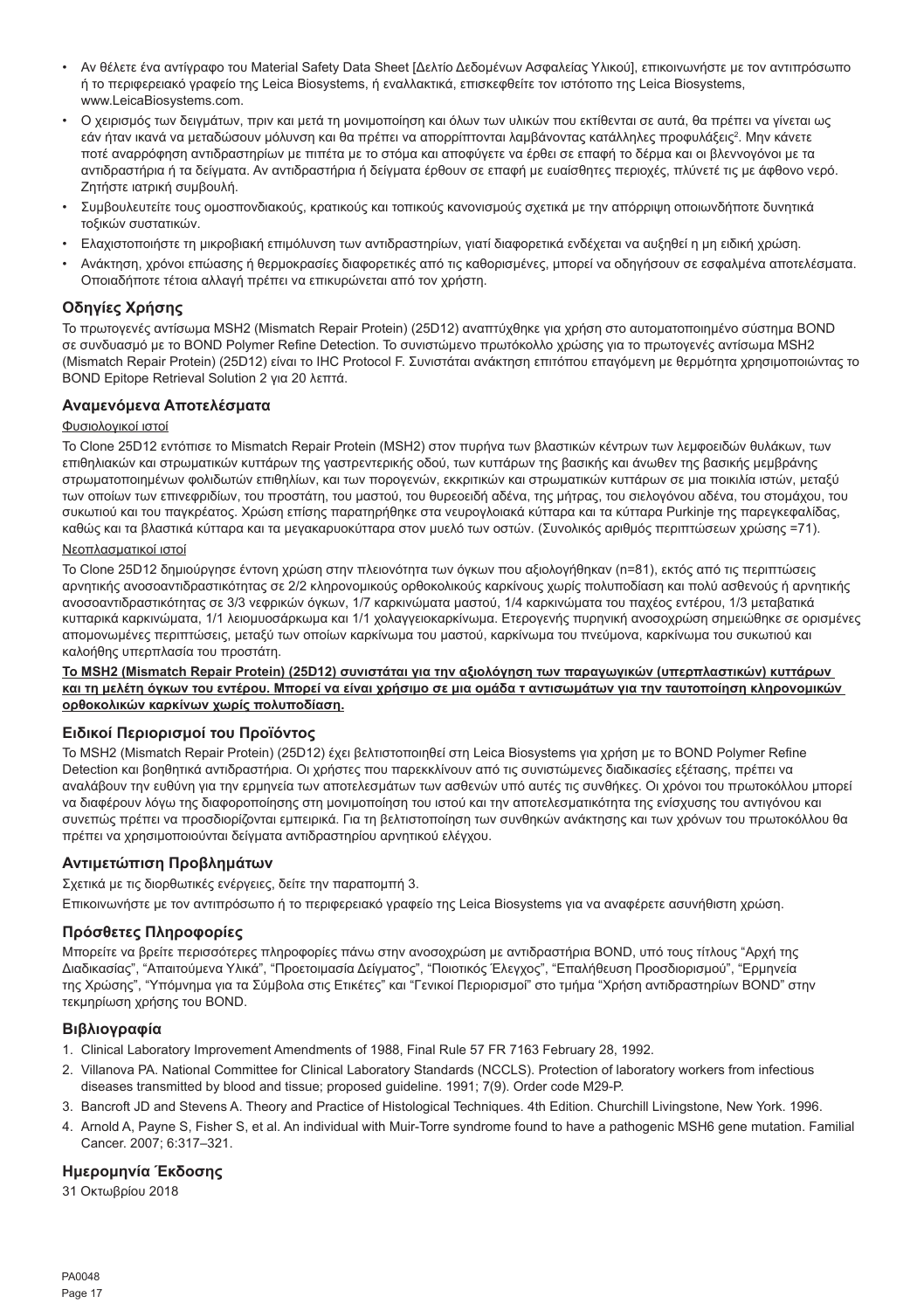# <span id="page-18-0"></span>**BOND™ Brugsklart Primaert Antistof MSH2 (Mismatch Repair Protein) (25D12) Katalognummer: PA0048**

# **Tilsigtet anvendelse**

*Dette reagens er beregnet til brug ved in vitro-diagnostik.*

MSH2 (Mismatch Repair Protein) (25D12), monoklonalt antistof, er beregnet til brug ved kvalitativ identifikation med lysmikroskopi af humant MSH2 i formalinfikserede, paraffinindstøbte væv ved hjælp af immunhistokemisk farvning med et automatisk BOND-system (herunder Leica BOND-MAX system og Leica BOND-III system).

Den kliniske fortolkning af enhver farvning eller fravær af samme skal ledsages af morfologiske undersøgelser og egnede kontroller samt evalueres af en uddannet patolog, som ser fortolkningen i kontekst med patientens anamnese samt andre diagnostiske prøver.

# **Resumé og forklaring**

Immunhistokemiske teknikker kan anvendes til at påvise tilstedeværelsen af antigener i væv og celler (se "Anvendelse af BONDreagenser" i BOND-brugerdokumentationen). MSH2 (Mismatch Repair Protein) (25D12), primært antistof, er et brugsklart produkt, som er optimeret specielt til brug med BOND Polymer Refine Detection. Påvisningen af humant MSH2 opnås ved først at lade MSH2 (Mismatch Repair Protein) (25D12) binde sig til præparatet, og derefter visualisere denne binding ved hjælp af de reagenser, der leveres med detektionssystemet. Brugen af disse produkter sammen med det automatiske BOND-system reducerer risikoen for menneskelige fejl og variabilitet som følge af individuel reagensfortynding, manuel pipettering og reagenspåførsel.

#### **Leverede reagenser**

MSH2 (Mismatch Repair Protein) (25D12) er et murint, antihumant, monoklonalt antistof, der er produceret som en vævskultursupernatant og leveret i en Tris-bufferjusteret saltvandsopløsning med bærerprotein, indeholder 0,35% ProClin<sup>®</sup> 950 som konserveringsmiddel.

Volumen i alt = 7 mL.

**Klon**

25D12.

# **Immunogen**

Prokaryot rekombinant protein svarende til en 304 aminosyrer stor region på N-terminalen af det humane MSH2-molekyle.

# **Specificitet**

Humant MSH2.

**Underklasse**

IgG1.

**Samlet proteinkoncentration**

Ca. 10 mg/mL.

# **Antistofkoncentration**

Større end eller lig med 0,1 mg/L.

# **Fortynding og blanding**

MSH2 (Mismatch Repair Protein) (25D12), primært antistof, er optimalt fortyndet til brug på BOND-systemet. Rekonstitution, blanding, fortynding eller titrering af dette reagens er ikke påkrævet.

# **Nødvendige materialer, der ikke medfølger**

Der henvises til "Anvendelse af BOND-reagenser" i BOND-brugerdokumentationen for en komplet liste over materialer, der er nødvendige til præparatbehandling og immunhistokemisk farvning ved hjælp af BOND-systemet.

#### **Opbevaring og stabilitet**

Opbevares ved 2–8 °C. Må ikke anvendes efter udløbsdatoen, der er angivet på etiketten på beholderen.

Tegn, som indikerer, at MSH2 (Mismatch Repair Protein) (25D12) er kontamineret og/eller ustabilt: turbiditet af opløsningen, lugtudvikling og forekomst af præcipitat.

Sættes tilbage til opbevaring ved 2–8 °C umiddelbart efter brug.

Opbevaringsbetingelser, der adskiller sig fra de oven for specificerede, skal verificeres af brugeren<sup>1</sup>.

# **Forholdsregler**

- Dette produkt er beregnet til brug ved in vitro-diagnostik.
- Koncentrationen af ProClin<sup>®</sup> 950 er 0,35%. Det indeholder den aktive ingrediens 2-methyl-4-isothiazolin-3-one og kan give anledning til irritation af hud, øjne, slimhinder og øvre luftveje. Der skal anvendes engangshandsker ved håndtering af reagenserne.
- En kopi af sikkerhedsdatabladet, Material Safety Data Sheet (MSDS), kan fås ved henvendelse til den lokale distributør eller til Leica Biosystems' regionale kontor. Det kan tillige hentes på Leica Biosystems' hjemmeside: www.LeicaBiosystems.com.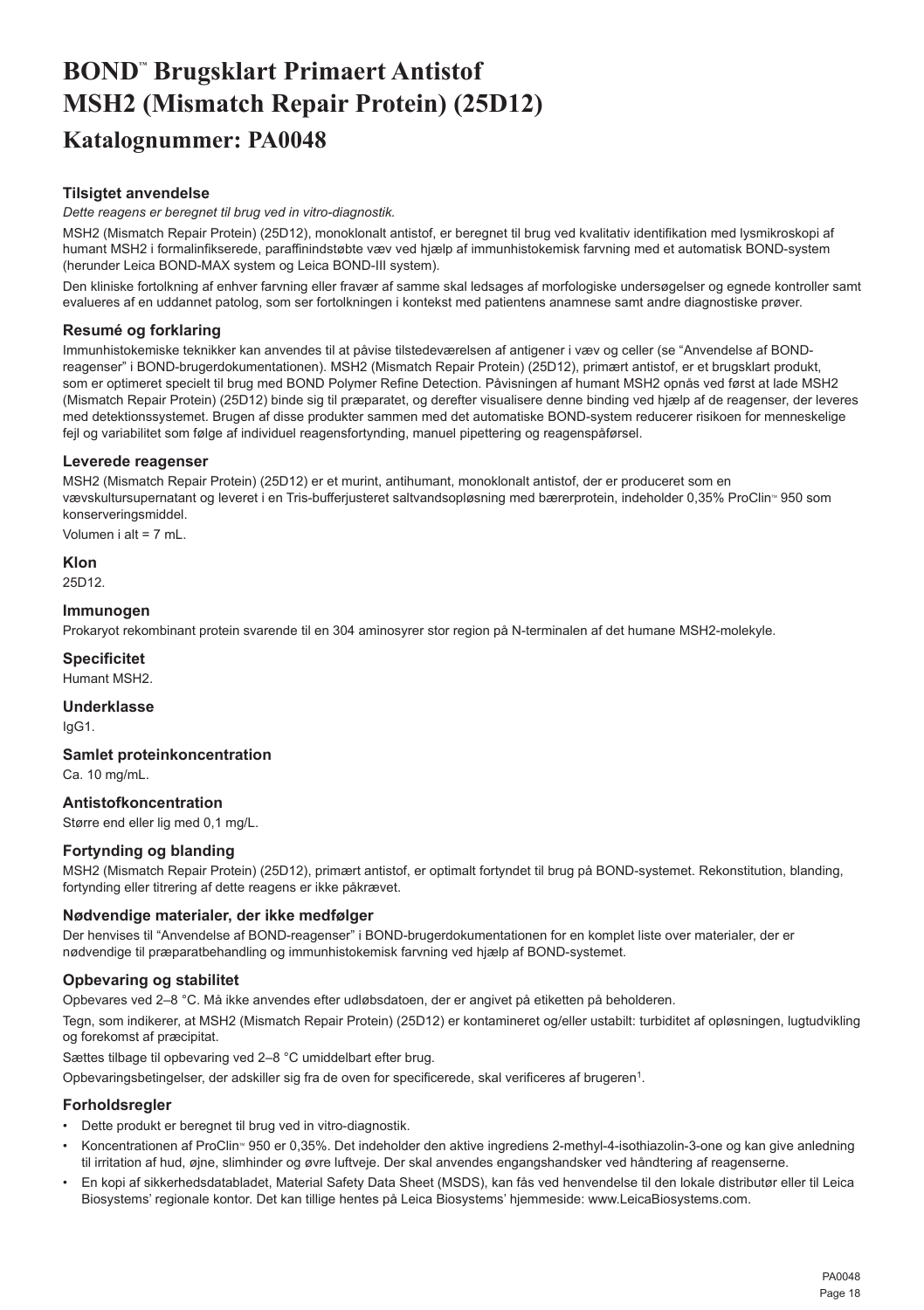- Præparater, både før og efter fiksering, samt alle materialer eksponeret for præparater, skal håndteres som værende i stand til at overføre infektion og skal bortskaffes med passende forholdsregler<sup>2</sup>. Afpipettér ikke reagenser med munden, og undgå at reagenser og præparater kommer i kontakt med hud og slimhinder. Hvis reagenser eller præparater kommer i kontakt med følsomme områder, skal disse områder vaskes med rigelige mængder vand. Søg læge.
- Bortskaffelse af potentielt toksiske komponenter skal ske i overensstemmelse med gældende statslig eller lokal lovgivning.
- Mikrobiel kontaminering af reagenser skal minimeres for at undgå øget uspecifik farvning.
- Genfinding, inkubationstider eller temperaturer, som afviger fra de specificerede, kan give fejlagtige resultater. Enhver ændring heraf skal valideres af brugeren.

#### **Brugsanvisning**

MSH2 (Mismatch Repair Protein) (25D12), primært antistof, er udviklet til brug på det automatiske BOND-system sammen med BOND Polymer Refine Detection. Den anbefalede farvningsprotokol for MSH2 (Mismatch Repair Protein) (25D12), primært antistof, er IHCprotocol F. Varmeinduceret epitopgenfinding anbefales med anvendelse af BOND Epitope Retrieval Solution 2 i 20 minutter.

#### **Forventede resultater**

#### Normale væv

Klon 25D12 detekterede Mismatch Repair Protein (MSH2) i kernen af lymfoide folliklers kimcentre, i epitel- og stromaceller i gastrointestinalkanalen, i basale og suprabasale celler i flerlaget pladeepitel og i duktale, sekretoriske og stromale celler i en række væv, herunder binyre, prostata, mamma, thyreoidea, uterus, spytkirtel, gaster, lever og pancreas. Der blev også observeret farvning af gliaceller og Purkinjeceller i cerebellum, samt af blastiske celler og megakaryocytter i knoglemarven. (Antal farvede cases i alt =71).

#### Tumorvæv

Klon 25D12 gav kraftig farvning i størstedelen af de evalurerede tumorer (n=81), med undtagelse af negativ immunreaktivitet i 2/2 hereditære non-polypøse colorectal-cancere, og meget svag eller negativ immunreaktivitet i 3/3 nyretumorer, 1/7 mammakarcinomer, 1/4 colonkarcinomer, 1/3 transitionalcellekarcinomer, 1/1 leiomyosarkom og 1/1 cholangiolært karcinom. I nogle isolerede cases blev bemærket heterogen nukleær immunfarvning, herunder et mammakarcinom, lungekarcinom, leverkarcinom og benign prostatahyperplasi.

#### **MSH2 (Mismatch Repair Protein) (25D12) anbefales til evaluering af proliferative celler og undersøgelse af intestinale tumorer, og det kan være gavnligt i et panel af antistoffer til identifikation af hereditær non-polypøs colorectalcancer.**

#### **Produktspecifikke begrænsninger**

MSH2 (Mismatch Repair Protein) (25D12) er optimeret hos Leica Biosystems til brug med BOND Polymer Refine Detection og BOND hjælpereagenser. Brugere, som afviger fra de anbefalede testprocedurer, må under disse forhold selv tage ansvaret for fortolkningen af patientresultater. Protokoltiderne kan variere på grund af variationer i vævsfiksering og effektiviteten i antigenfremhævning og skal bestemmes empirisk. Der skal anvendes negative reagenskontroller under optimering af genfindingsbetingelser og protokoltider.

#### **Fejlfinding**

Der henvises til reference 3 for afhjælpende foranstaltninger.

Kontakt venligst den lokale distributør eller Leica Biosystems' regionale kontor for at rapportere usædvanlig farvning.

#### **Yderligere oplysninger**

Yderligere oplysninger om immunfarvning med BOND-reagenser kan findes i "Anvendelse af BOND-reagenser" i BONDbrugerdokumentationen under overskrifterne Proceduremæssige principper, Nødvendige materialer, Præparatklargøring, Kvalitetskontrol, Analyseverifikation, Fortolkning af farvning, Nøgle til symboler på etiketter og Generelle begrænsninger.

#### **Bibliografi**

- 1. Clinical Laboratory Improvement Amendments of 1988, Final Rule 57 FR 7163 February 28, 1992.
- 2. Villanova PA. National Committee for Clinical Laboratory Standards (NCCLS). Protection of laboratory workers from infectious diseases transmitted by blood and tissue; proposed guideline. 1991; 7(9). Order code M29-P.
- 3. Bancroft JD and Stevens A. Theory and Practice of Histological Techniques. 4th Edition. Churchill Livingstone, New York. 1996.
- 4. Arnold A, Payne S, Fisher S, et al. An individual with Muir-Torre syndrome found to have a pathogenic MSH6 gene mutation. Familial Cancer. 2007; 6:317–321.

# **Udgivelsesdato**

31 oktober 2018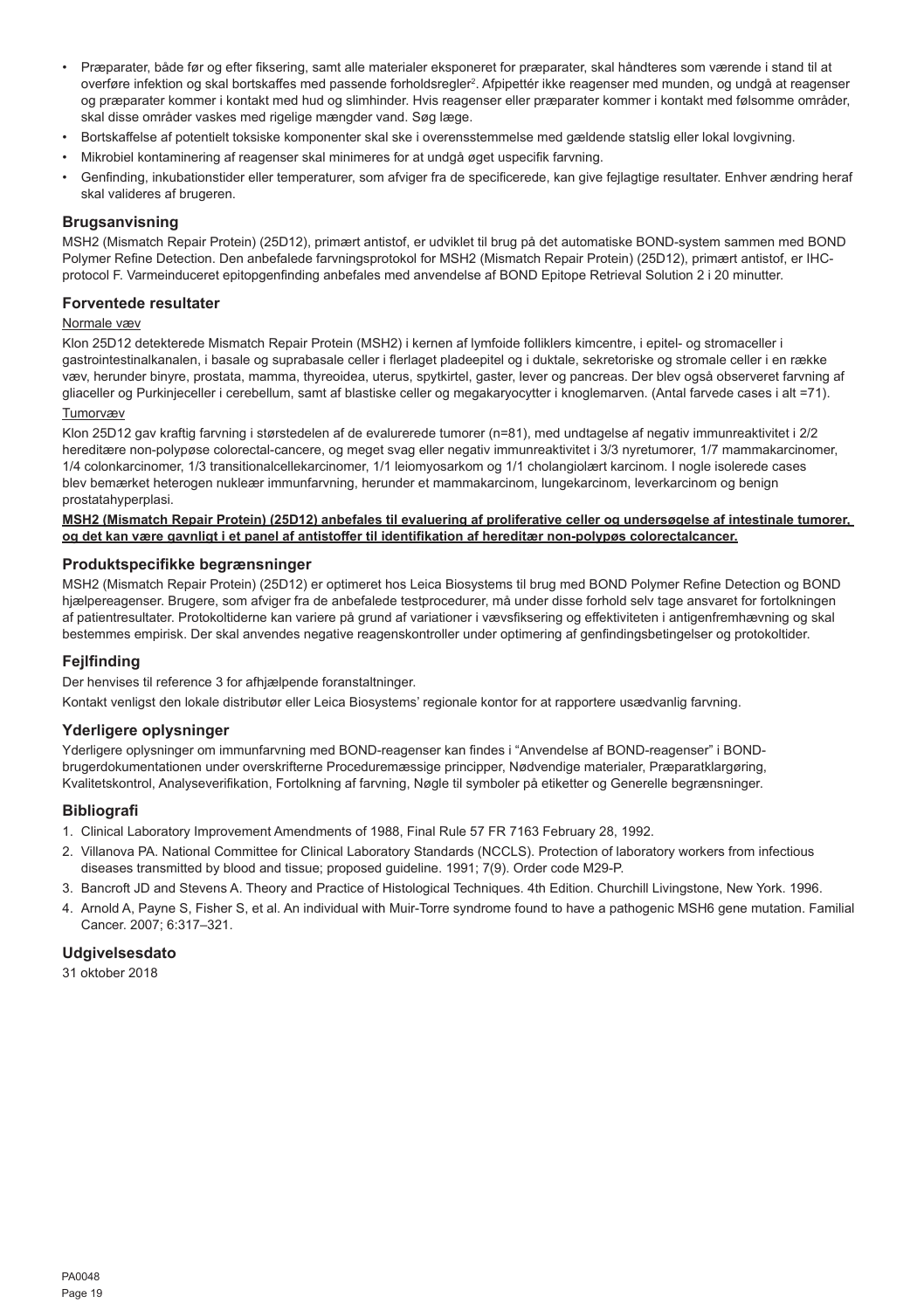# <span id="page-20-0"></span>**BOND™ Klaar Voor Primaire Antilichaam te Gebruiken MSH2 (Mismatch Repair Protein) (25D12) Catalogusnummer: PA0048**

# **Beoogd gebruik**

#### *Dit reagens is voor gebruik bij diagnose in vitro.*

MSH2 (Mismatch Repair Protein) (25D12) is een monoklonaal antilichaam dat bedoeld is voor gebruik bij de kwalitatieve identificatie, met behulp van lichtmicroscopie, van humane MSH2 in met formaline gefixeerd en in paraffine ingebed weefsel door middel van immunohistochemische kleuring met het geautomatiseerde BOND-systeem (waaronder het Leica BOND-MAX-systeem en het Leica BOND-III-systeem).

De klinische interpretatie van een kleuring of de afwezigheid hiervan moet worden aangevuld met morfologische studies en de juiste controles. Ook moeten er evaluaties worden gedaan binnen de context van de klinische voorgeschiedenis van de patiënt en andere diagnostische tests die door een bevoegd patholoog zijn verricht.

#### **Samenvatting en toelichting**

Immunohistochemische technieken kunnen worden gebruikt om de aanwezigheid van antigenen in weefsel en cellen aan te tonen (zie "Using BOND Reagents" (BOND-reagentia gebruiken) in de gebruikersdocumentatie van BOND). MSH2 (Mismatch Repair Protein) (25D12) primair antilichaam is een product dat klaar is voor gebruik en is speciaal geoptimaliseerd voor gebruik met BOND Polymer Refine Detection. Humaan MSH2 wordt aangetoond door eerst MSH2 (Mismatch Repair Protein) (25D12) aan de coupe te laten binden en die binding daarna te visualiseren met behulp van de reagentia die met het detectiesysteem zijn meegeleverd. Het gebruik van deze producten in combinatie met het geautomatiseerde BOND-systeem vermindert de kans op menselijke fouten en de variabiliteit die inherent is aan het verdunnen van individuele reagentia, handmatig pipetteren en handmatige reagenstoepassing.

#### **Geleverde reagentia**

MSH2 (Mismatch Repair Protein) (25D12) is een anti-humaan monoklonaal muizenantilichaam dat wordt geproduceerd als supernatant van weefselkweek en wordt geleverd in tris-gebufferde zoutoplossing met dragereiwit, met als conserveringsmiddel 0,35 % ProClin<sup>.</sup> 950. Totaal volume = 7 mL.

#### **Kloon**

25D12.

#### **Immunogeen**

Prokaryotisch recombinant eiwit dat overeenkomt met een gebied van 304 aminozuren van de N-terminus van het humane MSH2 molecuul.

# **Specificiteit**

Humaan MSH2.

#### **Subklasse**

IgG1.

#### **Totale eiwitconcentratie**

Ongeveer 10 mg/ml.

# **Antilichaamconcentratie**

Groter dan of gelijk aan 0,1 mg/l.

# **Verdunnen en mengen**

MSH2 (Mismatch Repair Protein) (25D12) primair antilichaam wordt optimaal verdund voor gebruik op het geautomatiseerde BONDsysteem. Reconstitutie, menging, verdunning of titratie van dit reagens is niet nodig.

#### **Benodigde, maar niet meegeleverde materialen**

Raadpleeg "Using BOND Reagents" (BOND-reagentia gebruiken) in de gebruikersdocumentatie van BOND voor een volledige lijst van de materialen die nodig zijn voor monsterbehandeling en immunohistochemische kleuring met het BOND-systeem.

# **Opslag en stabiliteit**

Bewaren bij 2-8°C. Niet gebruiken na de vervaldatum die op het label van de container staat.

Tekenen van contaminatie en/of instabiliteit van MSH2 (Mismatch Repair Protein) (25D12) zijn: troebelheid van de oplossing, geurontwikkeling en aanwezigheid van precipitaat.

Direct na gebruik weer bij 2–8 °C opslaan.

Andere dan de hierboven genoemde opslagcondities moeten door de gebruiker worden geverifieerd<sup>1</sup>.

#### **Voorzorgsmaatregelen**

- Dit product is bedoeld voor gebruik bij in-vitrodiagnostiek.
- De concentratie ProClin<sup>®</sup> 950 bedraagt 0,35%. Het bevat het werkzame bestanddeel 2-methyl-4-isothiazolin-3-one en kan irritatie van de huid, ogen, slijmvliezen en bovenste luchtwegen veroorzaken. Draag wegwerphandschoenen bij het hanteren van reagentia.
- Neem om een kopie van het veiligheidsinformatieblad te verkrijgen contact op met uw lokale distributeur of het regionale kantoor van Leica Biosystems, of ga naar de website van Leica Biosystems: www.LeicaBiosystems.com.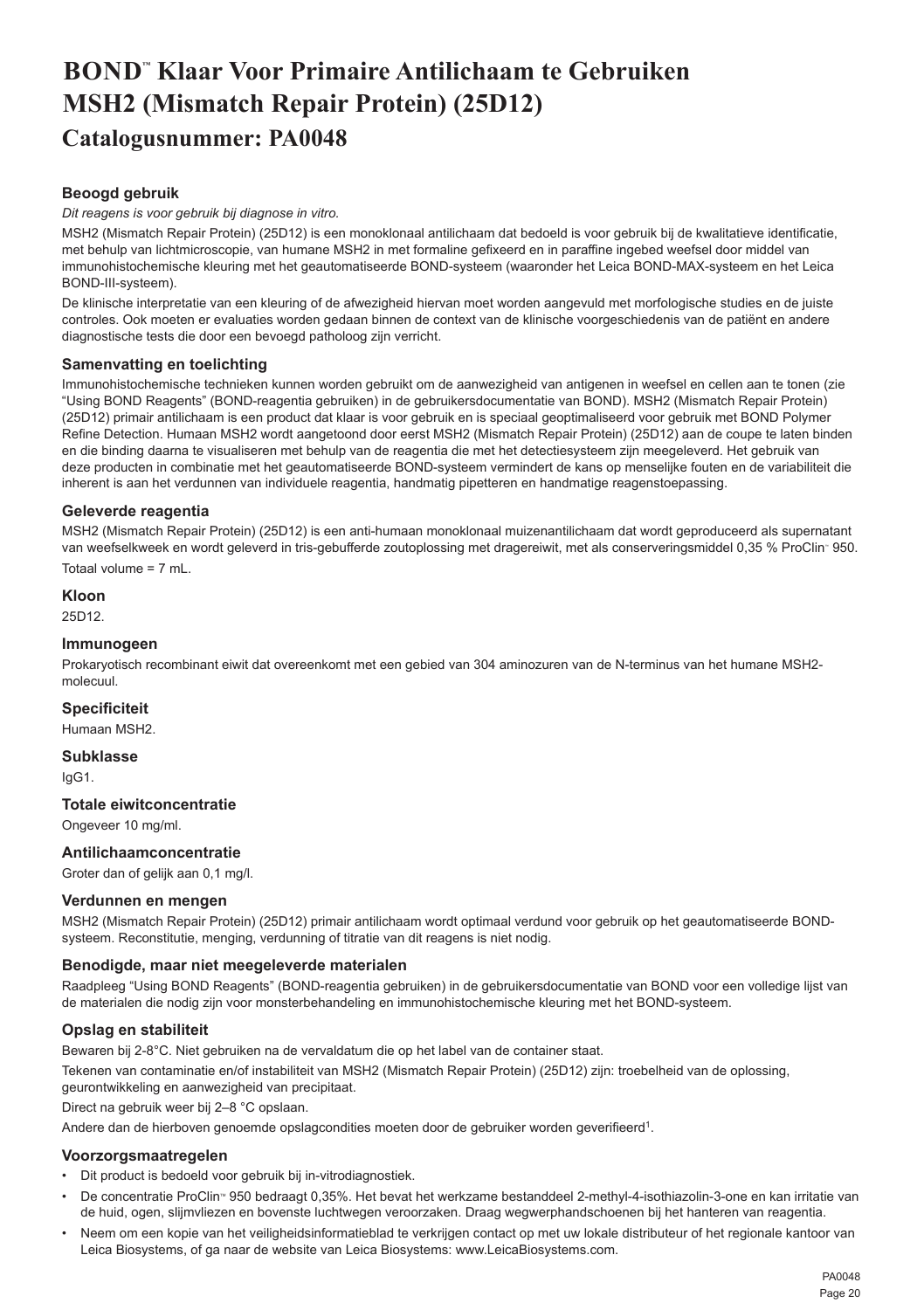- Specimens, en alle materialen die eraan worden blootgesteld, moeten voor en na fixatie worden behandeld als potentiële overdragers van infecties en met inachtneming van de juiste voorzorgsmaatregelen worden afgevoerd<sup>2</sup>. U mag reagentia nooit met de mond pipetteren en moet aanraking van de huid en slijmvliezen met reagentia of monsters vermijden. Indien reagentia of monsters in aanraking komen met gevoelige gebieden, moet u deze wassen met een overvloedige hoeveelheid water. Raadpleeg een arts.
- Raadpleeg de nationale, regionale en plaatselijke voorschriften voor de afvoer van alle potentieel giftige stoffen.
- Minimaliseer de kans op microbiële contaminatie van reagentia omdat hierdoor de niet-specifieke kleuring kan toenemen.
- Andere recuperatie, incubatietijden of temperaturen dan die vermeld, kunnen onjuiste resultaten opleveren. Dergelijke wijzigingen moeten door de gebruiker worden gevalideerd.

#### **Gebruiksaanwijzing**

MSH2 (Mismatch Repair Protein) (25D12) primair antilichaam werd ontwikkeld voor gebruik op het geautomatiseerde BOND-systeem in combinatie met BOND Polymer Refine Detection. Het aanbevolen kleuringsprotocol voor MSH2 (Mismatch Repair Protein) (25D12) primair antilichaam is IHC Protocol F. Warmte-geïnduceerd epitoopherstel wordt aanbevolen met gebruik van BOND Epitope Retrieval Solution 2 gedurende 20 minuten.

# **Verwachte resultaten**

#### Normale weefsels

Kloon 25D12 detecteerde het Mismatch Repair Protein (MSH2) in de kern van kiemcentra van lymfoïde follikels, epitheelcellen en stromale cellen van het maagdarmkanaal, basale en suprabasale cellen van gelaagde plaveisel-epitheelcellen en ductale cellen, secretiecellen en stromale cellen in een verscheidenheid van weefsels waaronder bijnier, prostaat, borst, schildklier, baarmoeder speekselklier, maag, lever en pancreas. Kleuring werd ook waargenomen in gliacellen en Purkinje-cellen van het cerebellum evenals blastische cellen en megakaryocyten in het beenmerg. (Totaal aantal gekleurde monsters = 71).

#### Tumorweefsels

Kloon 25D12 gaf intense kleuring in de meerderheid van onderzochte tumoren (n=81), behalve voor negatieve immunoreactiviteit in 2/2 erfelijke niet-polyposis colorectale kankers en zeer zwakke of negatieve immunoreactiviteit in 3/3 renale tumoren, 1/7 borstcarcinomen, 1/4 carcinomen van de dikke darm, 1/3 transitionele celcarcinomen, 1/1 leiomyosarcoom en 1/1 cholangiolair carcinoom. Heterogene immuno-kernkleuring werd in sommige gevallen opgemerkt, waaronder een borstcarcinoom, longcarcinoom, levercarcinoom en goedaardige prostaathyperplasie.

#### **MSH2 (Mismatch Repair Protein) (25D12) wordt aanbevolen voor de beoordeling van proliferatieve cellen en de studie van darmtumoren, en kan nuttig zijn in een antilichamenpanel voor de identificatie van erfelijke niet-polyposis colorectale kanker.**

#### **Productspecifieke beperkingen**

MSH2 (Mismatch Repair Protein) (25D12) is geoptimaliseerd door Leica Biosystems voor gebruik met BOND Polymer Refine Detection en BOND-hulpreagentia. Gebruikers die afwijken van de aanbevolen testprocedures moeten de verantwoordelijkheid voor de interpretatie van patiëntenresultaten onder deze omstandigheden aanvaarden. Protocoltijden kunnen variëren door variatie in weefselfixatie en de effectiviteit van antigeenversterking, en moeten empirisch worden bepaald. Bij het optimaliseren van de omstandigheden voor antigeen-retrieval en de protocoltijden moeten negatieve reagenscontroles worden gebruikt.

#### **Probleemoplossing**

Raadpleeg referentie 3 voor het verhelpen van eventuele problemen.

Neem contact op met uw lokale distributeur of het regionale kantoor van Leica Biosystems om ongebruikelijke kleuring te melden.

#### **Overige informatie**

Meer informatie over immunokleuring met BOND-reagentia vindt u onder de titels Principle of the procedure (Principe van de procedure), Materials required (Benodigde materialen), Specimen preparation (Monsterpreparatie), Quality control (Kwaliteitscontrole), Assay verification (Verificatie van de assay), Interpretation of staining (Interpretatie van de kleuring), Key to symbols on labels (Verklaring van symbolen op etiketten) en General limitations (Algemene beperkingen) in "Using BOND Reagents" (BOND-reagentia gebruiken) in de gebruikersdocumentatie van BOND.

#### **Literatuurlijst**

- 1. Clinical Laboratory Improvement Amendments of 1988, Final Rule 57 FR 7163 February 28, 1992.
- 2. Villanova PA. National Committee for Clinical Laboratory Standards (NCCLS). Protection of laboratory workers from infectious diseases transmitted by blood and tissue; proposed guideline. 1991; 7(9). Order code M29-P.
- 3. Bancroft JD and Stevens A. Theory and Practice of Histological Techniques. 4th Edition. Churchill Livingstone, New York. 1996.
- 4. Arnold A, Payne S, Fisher S, et al. An individual with Muir-Torre syndrome found to have a pathogenic MSH6 gene mutation. Familial Cancer. 2007; 6:317–321.

# **Datum uitgave**

31 oktober 2018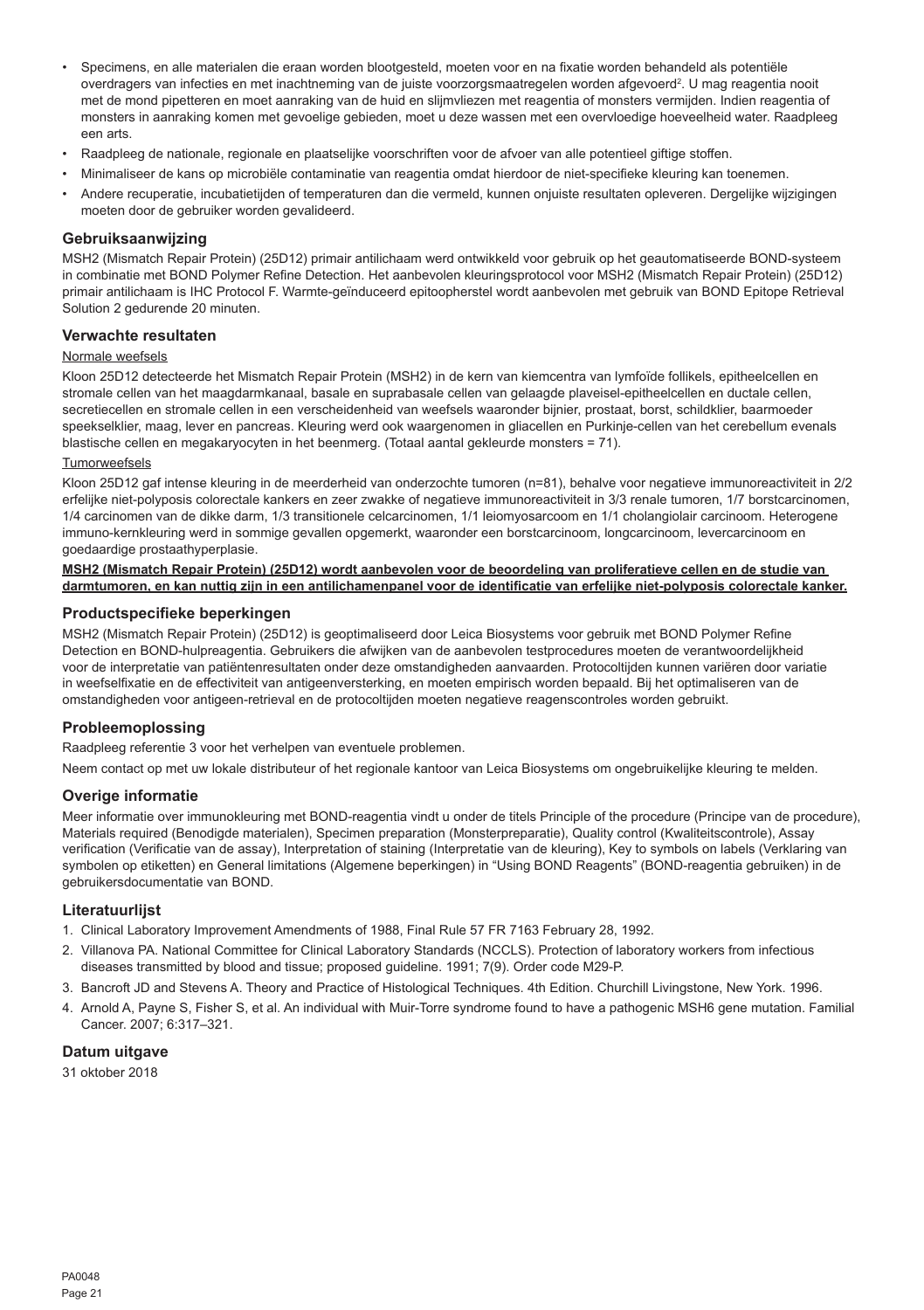# <span id="page-22-0"></span>**BOND™ Primært Antistoff Klart til Bruk MSH2 (Mismatch Repair Protein) (25D12) Katalognr.: PA0048**

# **Tiltenkt bruk**

*Denne reagensen er til in vitro-diagnostisk bruk.*

MSH2 (Mismatch Repair Protein) (25D12) monoklonalt antistoff skal brukes til kvalitativ identifisering med lysmikroskopering av humant MSH2 i formalinfiksert, parafininnstøpt vev med immunhistokjemisk farging ved bruk av det automatiserte BOND-systemet (herunder Leica BOND-MAX-systemet og Leica BOND-III-systemet).

Den kliniske tolkningen av enhver farging eller fravær av farging skal understøttes av morfologiske studier og gode kontroller og skal evalueres i sammenheng med pasientens sykehistorie og andre diagnostiske tester av en kvalifisert patolog.

# **Sammendrag og forklaring**

Immunhistokjemiske teknikker kan brukes til å demonstrere tilstedeværelsen av antigener i vev og celler (se "Bruk av BOND-reagenser" i BOND-brukerdokumentasjonen). Det primære antistoffet MSH2 (Mismatch Repair Protein) (25D12) er et produkt som er klart for bruk og spesielt optimalisert for bruk sammen med BOND Polymer Refine Detection. Påvisningen av humant MSH2 oppnås ved først å la MSH2 (Mismatch Repair Protein) (25D12) binde seg til snittet, for deretter å visualisere bindingsprosessen ved hjelp av reagensene som brukes i deteksjonssystemet. Ved å bruke disse produktene i kombinasjon med det automatiserte BOND-systemet reduseres muligheten for menneskelig feil og iboende variabilitet som følge av individuell reagensfortynning, manuell pipettering og reagenspåføring.

#### **Medfølgende reagenser**

MSH2 (Mismatch Repair Protein) (25D12) er et antihumant monoklonalt antistoff fra mus som er produsert som vevskultur-supernatant, og leveres i tris-bufret saltvann med bæreprotein med 0,35 % ProClin<sup>®</sup> 950 som konserveringsmiddel. Totalvolum = 7 ml.

#### **Klone** 25D12.

#### **Immunogen**

Prokaryotisk rekombinant protein svarende til 304 aminosyrer på den N-terminale delen av humant MSH2-molekyl.

# **Spesifisitet**

Humant MSH2.

# **Underklasse**

IgG1.

# **Total proteinkonsentrasjon**

Ca. 10 mg/ml.

# **Antistoffkonsentrasjon**

Større enn eller lik 0,1 mg/l.

# **Fortynning og blanding**

MSH2 (Mismatch Repair Protein) (25D12) er optimalt fortynnet for bruk med BOND-systemet. Rekonstitusjon, blanding, fortynning eller titrering av denne reagensen er ikke nødvendig.

# **Nødvendige materialer som ikke følger med**

Se "Bruk av BOND-reagenser" i BOND-brukerdokumentasjonen for å finne en fullstendig liste over materialer som trengs for behandling av prøvemateriale og immunhistokjemisk farging ved bruk av BOND-systemet.

# **Oppbevaring og stabilitet**

Oppbevares ved 2–8 °C. Må ikke brukes etter utløpsdatoen angitt på beholderens etikett.

Tegnene som indikerer kontaminering og/eller ustabilitet i MSH2 (Mismatch Repair Protein) (25D12), er: turbiditet av løsningen, luktutvikling og tilstedeværelse av bunnfall.

Returner til 2–8 °C umiddelbart etter bruk.

Andre oppbevaringsforhold enn de som er angitt ovenfor må verifiseres av brukeren<sup>1</sup>.

#### **Sikkerhetsforanstaltninger**

- Dette produktet er beregnet for in vitro-diagnostisk bruk.
- Konsentrasjonen av ProClin<sup>™</sup> 950 er 0,35 %. Det inneholder den aktive ingrediensen 2-metyl-4-isotiazolin-3-on, og kan forårsake irritasjon på hud, øyne, slimhinner og øvre luftveier. Bruk engangshansker ved håndtering av reagenser.
- Hvis du ønsker et eksemplar av sikkerhetsdatabladet, kan du kontakte din lokale forhandler eller regionkontoret til Leica Biosystems, eller du kan besøke Leica Biosystems' nettsted på www.LeicaBiosystems.com.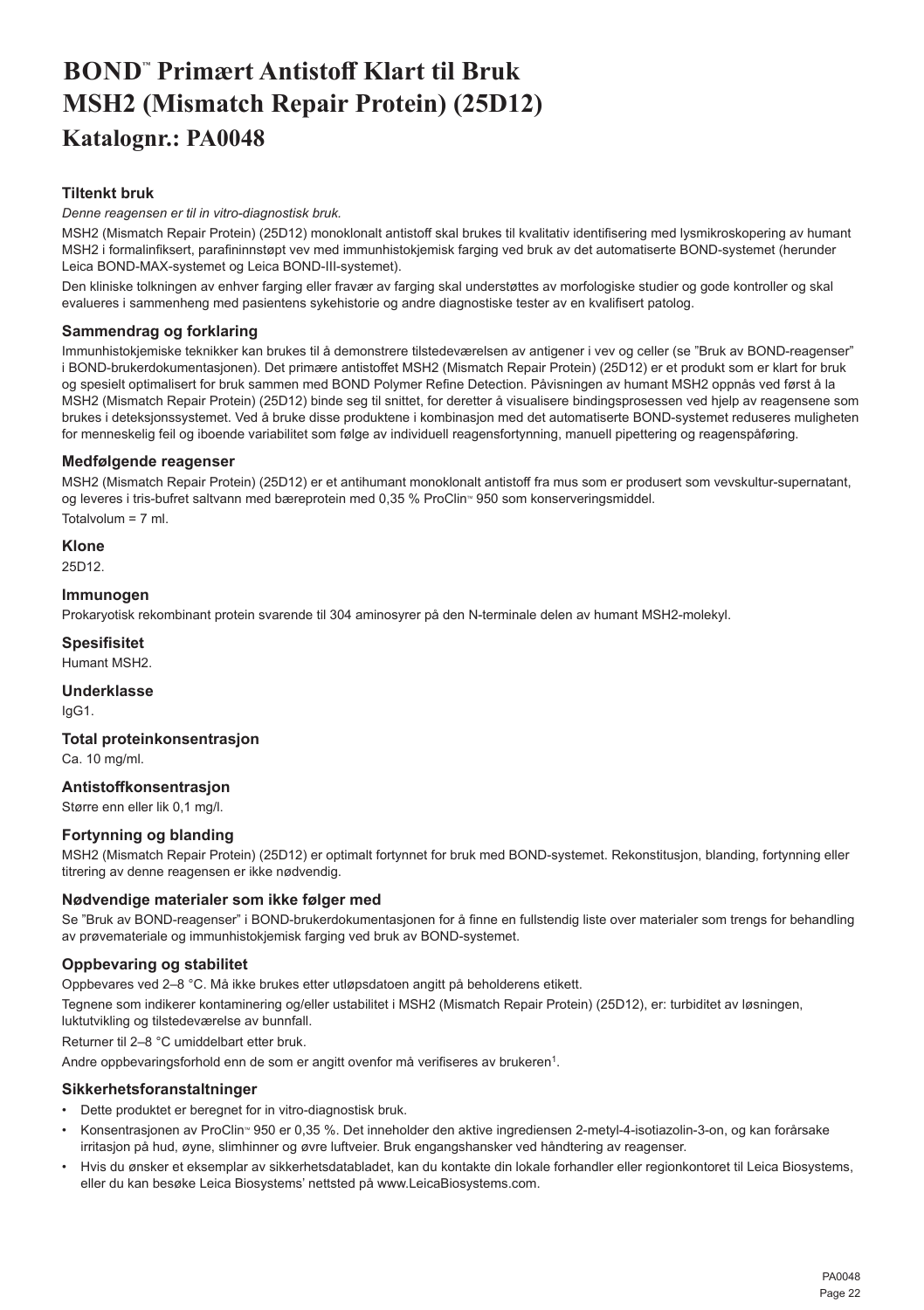- Prøvematerialer, før og etter fiksering, og alle materialer som er utsatt for dem, skal behandles som om de kan overføre smitte og avhendes med riktige forholdsregler<sup>2</sup>. Reagenser skal aldri pipetteres med munnen, og unngå at reagenser eller prøvematerialer kommer i kontakt med hud eller slimhinner. Hvis reagenser eller prøvematerialer kommer i kontakt med følsomme områder, skyll med rikelige mengder vann. Kontakt lege.
- Se lokale, regionale eller statlige forskrifter for avfallshåndtering av eventuelle potensielle giftkomponenter.
- Minimer mikrobiell kontaminering av reagenser, ellers kan det forekomme en økning i uspesifikk farging.
- Demaskering, inkuberingstider eller temperaturer annet enn det som er angitt, kan gi unøyaktige resultater. Enhver slik endring må valideres av brukeren.

#### **Bruksanvisning**

Det primære antistoffet MSH2 (Mismatch Repair Protein) (25D12) er utviklet for bruk med det automatiserte BOND-systemet i kombinasjon med BOND Polymer Refine Detection. Anbefalt fargingsprotokoll for MSH2 (Mismatch Repair Protein) (25D12) primært antistoff er IHC Protocol F. Det anbefales varmeindusert epitopdemaskering ved bruk av BOND Epitope Retrieval Solution 2 i 20 minutter.

# **Forventede resultater**

# Normale vev

Klon 25D12 detekterte mismatch-reparasjonsprotein (MSH2) i kjernen av germinale sentre i lymfoide follikler, epitel- og stromalceller i mage-tarm-kanalen, basale og suprabasale celler i stratifisert plateepitel, samt duktale, sekretoriske og stromale celler i en rekke vev, inkludert binyre-, prostata-, bryst-, tyreoidea-, uterus-, spyttkjertel-, mage-, lever- og pankreasvev. Farging ble også observert i glial- og Purkinje-celler i cerebellum såvel som blastiske celler og megakaryocytter i benmargen. (Totalt antall fargede tilfeller = 71).

# Tumorvev

Klon 25D12 ga intens farging i de fleste evaluerte tumorer (n=81), bortsett fra negativ immunoreaktivitet i 2/2 arvelige ikke-polypøse kolorektale krefttilfeller og svært svak eller negativ immunoreaktivitet i 3/3 nyretumorer, 1/7 brystkarsinomer, 1/4 kolonkarsinomer, 1/3 overgangscellekarsinomer, 1/1 leiomyosarkomer og 1/1 kolangiolære karsinomer. Heterogen kjerneimmunfarging ble observert i enkelte isolerte tilfeller, inkludert brystkarsinomer, lungekarsinomer, leverkarsinomer og godartet prostatahyperplasi.

**MSH2 (Mismatch Repair Protein) (25D12) anbefales for evaluering av proliferative celler og undersøkelse av tarmtumorer. Det kan være nyttig i et antistoffpanel for identifisering av arvelig ikke-polypøs kolorektal kreft.**

#### **Produktspesifikke begrensninger**

MSH2 (Mismatch Repair Protein) (25D12) har blitt optimalisert hos Leica Biosystems til bruk med BOND Polymer Refine Detection og BOND-hjelpereagenser. Brukere som avviker fra de anbefalte testprosedyrene, må ta ansvaret for tolkningen av pasientresultatene under disse forholdene. Protokolltidene kan variere pga. variasjon i vevsfiksering og effektiviteten til antigenforsterkningen, og må fastslås empirisk. Det skal brukes negative reagenskontroller når demaskeringsforhold og protokolltider optimeres.

#### **Feilsøking**

Se referanse 3 for utbedringstiltak.

Kontakt din lokale forhandler eller regionale kontor for Leica Biosystems for rapportering av uvanlig misfarging.

#### **Mer informasjon**

Mer informasjon om immunfarging med BOND-reagenser, under overskriftene Prinsipp for prosedyren, Nødvendige materialer, Preparering av prøvemateriale, Kvalitetskontroll, Analyseverifisering, Tolkning av farging, Symbolforklaring på etiketter og Generelle begrensninger, finner du under "Bruk av BOND-reagenser" i BOND-brukerdokumentasjonen.

#### **Bibliografi**

- 1. Clinical Laboratory Improvement Amendments of 1988, Final Rule 57 FR 7163 February 28, 1992.
- 2. Villanova PA. National Committee for Clinical Laboratory Standards (NCCLS). Protection of laboratory workers from infectious diseases transmitted by blood and tissue; proposed guideline. 1991; 7(9). Order code M29-P.
- 3. Bancroft JD and Stevens A. Theory and Practice of Histological Techniques. 4th Edition. Churchill Livingstone, New York. 1996.
- 4. Arnold A, Payne S, Fisher S, et al. An individual with Muir-Torre syndrome found to have a pathogenic MSH6 gene mutation. Familial Cancer. 2007; 6:317–321.

# **Utstedelsesdato**

31 oktober 2018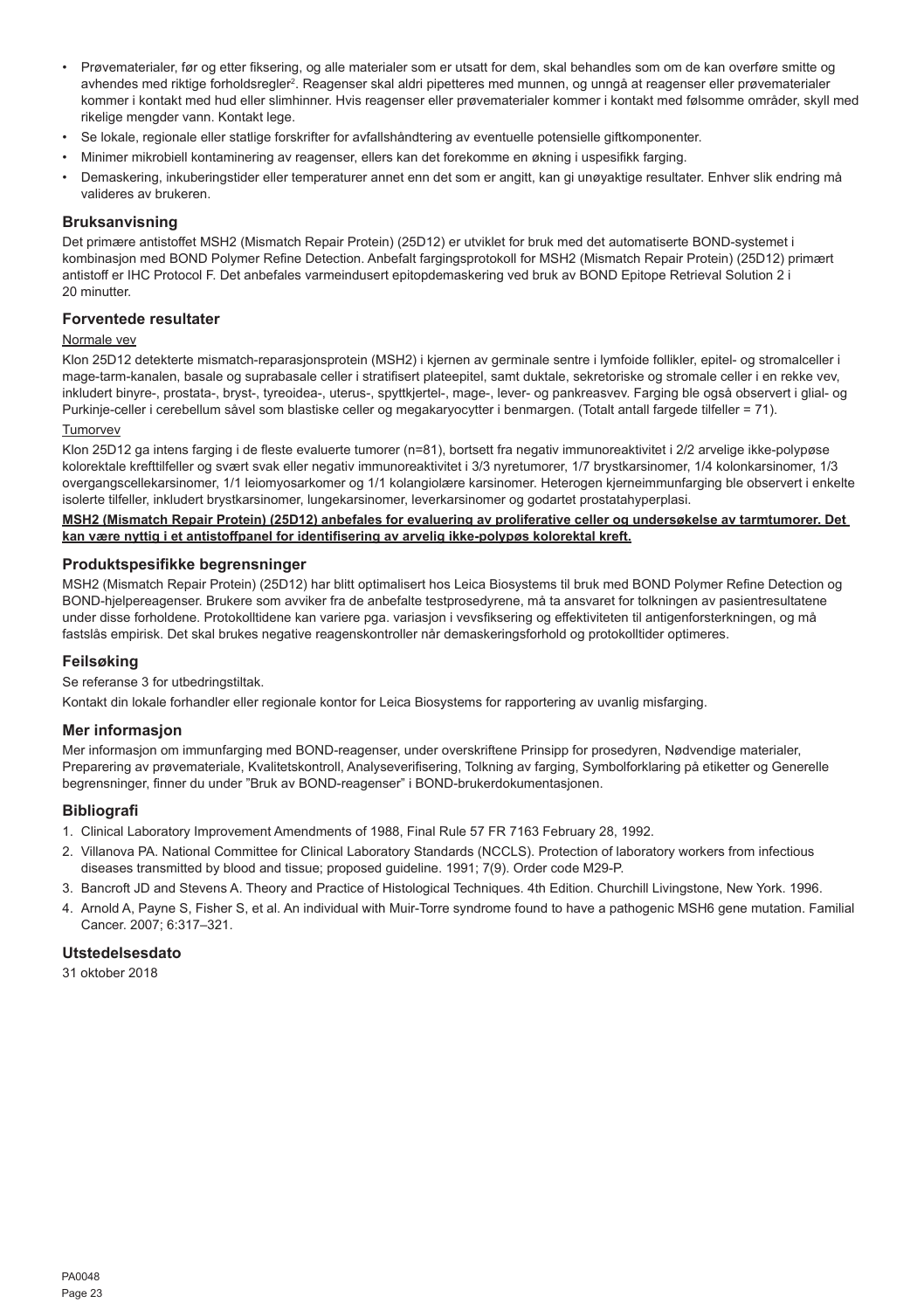# <span id="page-24-0"></span>**BOND™ Kullanıma Hazır Primer Antikor MSH2 (Mismatch Repair Protein) (25D12) Katalog No: PA0048**

# **Kullanım Amacı**

*Bu reaktif, in vitro diagnostik kullanım içindir.*

MSH2 (Mismatch Repair Protein) (25D12) monoklonal antikor, otomatik BOND sistemi (Leica BOND-MAX sistemini ve Leica BOND-III sistemini içerir) kullanılarak immünohistokimyasal boyama yoluyla, formalinle fikse edilmiş, parafine gömülmüş dokuda insan MSH2'sininnin ışık mikroskopisi ile kalitatif tanımlanmasında kullanılır.

Herhangi bir boyamanın veya yokluğunun klinik yorumu, morfolojik çalışmalar ve uygun kontrollerle tamamlanmalı ve nitelikli bir patolog tarafından hastanın klinik geçmişi ve diğer tanı testleri bağlamında değerlendirilmelidir.

# **Özet ve Açıklama**

İmmünohistokimyasal teknikler doku ve hücrelerde antijen varlığını göstermek amacıyla kullanılabilir (BOND kullanıcı belgelerinizdeki "BOND Reaktiflerinin Kullanımı" bölümüne bakınız). MSH2 (Mismatch Repair Protein) (25D12) primer antikor, BOND Polymer Refine Detection ile kullanım için spesifik olarak optimize edilmiş kullanıma hazır bir üründür. İnsan MSH2 proteininin gösterimi, öncelikle kesite MSH2 (Mismatch Repair Protein) (25D12) bağlanmasının sağlanması ve ardından tespit sisteminde verilen reaktifler kullanılarak bu bağlanmanın görüntülenmesiyle elde edilir. Bu ürünler, otomatik BOND sistemiyle birlikte kullanıldıklarında, insan kaynaklı hata olasılığını azalttıkları gibi tekil reaktif seyreltisinin, manuel pipetlemenin ve reaktif uygulamasının neden olduğu değişkenliği de azaltırlar.

# **Sağlanan Reaktifler**

MSH2 (Mismatch Repair Protein) (25D12), doku kültür süpernatantı olarak üretilen fare anti insan monoklonal antikordur ve koruyucu olarak %0,35 ProClin<sup>®</sup> 950 içeren, taşıyıcı proteineli Tris tamponlu salinde tedarik edilir. Toplam hacim = 7 mL.

#### **Klon** 25D12.

# **İmmünojen**

İnsan MSH2 molekülünün N uç bölgesindeki 304 amino aside karşılık gelen prokaryotik rekombinant protein.

# **Özgüllük**

İnsan MSH2.

# **Alt sınıf**

IgG1.

# **Toplam Protein Konsantrasyonu**

Yaklaşık 10 mg/mL.

# **Antikor Konsantrasyonu**

0,1 mg/L'ye eşit veya bu değerden yüksek.

# **Seyreltme ve Karıştırma**

MSH2 (Mismatch Repair Protein) (25D12) primer antikor, BOND sisteminde kullanılmak için optimum düzeyde seyreltilmiştir. Bu reaktifin sulandırılması, karıştırılması, seyreltilmesi veya titrasyonu gerekli değildir.

# **Gereken Ama Sağlanmayan Materyaller**

BOND sistemi kullanılarak numune muamelesi ve immünohistokimyasal boyama için gerekli materyallerin tam bir listesi için BOND kullanıcı belgelerinizdeki "BOND Reaktiflerinin Kullanımı" bölümüne başvurun.

# **Saklama ve Stabilite**

2-8°C'de saklayın. Kap etiketinin üzerindeki son kullanma tarihi geçmişse kullanmayın.

MSH2 (Mismatch Repair Protein) (25D12) kontaminasyona ve/veya instabiliteye işaret eden belirtiler şunlardır: Çözeltide bulanıklaşma, koku gelişimi ve presipitat oluşumu.

Kullandıktan hemen sonra 2–8 °C'ye geri alın.

Yukarıda belirtilenlerin dışındaki saklama koşulları kullanıcı tarafından doğrulanmalıdır<sup>1</sup>.

# **Önlemler**

- Bu ürün, in vitro diagnostik kullanım içindir.
- ProClin" 950 konsantrasyonu %0,35'tir. Etken madde olarak 2-metil-4-izotiazolin-3-one içerir ve cilt, gözler, mukoza ve üst solunum yollarında tahrişe neden olabilir. Reaktifleri kullanırken tek kullanımlık eldiven takın.
- Malzeme Güvenlik Bilgileri Formunun bir kopyası için yerel distribütörünüzle veya Leica Biosystems bölge ofisiyle iletişime geçin ya da bunun yerine Leica Biosystems'in Web sitesini ziyaret edebilirsiniz: www.LeicaBiosystems.com.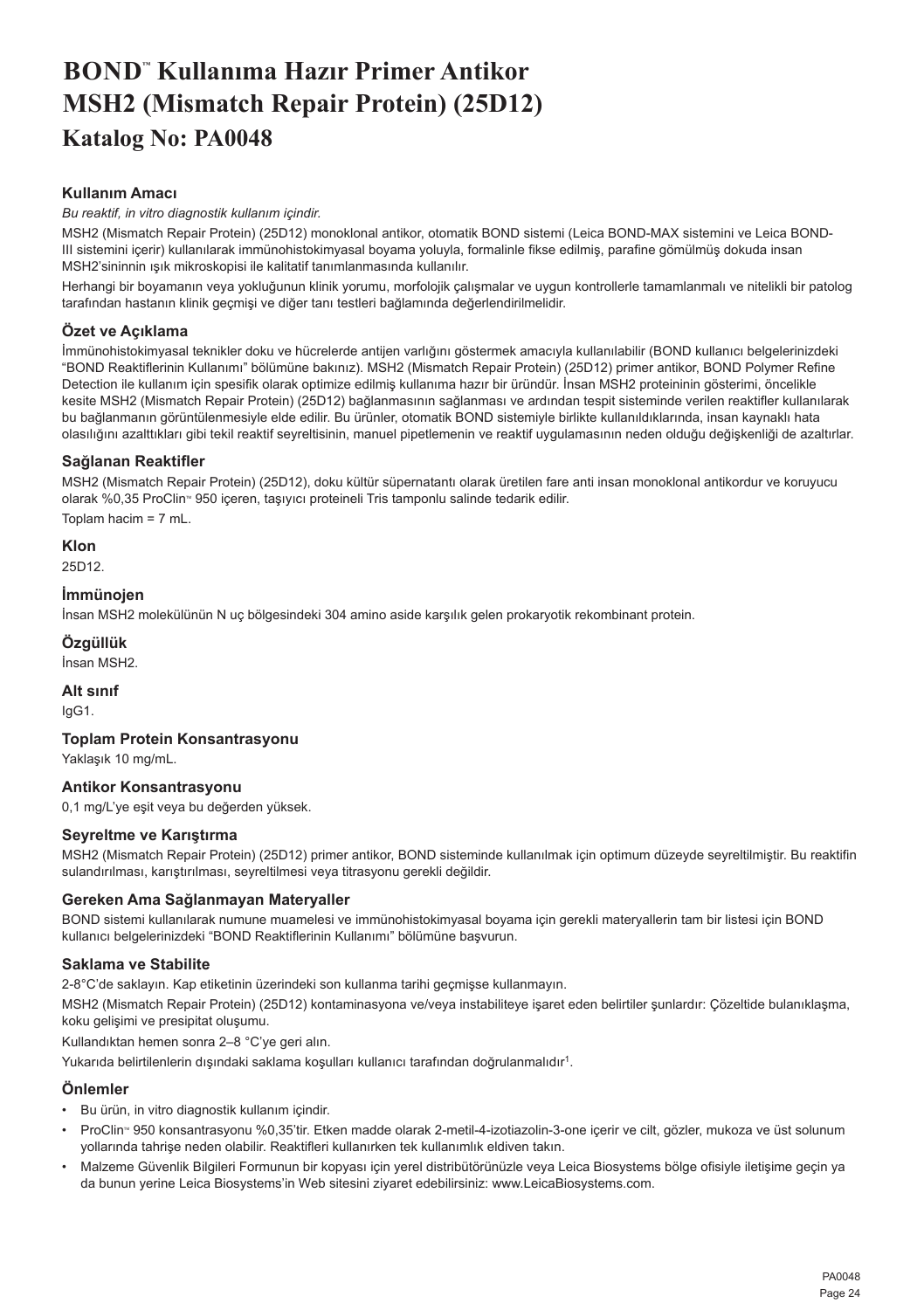- Fiksasyondan önce ve sonra örnekler ve bunlara maruz kalmış bütün materyaller, enfeksiyon yayabilecekmiş gibi işlem görmelidir ve gerekli önlemler alınarak imha edilmelidir<sup>2</sup>. Reaktifleri hiçbir zaman ağız yoluyla pipetlemeyin ve reaktifler veya numunelerle ten temasından ve mukoza temasından kaçının. Reaktifler veya numuneler hassas bölgelere temas ederse bol miktarda suyla yıkayın. Tıbbi yardım isteyin.
- Herhangi bir toksik olabilecek bileşenin atılması açısından yerel, bölgesel veya ulusal düzenlemelere başvurun.
- Reaktiflerin mikrobik kontaminasyonunu minimize edin, aksi takdirde spesifik olmayan boyamada bir artış meydana gelebilir.
- Belirtilenlerin dışındaki geri alma, inkübasyon süreleri veya sıcaklıklar hatalı sonuçlara neden olabilir. Bu tür herhangi bir değişiklik kullanıcı tarafından doğrulanmalıdır.

#### **Kullanma Talimatı**

MSH2 (Mismatch Repair Protein) (25D12) primer antikor, BOND Polymer Refine Detection ile kombine olarak otomatik BOND sisteminde kullanılmak üzere geliştirilmiştir. MSH2 (Mismatch Repair Protein) (25D12) primer antikor için önerilen boyama protokolü IHC Protocol F'tir. BOND Epitope Retrieval Solution 2 kullanılarak 20 dakika ısı indüklü epitop alımı önerilir.

#### **Öngörülen Sonuçlar**

# Normal Dokular

Klon 25D12, Lenfoid foliküllerin jerminal merkezlerinin çekirdeği, gastrointestinal kanalın epitelyal ve stromal hücreleri, tabakalı skuamöz epitelyumun bazal ve suprabazal hücreleri ve adrenal, prostat, meme, tiroid, rahim, tükürük bezi, mide, karaciğer ve pankreas da dahil olmak üzere çeşitli dokulardaki duktal, sekretuar ve stromal hücrelerde Yanlış Eşleşme Tamir Proteini (MSH2) tespit etti. Gliyal ve serebellumun Purkinje hücrelerinin yanı sıra kemik iliğindeki blastik hücreler ve megakaryositlerde de boyama gözlenmiştir. (Boyanan toplam vaka sayısı = 71).

#### Tümör Dokuları

Klon 25D12; 2/2 kalıtsal polip içermeyen kolorektal kanserlerdeki negatif immünoreaktivite ve 3/3 renal tümör, 1/7 meme karsinomu, 1/4 kolon karsinomu, 1/3 tranzisyonel hücre karsinomu, 1/1 leiomyosarkom ve 1/1 kolanjiyolar karsinomdaki çok güçsüz veya negatif immünoreaktivite haricinde değerlendirilen tümörlerin çoğu (n=81) için yoğun boyama sağladı. Meme karsinomu, akciğer karsinomu, karaciğer karsinomu ve iyi huylu prostat hiperplazisi de dahil olmak üzere bazı karantina durumlarında heterojen nükleer immünohistokimyasal boyama fark edildi.

#### **Proliferatif hücrelerin değerlendirilmesi ve bağırsak tümörlerinin araştırılması için MSH2 (Mismatch Repair Protein) (25D12) önerilmektedir. Bu, kalıtsal polip içermeyen kolorektal kanserin tespiti için antikor panelinde kullanılabilir.**

#### **Ürüne Özgü Sınırlamalar**

MSH2 (Mismatch Repair Protein) (25D12), BOND Polymer Refine Detection'la ve BOND yardımcı reaktiflerle kullanılmak üzere Leica Biosystems'ta optimize edilmiştir. Önerilen test işlemlerinden sapan kullanıcılar bu şartlar altında hasta sonuçlarının yorumlanmasının sorumluluğunu almalıdır. Doku fiksasyonu ve antijen alımının etkinliğindeki değişkenlikler nedeniyle protokol süreleri değişiklik gösterebilir ve ampirik olarak belirlenmelidir. Alım koşulları ve protokol zamanları optimize edilirken negatif reaktif kontrolleri kullanılmalıdır.

#### **Sorun Giderme**

Düzeltme işlemi için referans 3'e başvurun.

Olağan dışı boyama bildirimi için yerel distribütörünüz veya Leica Biosystems bölge ofisi ile iletişime geçin.

#### **Ayrıntılı Bilgiler**

BOND reaktifleri ile immün-boyama hakkında daha fazla bilgi BOND kullanıcı belgelerinizde "BOND Reaktiflerinin Kullanımı" bölümündeki Principle of the Procedure (İşlem Prensipleri), Materials Required (Gereken Materyaller), Specimen Preparation (Numune Hazırlama), Quality Control (Kalite Kontrol), Assay Verification (Tahlil Doğrulama), Interpretation of Staining (Boyanmanın Yorumlanması), Key to Symbols on Labels (Etiketlerdeki Semboller için Anahtar) ve General Limitations (Genel Sınırlamalar) başlıkları altında bulunabilir.

#### **Bibliyografya**

- 1. Clinical Laboratory Improvement Amendments of 1988, Final Rule 57 FR 7163 February 28, 1992.
- 2. Villanova PA. National Committee for Clinical Laboratory Standards (NCCLS). Protection of laboratory workers from infectious diseases transmitted by blood and tissue; proposed guideline. 1991; 7(9). Order code M29-P.
- 3. Bancroft JD and Stevens A. Theory and Practice of Histological Techniques. 4th Edition. Churchill Livingstone, New York. 1996.
- 4. Arnold A, Payne S, Fisher S, et al. An individual with Muir-Torre syndrome found to have a pathogenic MSH6 gene mutation. Familial Cancer. 2007; 6:317–321.

# **Yayın Tarihi**

31 Ekim 2018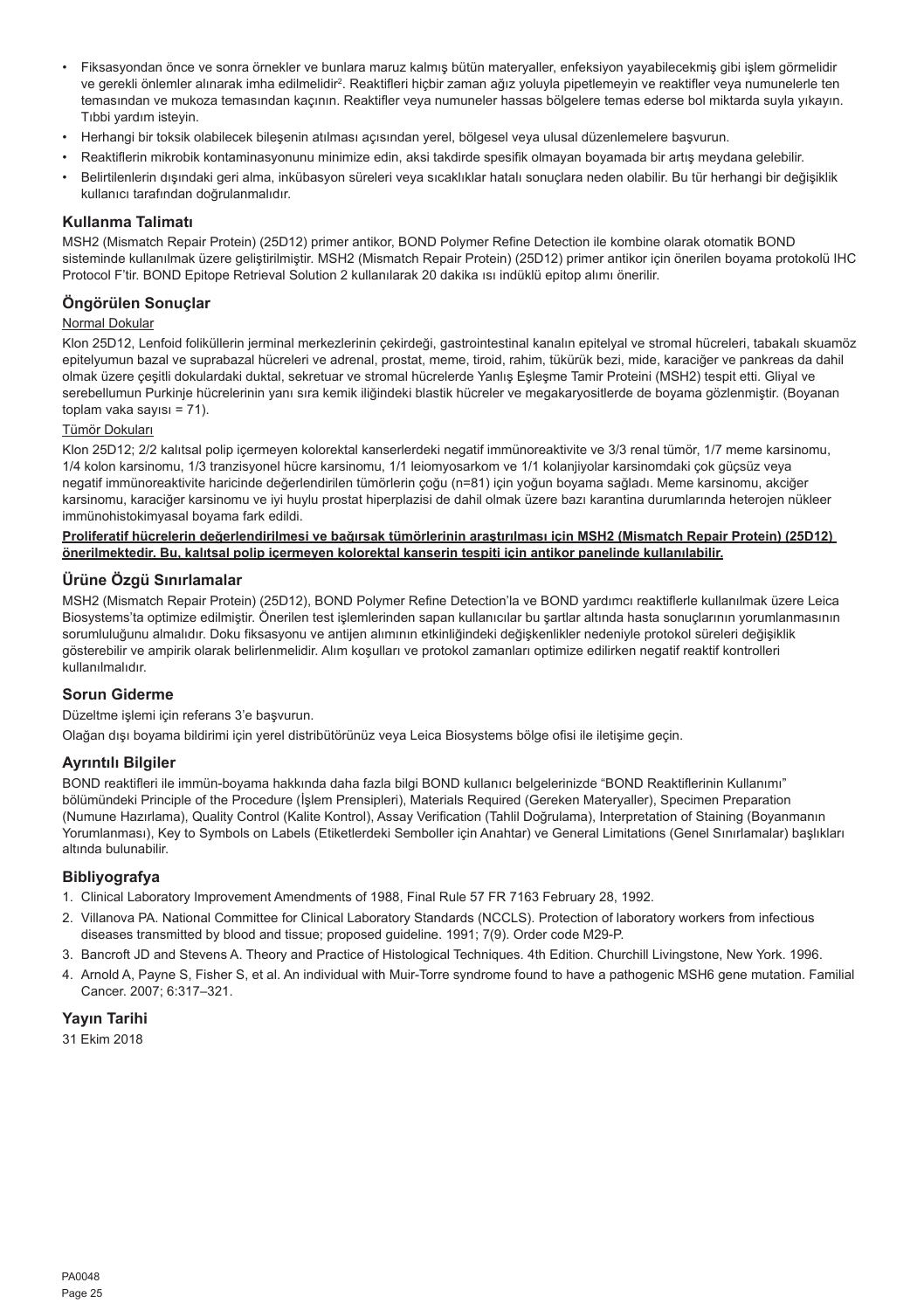# <span id="page-26-0"></span>**Готово за употреба първично антитяло BOND™ MSH2 (Mismatch Repair Protein) (25D12) Каталожен №: PA0048**

#### **Предназначение**

#### *Този реагент е за употреба при in vitro диагностика.*

Моноклоналното антитяло MSH2 (Mismatch Repair Protein) (25D12) е предназначено за качествената идентификация чрез оптична микроскопия на човешки MSH2 във фиксирана с формалин, вградена в парафин тъкан чрез имунохистохимично оцветяване, като се използва автоматизираната система BOND (включва системите Leica BOND-MAX и Leica BOND-III).

Клиничната интерпретация на всяко оцветяване или неговата липса следва да бъде допълнена от морфологични проучвания и съответните контроли и да се оценява в контекста на клиничната история на пациента и други диагностични изследвания от квалифициран патолог.

#### **Описателна и разяснителна**

Могат да бъдат използвани имунохистохимични техники за демонстриране на наличието на антигени в тъканта и клетките (вж. "Употреба на реагенти BOND" във вашата документация за потребителя на BOND). Първичното антитяло MSH2 (Mismatch Repair Protein) (25D12) е готов за употреба продукт, който е специално оптимизиран за използване с BOND Polymer Refine Detection. Показването на човешки MSH2 се постига, като първо се позволява свързването на MSH2 (Mismatch Repair Protein) (25D12) с участъка, след което това свързване се визуализира, като се използват реагентите, предоставени в системата за откриване. Употребата на тези продукти заедно с автоматизираната система BOND намалява възможността от човешка грешка и присъщата изменчивост в резултат на отделно разреждане на реагенти, ръчно пипетиране и прилагане на реагенти.

#### **Предоставени реагенти**

MSH2 (Mismatch Repair Protein) (25D12) е мише античовешко моноклонално антитяло, получено като супернатант от тъканна култура и доставено в трометамин-буфериран физиологичен разтвор с протеинов носител, съдържащ 0,35% ProClin<sup>®</sup> 950 като консервант.

Общ обем = 7 mL.

#### **Клонинг**

25D12.

#### **Имуноген**

Прокариотен рекомбинантен протеин, съответстващ на 304 аминокиселинен регион в N-края на човешката MSH2 молекула.

#### **Специфичност**

Човешки MSH2.

**Подклас**

IgG1.

#### **Обща концентрация на протеин**

Приблизително 10 mg/mL.

#### **Концентрация на антитела**

По-голяма или равна на 0,1 mg/L.

#### **Разреждане и смесване**

Първичното антитяло MSH2 (Mismatch Repair Protein) (25D12) е оптимално разредено за употреба със системата BOND. Не се изисква възстановяване, смесване, разреждане или титриране на този реагент.

#### **Необходими, но непредоставени материали**

Вижте "Употреба на реагенти BOND" във вашата документация за потребителя на BOND за пълен списък от материалите, необходими за третиране на спесимени и имунохистохимично оцветяване при използване на системата BOND.

#### **Съхранение и стабилност**

Да се съхранява при температура 2 – 8 °C. Не използвайте след срока на годност, указан на етикета на контейнера. Признаците за контаминация и/или нестабилност на MSH2 (Mismatch Repair Protein) (25D12) са: мътност на разтвора, проява на мирис и наличие на утайка.

Да се върне на температура 2 – 8 °C веднага след употреба.

Другите условия на съхранение, освен посочените по-горе, трябва да бъдат проверени от потребителя<sup>1</sup>.

# **Предпазни мерки**

- Този продукт е предназначен за in vitro диагностика.
- Концентрацията на ProClinTM 950 е 0,35%. Съдържа активната съставка 2-метил-4-изотиазолин-3-он и може да причини дразнене на кожата, очите, лигавиците и горните дихателни пътища. При работа с реагентите да се носят ръкавици за еднократна употреба.
- За да получите копие на информационния лист за безопасност на материалите, се свържете с вашия местен дистрибутор или регионален офис на Leica Biosystems, или посетете уеб сайта на Leica Biosystems www.LeicaBiosystems.com.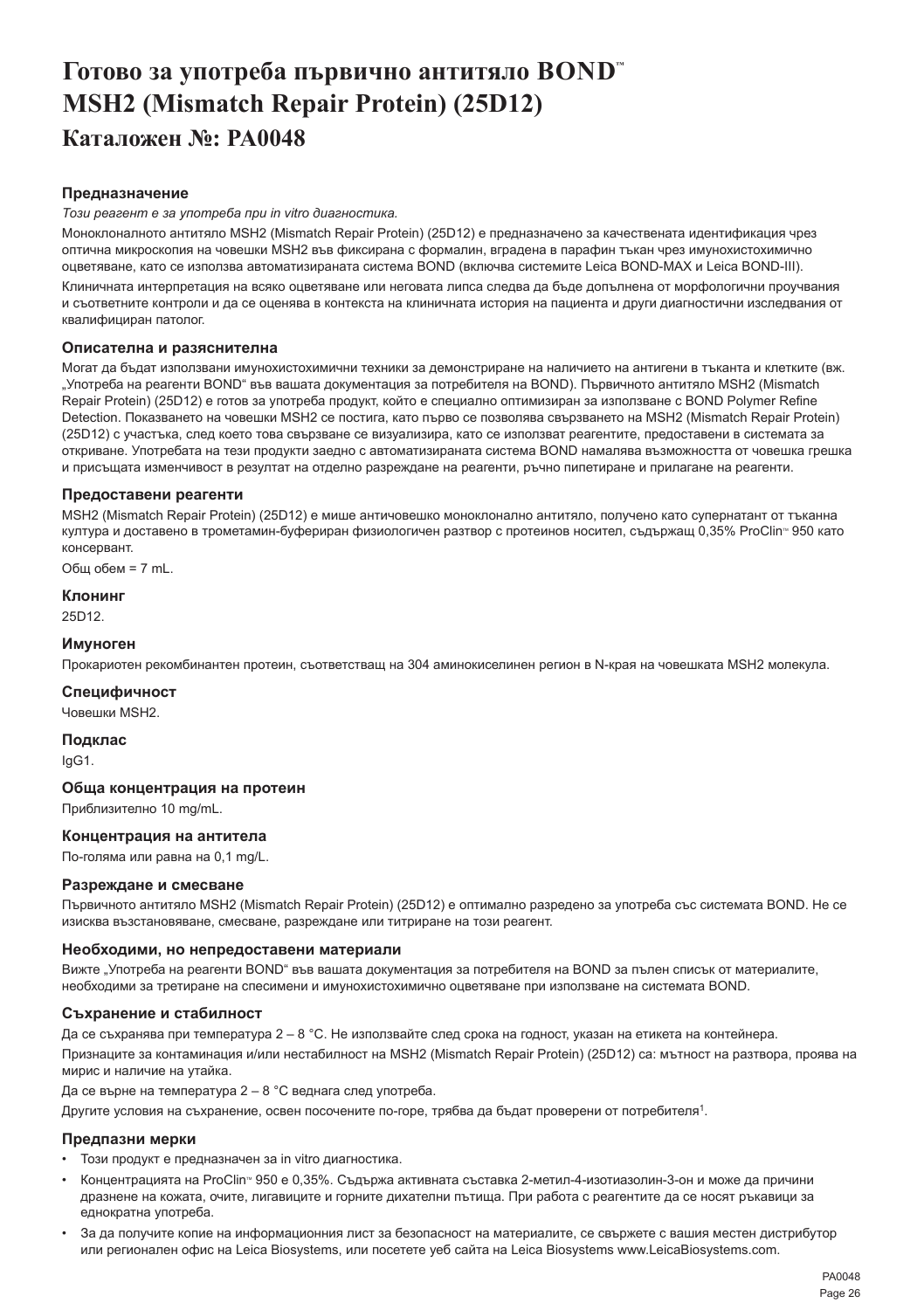- Спесимените преди и след фиксация, както и всички материали, изложени на тяхното влияние, трябва да бъдат третирани като способни да предадат инфекция и да бъдат изхвърлени, като се прилагат съответните предпазни мерки<sup>2</sup>. Никога не пипетирайте реагенти с уста и избягвайте контакт на кожата и лигавиците с реагенти или спесимени. При контакт на реагенти или спесимени с чувствителни зони измийте зоните с обилно количество вода. Потърсете медицинска помощ.
- Консултирайте се с федералните, държавните или местните регламенти относно изхвърлянето на потенциално токсични компоненти.
- Свеждайте до минимум микробната контаминация на реагентите, в противен случай може да се появи увеличаване на неспецифичното оцветяване.
- Извличането, инкубационните времена или температури, различни от посочените, могат да доведат до погрешни резултати. Всякакви подобни промени трябва да бъдат валидирани от потребителя.

#### **Инструкции за употреба**

Първичното антитяло MSH2 (Mismatch Repair Protein) (25D12) е разработено за употреба с автоматизираната система BOND в комбинация с BOND Polymer Refine Detection. Препоръчителният протокол за оцветяване за първичното антитяло MSH2 (Mismatch Repair Protein) (25D12) е IHC Protocol F. Препоръчва се термично индуцирано извличане на епитоп с помощта на BOND Epitope Retrieval Solution 2 в продължение на 20 минути.

#### **Очаквани резултати**

#### Нормални тъкани

Клонинг 25D12 открива Mismatch Repair Protein (MSH2) в ядрото на зародишните центрове на лимфоидни фоликули, епителните и стромалните клетки на стомашно-чревния тракт, базалните и супербазалните клетки на стратифицирания сквамозен епител и дукталните, секреторни и стромални клетки в редица тъкани, включително на надбъбречната жлеза, простатата, гърдата, щитовидната жлеза, матката, слюнчената жлеза, стомаха, черния дроб и панкреаса. Оцветяване се наблюдава също така и в глиалните клетки и клетките на Пуркиние на малкия мозък, а също така и в бластичните клетки и мегакариоцитите в костния мозък. (Общ брой на оцветените случаи = 71).

#### Туморни тъкани

Клонинг 25D12 дава интензивно оцветяване при повечето от оценяваните тумори (n=81), с изключение на отрицателната имунореактивност в 2/2 случаи на наследствен неполипозен колоректален рак и много слаба или отрицателна имунореактивност в 3/3 бъбречни тумори, 1/7 карциноми на гърдата, 1/4 карциноми на ободното черво, 1/3 преходноклетъчни карциноми, 1/1 лейомиосарком и 1/1 холангиокарцином. В някои изолирани случаи се забелязва хетерогенно имунооцветяване на ядрото, включително карцином на гърдата, карцином на белия дроб, карцином на черния дроб и доброкачествена хиперплазия на простатата.

#### **Продуктът MSH2 (Mismatch Repair Protein) (25D12) се препоръчва за оценката на пролифериращи клетки и за изучаване на тумори на дебелото черво. Може да се използва в панел от антитела за идентификация на наследствен неполипозен колоректален рак.**

#### **Специфични ограничения на продукта**

Продуктът MSH2 (Mismatch Repair Protein) (25D12) е оптимизиран от Leica Biosystems за употреба с BOND Polymer Refine Detection и спомагателните реагенти BOND. Потребителите, които се отклоняват от препоръчаните процедури за тестване, трябва да поемат отговорност за интерпретацията на резултатите на пациентите при тези обстоятелства. Времетраенето на протоколите може да варира поради вариацията във фиксацията на тъканта и ефективността на усилването на антигена и трябва да се определи емпирично. Трябва да се използват негативни контроли на реагентите при оптимизиране на условията на извличане и времетраенето на протоколите.

#### **Отстраняване на неизправности**

Разгледайте референция 3 за коригиращо действие.

Свържете се с вашия местен дистрибутор или с регионалния офис на Leica Biosystems, за да съобщите за необичайно оцветяване.

#### **Допълнителна информация**

Допълнителна информация за имунооцветяване с реагенти BOND можете да намерите в "Употреба на реагенти BOND" във вашата документация за потребителя на BOND под заглавията "Принцип на процедурата", "Необходими материали", "Приготвяне на спесимен", "Контрол на качеството", "Потвърждаване на анализа", "Интерпретация на оцветяването", "Легенда на символите на етикетите" и "Общи ограничения".

#### **Библиография**

- 1. Clinical Laboratory Improvement Amendments of 1988, Final Rule 57 FR 7163 February 28, 1992.
- 2. Villanova PA. National Committee for Clinical Laboratory Standards (NCCLS). Protection of laboratory workers from infectious diseases transmitted by blood and tissue; proposed guideline. 1991; 7(9). Order code M29-P.
- 3. Bancroft JD and Stevens A. Theory and Practice of Histological Techniques. 4th Edition. Churchill Livingstone, New York. 1996.
- 4. Arnold A, Payne S, Fisher S, et al. An individual with Muir-Torre syndrome found to have a pathogenic MSH6 gene mutation. Familial Cancer. 2007; 6:317–321.

#### **Дата на издаване**

31 Октомври 2018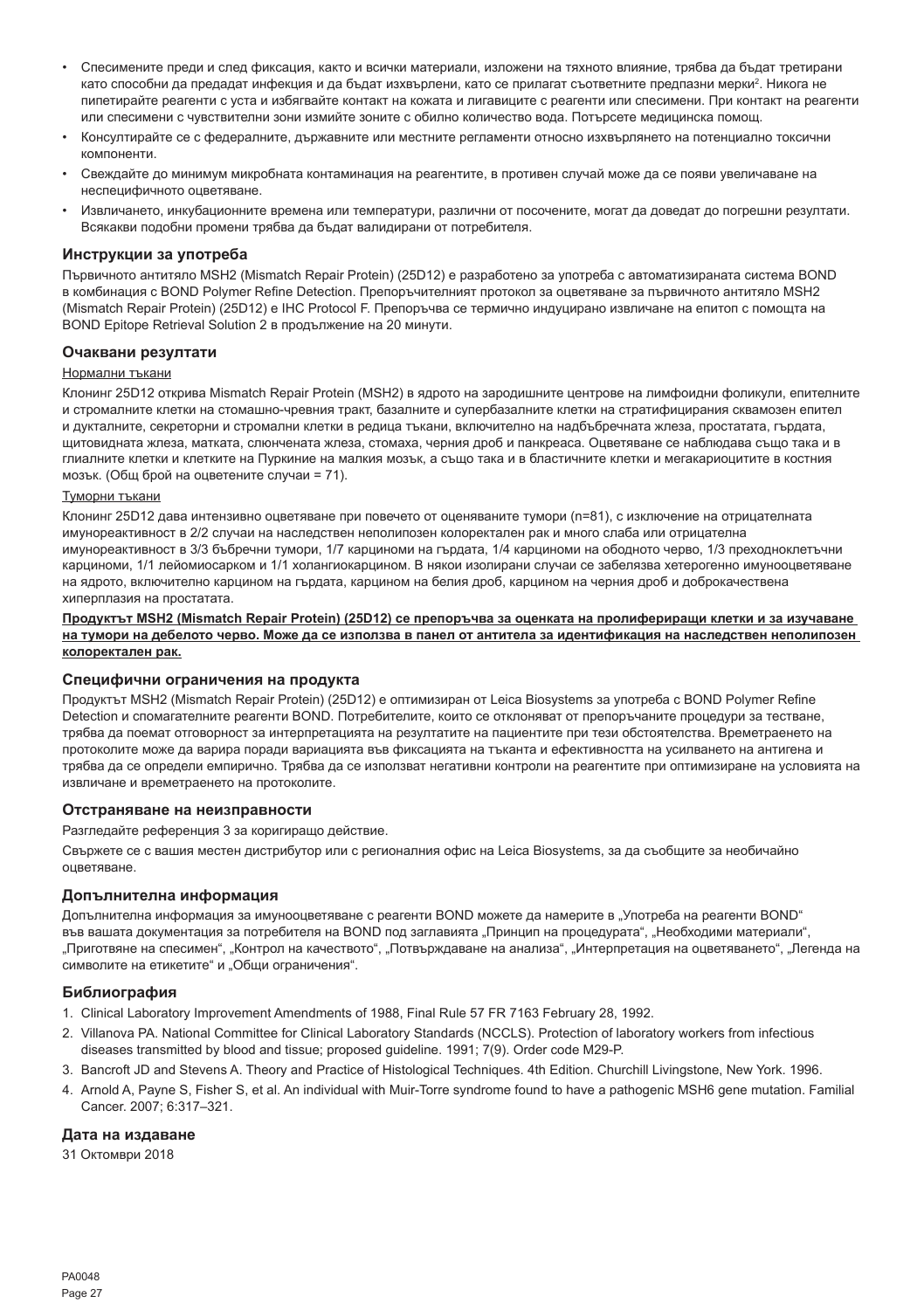# <span id="page-28-0"></span>**BOND™ azonnal használható elsődleges antitest MSH2 (Mismatch Repair Protein) (25D12) Katalógusszám: PA0048**

# **Alkalmazási terület**

*Ez a reagens in vitro diagnosztikai használatra szolgál.*

Az MSH2 (Mismatch Repair Protein) (25D12) monoklonális antitest a humán MSH2 fénymikroszkóppal történő kvalitatív azonosítására szolgál formalinban fixált, paraffinba ágyazott szövetben, immunhisztokémiai festés útján, automata BOND rendszer (így a Leica BOND-MAX rendszer vagy a Leica BOND-III rendszer) használatával.

Minden festődés meglétének vagy hiányának klinikai értelmezését morfológiai vizsgálatokkal és megfelelő kontrollokkal kell kiegészíteni, valamint az értékelést a beteg klinikai kórtörténete és egyéb diagnosztikai vizsgálatok figyelembevételével, képzett patológusnak kell elvégeznie.

# **Összefoglalás és magyarázat**

Az immunhisztokémiai módszerek antigének jelenlétének kimutatására szolgálnak szövetekben és sejtekben (lásd a "BOND reagensek használata" című részt a BOND felhasználói dokumentációban). Az MSH2 (Mismatch Repair Protein) (25D12) elsődleges antitest használatra kész termék, amely kifejezetten a BOND Polymer Refine Detection kittel való használatra lett optimalizálva. A humán MSH2 kimutatása úgy történik, hogy előbb lehetővé kell tenni a MSH2 (Mismatch Repair Protein) (25D12) kötődését a metszethez, majd ez a kötődés megjeleníthető a detektáló rendszerben található reagensekkel. Ha ezeket a termékeket az automata BOND rendszerrel együtt használják, csökken az emberi hibák lehetősége, és mérsékelhetők az egyes reagensek hígításából, a manuális pipettázásból és a reagensek alkalmazásából származó eredendő eltérések.

# **Biztosított reagensek**

Az MSH2 (Mismatch Repair Protein) (25D12) egér eredetű, antihumán monoklonális antitest, amelyet szövettenyészet felülúszóként állítanak elő. Kiszerelése: tris-pufferelt sóoldatban, hordozófehérjével, amely tartósítószerként 0,35% ProClin<sup>®</sup> 950-et tartalmaz. Teljes mennyiség = 7 ml.

**Klón** 25D12.

# **Immunogén**

Az MSH2 fehérje N-terminális 304 aminosavas régiójának megfelelő prokarióta rekombináns fehérje.

**Specificitás**

Humán MSH2.

**Alosztály** IgG1.

# **Összfehérje-koncentráció**

Kb. 10 mg/ml.

# **Antitest-koncentráció**

Legalább 0,1 mg/l.

# **Hígítás és elegyítés**

Az MSH2 (Mismatch Repair Protein) (25D12) elsődleges antitest hígítása optimális a BOND rendszerrel való használathoz. Nem szükséges a reagens feloldása, elegyítése, hígítása vagy titrálása.

# **Szükséges, de nem biztosított anyagok**

A minta kezeléséhez és a BOND rendszerrel végzett immunhisztokémiai festéshez szükséges anyagok teljes listáját lásd a BOND felhasználói dokumentáció "BOND reagensek használata" című részében.

# **Tárolás és stabilitás**

2–8 °C-on tárolandó. Ne használja fel a tartály címkéjén feltüntetett lejárati dátum után.

Az MSH2 (Mismatch Repair Protein) (25D12) szennyezettségére és/vagy instabilitására utaló jelek a következők: az oldat zavarossága, szag kialakulása és csapadék jelenléte.

Felhasználás után azonnal tegye vissza 2–8 °C közötti hőmérsékletre.

A fentiekben előírtaktól eltérő tárolási feltételeket a felhasználónak ellenőriznie kell<sup>1</sup>.

# **Óvintézkedések**

- Ez a termék in vitro diagnosztikai használatra szolgál.
- A ProClin<sup>®</sup> 950 koncentrációja 0,35%. A termék 2-metil-4-izotiazolin-3-on hatóanyagot tartalmaz, amely a bőr, a szem, a nyálkahártyák és a felső légutak irritációját okozhatja. A reagensek kezeléséhez viseljen egyszer használatos kesztyűt.
- Az anyagbiztonsági adatlap igényléséhez forduljon a Leica Biosystems helyi forgalmazójához vagy regionális irodájához, vagy keresse fel a Leica Biosystems weboldalát a www.LeicaBiosystems.com címen.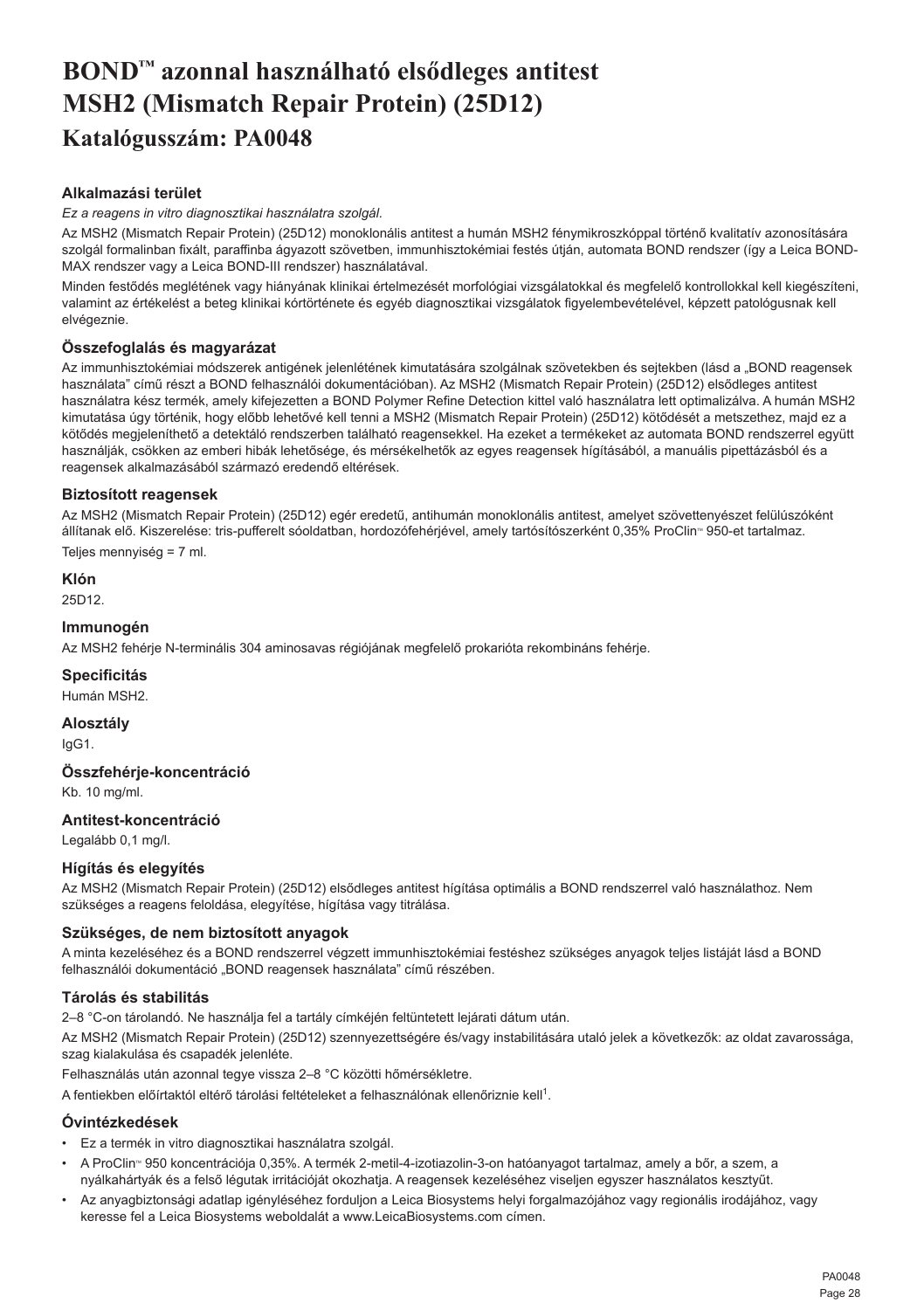- A mintákat fixálás előtt és után, valamint a velük érintkező összes anyagot fertőzések terjesztésére képes anyagként kell kezelni, és megfelelő körültekintéssel kell ártalmatlanítani<sup>2</sup>. Soha ne pipettázza szájjal a reagenseket, továbbá kerülje a bőr és a nyálkahártyák érintkezését a reagensekkel és a mintákkal. Ha a reagensek vagy minták érzékeny területtel érintkeznek, bő vízzel mossa le az érintett területet. Forduljon orvoshoz.
- Minden potenciálisan toxikus összetevő ártalmatlanításával kapcsolatban kövesse a szövetségi, állami és helyi előírásokat.
- Minimálisra kell csökkenteni a reagensek mikrobiális szennyeződését, különben megnövekedhet a nem specifikus festődés.
- A megadottaktól eltérő feltárási körülmények, inkubációs idők és hőmérsékletek hibás eredményekhez vezethetnek. A felhasználónak minden ilyen jellegű változtatást validálnia kell.

#### **Használati útmutató**

Az MSH2 (Mismatch Repair Protein) (25D12) elsődleges antitest automata BOND rendszerrel és a BOND Polymer Refine Detection kittel való együttes használatra lett kifejlesztve. Az MSH2 (Mismatch Repair Protein) (25D12) elsődleges antitesthez javasolt festési protokoll az "F" IHC-protokoll. A hőindukált epitópfeltáráshoz BOND Epitope Retrieval Solution 2 oldat 20 percig tartó alkalmazása javasolt.

#### **Várható eredmények**

#### Normál szövetek

A 25D12 klón kimutatta a mismatch repair (hibajavító) fehérjét (MSH2) a limfoid follikulusok csíraközpontjának magjában, az emésztőrendszer hám- és sztrómasejtjeiben, a többrétegű laphám bazális és szuprabazális sejtjeiben, valamint számos szövet duktális, szekretoros és sztrómasejtjeiben, beleértve a mellékvesében, prosztatában, emlőben, pajzsmirigyben, méhben, nyálmirigyben, gyomorban, májban és hasnyálmirigyben. Megfigyeltek továbbá festődést a kisagy glia- és Purkinje-sejtjeiben, valamint a csontvelő blasztos sejtjeiben és megakariocitáiban. (Összes megfestett esetszám = 71).

#### Tumorszövetek

A 25D12 klón intenzív festődést adott a legtöbb kiértékelt tumor esetében (n = 81), kivéve a nem polipózis talaján kialakuló kolorektális daganatoknál 2/2 esetben tapasztalt negatív immunreaktivitást és 3/3 vesedaganat, 1/7 emlőkarcinóma, 1/4 vastagbél-karcinóma, 1/3 átmeneti sejtes karcinóma, 1/1 leiomioszarkóma és 1/1 cholangiolaris karcinóma esetén tapasztalt nagyon gyenge vagy negatív immunreaktivitást. Heterogén sejtmagi immunfestődés volt észlelhető néhány izolált esetnél, beleértve egy emlőkarcinómát, tüdőkarcinómát, májkarcinómát és jóindulatú prosztata-hiperpláziát.

#### **Az MSH2 (Mismatch Repair Protein) (25D12) a proliferatív sejtek értékelésére és béltumorok vizsgálatára szolgál; hasznos lehet a nem polipózis talaján kialakuló, örökletes kolorektális daganat azonosítására szolgáló antitestpanel részeként.**

#### **Termékspecifikus korlátozások**

Az MSH2 (Mismatch Repair Protein) (25D12) terméket a Leica Biosystems a BOND Polymer Refine Detection kittel és a BOND segédreagensekkel való használatra optimalizálta. A tesztelési eljárásoktól való eltérés esetén a felhasználó felelőssége a betegeredmények értelmezése az adott körülmények között. A protokoll végrehajtásához szükséges idő a szövet fixálásának és az antigén-erősítés hatékonyságának eltérései miatt változó lehet, ezért tapasztalati alapon történő meghatározást igényel. A feltárási körülmények és a protokollidők optimalizálásakor negatív reagenskontrollokat kell használni.

#### **Hibaelhárítás**

A javító intézkedéseket lásd a 3. hivatkozásban.

Szokatlan festődés bejelentéséhez forduljon a Leica Biosystems helyi forgalmazójához vagy regionális irodájához.

#### **További információk**

A BOND reagensekkel végzett immunfestésre vonatkozó további információkat a BOND felhasználói dokumentáció "BOND reagensek használata" című részében talál a következő szakaszokban: Az eljárás elve, Szükséges anyagok, A minták előkészítése, Minőségellenőrzés, A teszt ellenőrzése, A festődés értelmezése, A címkéken szereplő szimbólumok magyarázata és Általános korlátozások.

#### **Szakirodalom**

- 1. Clinical Laboratory Improvement Amendments of 1988, Final Rule 57 FR 7163 February 28, 1992.
- 2. Villanova PA. National Committee for Clinical Laboratory Standards (NCCLS). Protection of laboratory workers from infectious diseases transmitted by blood and tissue; proposed guideline. 1991; 7(9). Order code M29-P.
- 3. Bancroft JD and Stevens A. Theory and Practice of Histological Techniques. 4th Edition. Churchill Livingstone, New York. 1996.
- 4. Arnold A, Payne S, Fisher S, et al. An individual with Muir-Torre syndrome found to have a pathogenic MSH6 gene mutation. Familial Cancer. 2007; 6:317–321.

# **Kiadás dátuma**

31 október 2018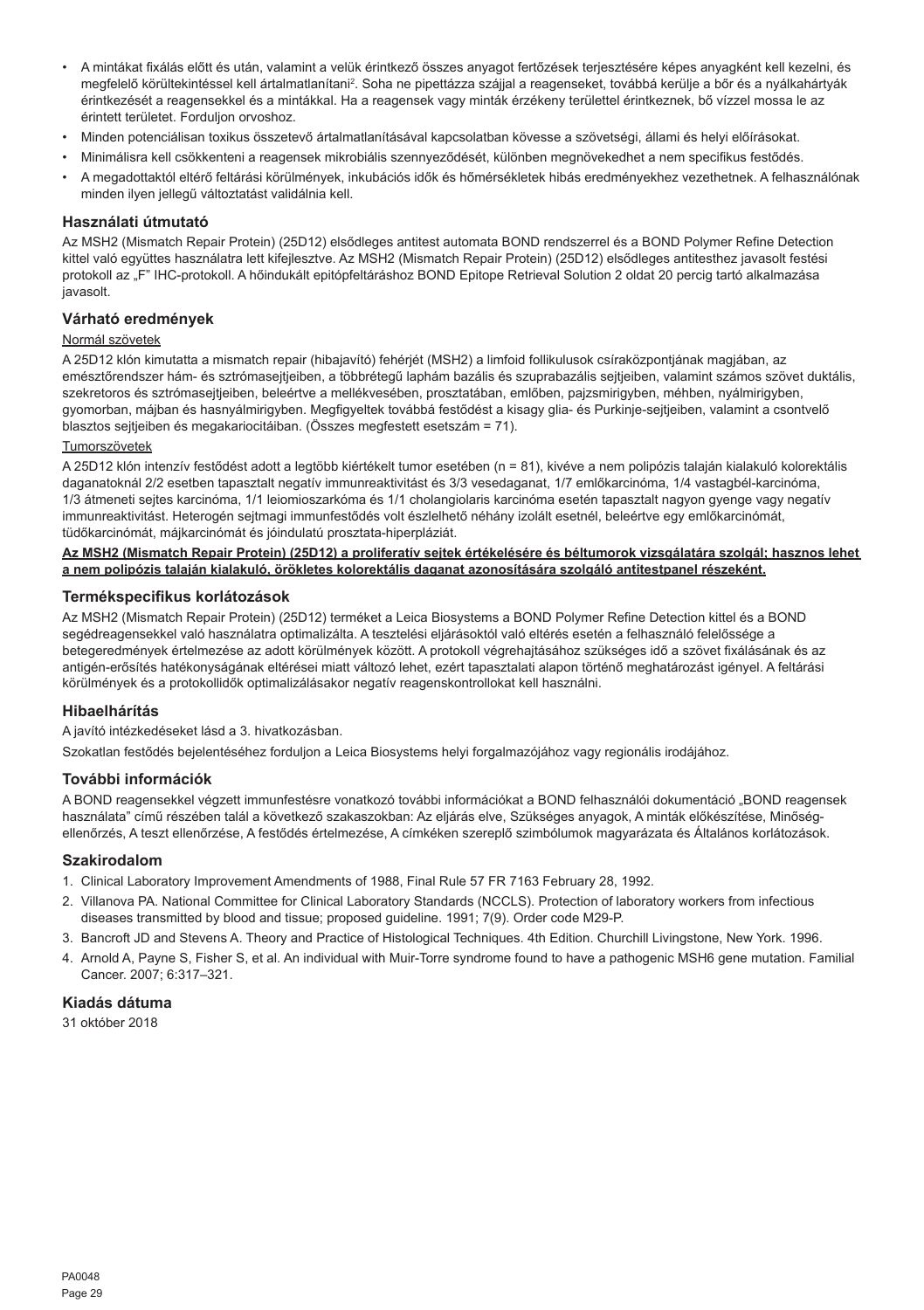# <span id="page-30-0"></span>**Anticorpul primar gata de utilizare BOND™ MSH2 (Mismatch Repair Protein) (25D12) Nr. catalog: PA0048**

# **Utilizare prevăzută**

*Acest reactiv este destinat utilizării pentru diagnosticare in vitro.*

Anticorpul monoclonal MSH2 (Mismatch Repair Protein) (25D12) este destinat utilizării pentru identificarea calitativă prin microscopie optică a MSH2 umane în țesut fixat în formalină, încorporat în parafină, prin colorare imunohistochimică utilizând sistemul automat BOND (care include sistemul Leica BOND-MAX și sistemul Leica BOND-III).

Interpretarea clinică a oricărei colorații sau a absenței acesteia trebuie verificată prin studii morfologice, folosind proceduri de control adecvate, și trebuie evaluată în contextul antecedentelor clinice ale pacientului, precum și al altor teste de diagnosticare efectuate de către un patolog calificat.

# **Rezumat și explicație**

Pot fi utilizate tehnici imunohistochimice pentru a demonstra prezenta antigenilor în tesut și celule (a se vedea "Utilizarea reactivilor BOND" din documentația de utilizare BOND). Anticorpul primar MSH2 (proteină reparatoare a erorilor de împerechere) (25D12) este un produs gata de utilizare care a fost optimizat în mod specific pentru utilizare cu BOND Polymer Refine Detection. Demonstrarea prezenței MSH2 umane este realizată mai întâi prin permiterea legării MSH2 (Mismatch Repair Protein) (25D12) la secțiune și apoi prin vizualizarea acestei legări utilizând reactivii furnizați în sistemul de detecție. Utilizarea acestor produse, în combinație cu sistemul automat BOND, reduce posibilitatea producerii de erori umane și variabilitatea inerentă care rezultă din diluția individuală a reactivului, pipetarea manuală și aplicarea reactivului.

# **Reactivi furnizați**

MSH2 (Mismatch Repair Protein) (25D12) este un anticorp monoclonal anti-uman de șoarece produs ca supernatant de cultură tisulară si furnizat în soluție salină tamponată cu trometamină cu proteină purtătoare, care conține 0,35% ProClin<sup>®</sup> 950 drept conservant. Volum total = 7 ml.

**Clonă**

# 25D12.

#### **Imunogen**

Antigen procariot recombinant, corespunzând unei regiuni cu 304 aminoacizi a terminalului N al proteinei MSH2 umane.

#### **Specificitate**

MSH2 uman.

**Sub-clasă** IgG1.

# **Concentrație proteină totală**

Aproximativ 10 mg/ml.

# **Concentrație anticorpi**

Mai mare decât sau egală cu 0,1 mg/L.

#### **Diluare și amestecare**

Anticorpul primar MSH2 (Mismatch Repair Protein) (25D12) este diluat optim pentru utilizare la sistemul BOND. Reconstituirea, amestecarea, diluarea sau titrarea acestui reactiv nu sunt necesare.

#### **Materiale necesare, dar care nu sunt furnizate**

Consultați I Itilizarea reactivilor BOND" din documentația dumneavoastră de utilizare a sistemului BOND pentru o listă completă a materialelor necesare pentru tratarea specimenelor și colorarea imunohistochimică utilizând sistemul BOND.

# **Depozitare și stabilitate**

A se depozita la 2–8 °C. A nu se utiliza după data expirării indicată pe eticheta recipientului.

Semnele care indică contaminarea și/sau instabilitatea MSH2 (proteină reparatoare a erorilor de împerechere) (25D12) sunt: turbiditatea soluției, formarea de mirosuri și prezența precipitatului.

A se returna la 2–8 °C imediat după utilizare.

Alte condiții de depozitare decât cele specificate mai sus trebuie verificate de către utilizator<sup>1</sup>.

# **Precauții**

- Acest produs este destinat utilizării pentru diagnosticare in vitro.
- Concentratia de ProClin<sup>®</sup> 950 este 0,35%. Acesta contine ingredientul activ 2-metil-4-izotiazolin-3-ona și poate cauza iritarea pielii, ochilor, membranelor mucoase și tractului respirator superior. Purtați mănuși de unică folosință atunci când manipulați reactivii.
- Pentru a obține o copie a fișei tehnice de securitate pentru material, luați legătura cu distribuitorul dvs. local sau cu biroul regional al Leica Biosystems sau, ca alternativă, vizitați site-ul web al Leica Biosystems, www.LeicaBiosystems.com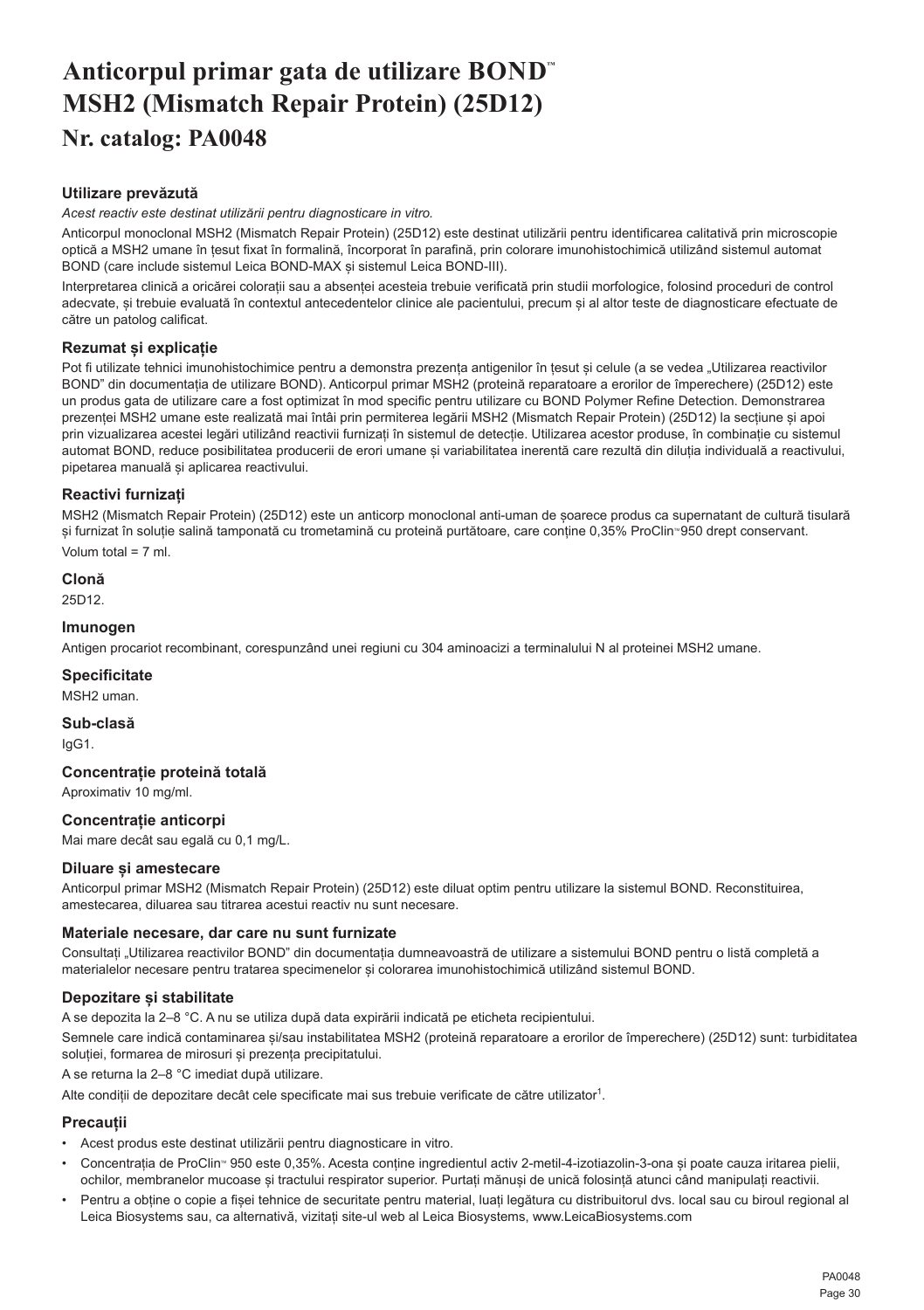- Specimenele, înainte și după fixare, precum și toate materialele expuse la acestea, trebuie manipulate ca și când ar avea potențialul de a transmite infecții și trebuie eliminate luând măsurile de precauție adecvate<sup>2</sup> . Nu pipetați niciodată reactivii cu gura și evitați contactul reactivilor și probelor cu pielea și membranele mucoase. Dacă reactivii sau probele vin în contact cu suprafețele sensibile, spălați cu apă din abundență. Solicitați asistență medicală.
- Consultați reglementările naționale, județene sau locale pentru informații privind eliminarea oricăror componente cu potențial toxic.
- Reduceți la minimum contaminarea microbiană a reactivilor, în caz contrar poate apărea o creștere a colorării nespecifice.
- Timpii sau temperaturile de recuperare, incubare care diferă de valorile specificate pot genera rezultate eronate. Orice astfel de modificare trebuie validată de către utilizator.

#### **Instrucțiuni de utilizare**

Anticorpul primar MSH2 (Mismatch Repair Protein) (25D12) a fost dezvoltat pentru utilizare la sistemul automat BOND în combinație cu BOND Polymer Refine Detection. Protocolul de colorare recomandat pentru anticorpul primar al MSH2 (proteină reparatoare a erorilor de împerechere) (25D12) este IHC Protocol F. Se recomandă recuperarea indusă de căldură a epitopilor utilizând BOND Epitope Retrieval Solution 2 timp de 20 de minute.

#### **Rezultate așteptate**

#### Țesuturi normale

Clona 25D12 a detectat Proteina de reparare a erorilor de împerechere (MSH2) în nucleul centrelor germinale ale foliculilor limfoizi, în celulele epiteliale și stromale ale tubului gastrointestinal, celulele bazale și suprabazale ale epiteliului scuamos stratificat și în celulele ductale, secretoare și stromale într-o varietate de tesuturi care includ suprarenale, prostată, sân, tiroidă, uter, glandă salivară, stomac, ficat și pancreas. S-a observat de asemenea colorare în celulele gliale și Purkinje ale cerebelului, precum și în celulele blastice și megacariotele din măduva osoasă. (Numărul total al cazurilor la care s-a realizat colorarea = 71).

#### Țesuturi tumorale

Clona 25D12 a produs o colorare intensă în majoritatea tumorilor evaluate (n=81), cu excepția unei imunoreactivități negative în 2/2 cancere colorectale ereditare fără polipoză și unei imunoreactivități foarte slabe sau negative în 3/3 tumori renale, 1/7 carcinoame mamare, 1/4 carcinoame de colon, 1/3 carcinoame cu celule tranziționale, 1/1 leiomiosarcom și 1/1 carcinom colangiolar. S-a observat de asemenea o imunocolorare nucleară eterogenă în unele cazuri izolate, incluzând un carcinom mamar, un carciom pulmonar, un carcinom hepatic și o hiperplazie prostatică benignă.

#### **MSH2 (Mismatch Repair Protein) (25D12) este recomandat pentru evaluarea celulelor proliferative și studiul tumorilor intestinale, poate fi util într-un panel de anticorpi pentru identificarea cancerului colorectal ereditar fără polipoză.**

#### **Restricții specifice produsului**

MSH2 (Mismatch Repair Protein) (25D12) a fost optimizat la Leica Biosystems pentru utilizarea cu BOND Polymer Refine Detection și cu reactivii auxiliari BOND. Utilizatorii care se abat de la procedurile de testare recomandate trebuie să accepte responsabilitatea pentru interpretarea rezultatelor pacientului în aceste circumstanțe. Timpii protocolului pot varia, datorită variației în fixarea țesutului și eficacității intensificării antigenului, și trebuie să fie determinați empiric. Atunci când se optimizează condițiile de recuperare și timpii protocolului, trebuie să fie utilizați reactivi de control negativ.

#### **Rezolvarea problemelor**

Consultați referința 3 pentru acțiuni de remediere.

Contactați distribuitorul dumneavoastră local sau biroul regional al Leica Biosystems pentru raportarea colorării neobișnuite.

#### **Informații suplimentare**

Informații suplimentare referitoare la imunocolorarea cu reactivii BOND, sub titlurile Principiul procedurii, Materiale necesare, Pregătirea specimenului, Controlul calității, Verificarea analizei, Interpretarea colorării, Codul simbolurilor de pe etichete și Limitări generale pot fi găsite în "Utilizarea reactivilor BOND" din documentația dumneavoastră de utilizare a sistemului BOND.

#### **Bibliografie**

- 1. Clinical Laboratory Improvement Amendments of 1988, Final Rule 57 FR 7163 February 28, 1992.
- 2. Villanova PA. National Committee for Clinical Laboratory Standards (NCCLS). Protection of laboratory workers from infectious diseases transmitted by blood and tissue; proposed guideline. 1991; 7(9). Order code M29-P.
- 3. Bancroft JD and Stevens A. Theory and Practice of Histological Techniques. 4th Edition. Churchill Livingstone, New York. 1996.
- 4. Arnold A, Payne S, Fisher S, et al. An individual with Muir-Torre syndrome found to have a pathogenic MSH6 gene mutation. Familial Cancer. 2007; 6:317–321.

#### **Data publicării**

31 octombrie 2018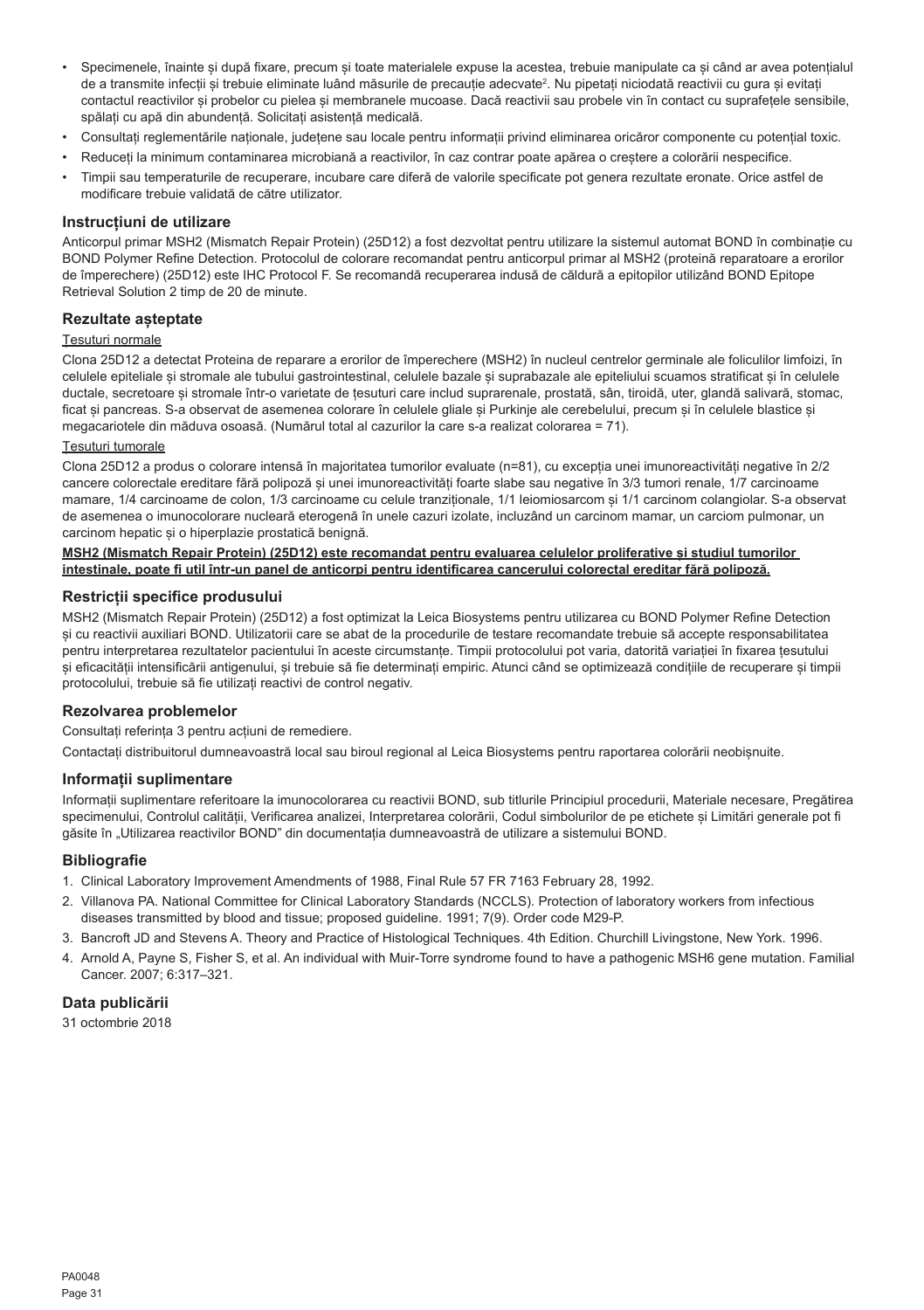# <span id="page-32-0"></span>**Готовое к применению первичное антитело BOND™ MSH2 (Mismatch Repair Protein) (25D12) Номер по каталогу: PA0048**

# **Назначение**

*Этот реактив предназначен для диагностики in vitro.*

Моноклональные антитела MSH2 (Mismatch Repair Protein) (25D12) предназначены для качественного определения MSH2 молекулы человека методом световой микроскопии в фиксированных формалином и залитых в парафин образцах тканей после иммуногистохимического окрашивания с использованием автоматизированной системы BOND (включающей системы BOND-MAX и BOND-III компании Leica).

Клиническая интерпретация любого окрашивания или его отсутствия должна быть дополнена морфологическими исследованиями с надлежащими контролями и должна быть оценена квалифицированным патологом с учетом анамнеза пациента и других диагностических тестов.

#### **Краткое изложение и пояснение**

Иммуногистохимические методы могут использоваться для выявления антигенов в тканях и клетках (смотрите монографию «Применение реактивов BOND» в документации пользователя BOND). Первичные антитела MSH2 (25D12) являются готовым к применению препаратом, специально оптимизированным для использования в системе BOND Polymer Refine Detection. Подтверждение присутствия MSH2-молекул человека достигается, во-первых, за счет связывания MSH2 (Mismatch Repair Protein) (25D12) со срезом ткани с последующей визуализацией участка связывания, что осуществляется с использованием реактивов, которые предусмотрены системой обнаружения. Применение этих продуктов в сочетании с автоматизированной системой BOND снижает вероятность человеческой ошибки и вариабельность, присущую процессам разведения отдельных реактивов, ручного пипетирования и нанесения реактивов.

#### **Реактивы, входящие в комплект поставки**

MSH2 (Mismatch Repair Protein) (25D12) представляет собой препарат моноклональных антител мыши к антигенам человека, который выпускается в форме супернатанта культуры ткани и поставляется в трис-солевом буферном растворе, содержащем белок-носитель, а также  $0.35$  % ProClin<sup>®</sup> 950 в качестве консерванта.

Общий объем = 7 мл.

**Клон** 25D12.

#### **Иммуноген**

Прокариотный рекомбинантный белок, соответствующий региону 304 аминокислот N-концевого домена молекулы MSH2 человека.

#### **Специфичность**

Человеческие антитела MSH2 (Human CD123).

**Подкласс** IgG1.

#### **Общая концентрация белка**

Примерно 10 мг/мл.

#### **Концентрация антитела**

Концентрация выше или эквивалентна 0,1 мг/л.

#### **Разведение и смешивание**

Первичные антитела MSH2 (Mismatch Repair Protein) (25D12) имеют оптимальное разведение для применения в системе BOND. Этот реактив не нуждается в восстановлении, смешивании, разведении или титровании.

#### **Необходимые материалы, не входящие в комплект поставки**

Полный список материалов, необходимых для обработки и иммуногистохимического окрашивания образцов с использованием системы BOND (включающей системы BOND-MAX и BOND-III компании Leica), представлен в разделе «Применение реактивов BOND» документации пользователя системы BOND.

#### **Хранение и стабильность**

Хранить при температуре 2–8 °C. Не использовать после указанной на этикетке контейнера даты истечения срока годности. Признаками, которые указывают на контаминацию и/или нестабильность MSH2 (25D12), являются: помутнение раствора, появление запаха и наличие осадка.

Немедленно после применения вернуть на хранение при 2–8 °C.

Условия хранения, отличающиеся от указанных выше, должны быть верифицированы пользователем<sup>1</sup>.

#### **Меры предосторожности**

• Данная продукция предназначена для диагностики in vitro .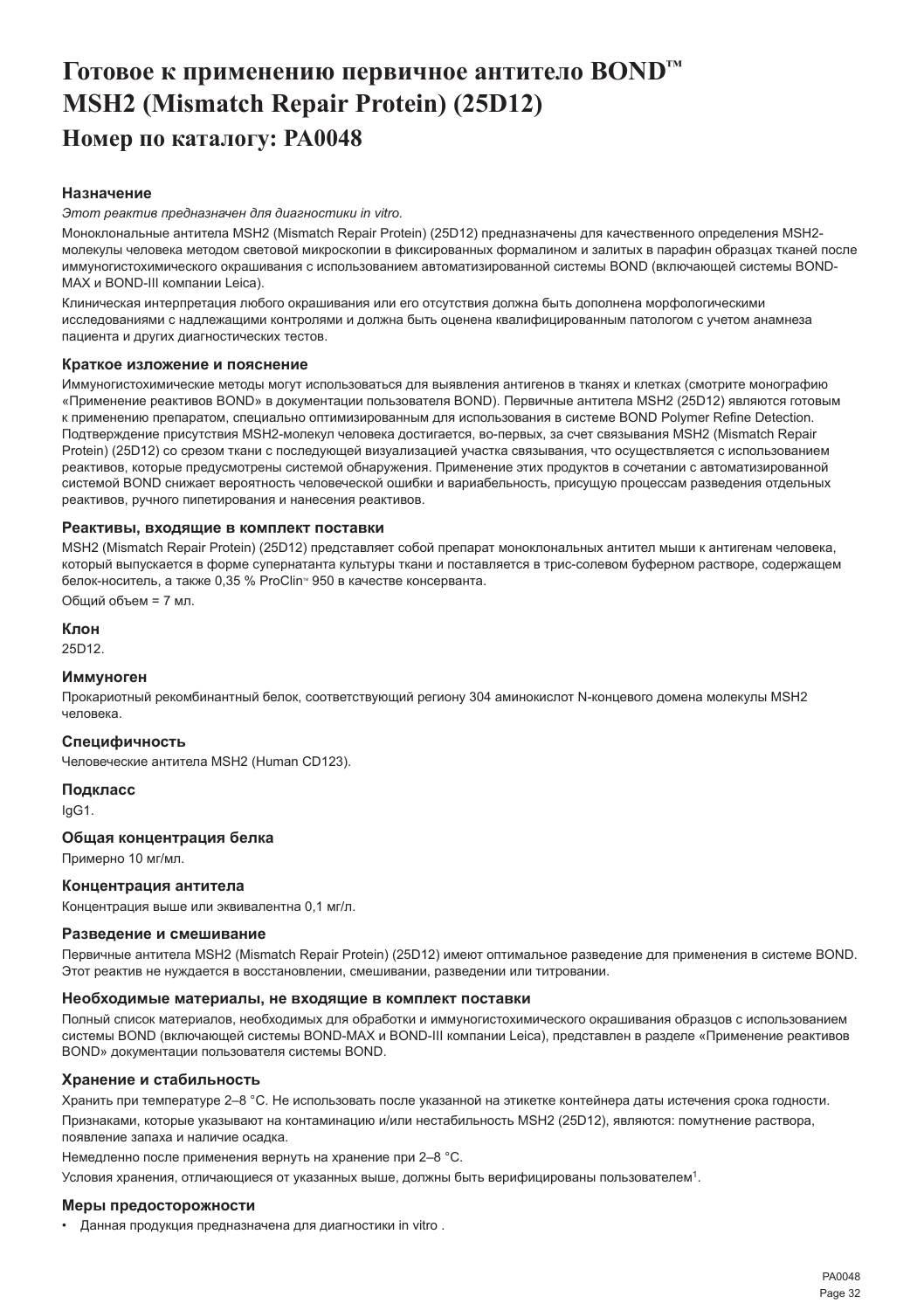- Концентрация ProClinTM 950 составляет 0,35%. Продукт содержит активный компонент 2-метил-4-изотиазолин-3-он и может раздражать кожу, глаза, слизистые оболочки и верхние дыхательные пути. При работе с реактивами надевайте одноразовые перчатки.
- Для получения копии паспорта безопасности химической продукции обратитесь к местному дистрибьютору или в региональный офис компании Leica Biosystems либо посетите веб-сайт компании Leica Biosystems: www.LeicaBiosystems.com.
- С образцами (до и после фиксации) и всеми материалами, на которые они воздействуют, следует обращаться как с потенциально способными к передаче инфекции и утилизировать, соблюдая соответствующие меры предосторожности2. Никогда не набирайте реактивы в пипетку ртом. Избегайте контакта реактивов и образцов с кожей и слизистыми оболочками. В случае контакта реактивов или образцов с чувствительными зонами промойте их большим количеством воды. Обратитесь за медицинской помощью.
- По вопросам утилизации любых возможно токсических компонентов выполняйте требования федеральных, региональных или местных нормативных документов.
- Сводите к минимуму микробное загрязнение реактивов во избежание усиления неспецифического окрашивания.
- Нарушение указанных в инструкции правил демаскировки, времени инкубации и термической обработки может привести к ошибочным результатам. Любые подобные изменения должны быть валидированы пользователем.

#### **Инструкция по применению**

Первичные антитела MSH2 (Mismatch Repair Protein) (25D12) были разработаны для использования в автоматизированной системе BOND в сочетании с BOND Polymer Refine Detection. Рекомендуемым протоколом иммуногистохимического окрашивания с использованием MSH2 (25D12) является IHC Protocol F. Тепловую демаскировку эпитопа рекомендуется выполнять с применением раствора для демаскирования BOND Epitope Retrieval Solution 2 в течение 20 минут.

#### **Ожидаемые результаты**

#### Нормальные ткани

Клон 25D12 обнаружил белок Mismatch Repair Protein (MSH2) в ядрах зародышевых центров лимфоидных фолликулов, эпителиальных и стромальных клеток желудочно-кишечного тракта, базальных и надбазальных клеток многослойного плоского эпителия, а также протоковых, секреторных и стромальных клеток различных тканей, включая надпочечники, простату, молочные железы, щитовидную железу, матку, слюнную железу, желудок, печень и поджелудочную железу. Окрашивание также обнаружили в глиальных клетках и клетках Пуркинье мозжечка, а также в бластических клетках и мегакариоцитах костного мозга. (Общее число окрашенных образцов тканей = 71.)

#### Ткани опухолей

Клон 25D12 интенсивно окрасил большинство исследованных опухолей (n=81), за исключением случаев отрицательной иммунореактивности в 2/2 случаев наследственного неполипозного колоректального рака и очень слабой или отрицательной иммунореактивности в 3/3 случаев опухоли почек, 1/7 случаев карциномы молочной железы, 1/4 случаев карциномы толстого кишечника, 1/3 случаев карциномы переходных клеток, 1/1 случая лейомиосаркомы и 1/1 случая холангиокарциномы. Гетерогенное ядерное иммуногистохимическое окрашивание наблюдалось в некоторых отдельных случаях, в том числе при карциноме молочной железы, карциноме легкого, карциноме печени и злокачественной гиперплазии простаты.

**MSH2 (Mismatch Repair Protein) (25D12) рекомендуется использовать для оценки пролиферативных клеток и исследования опухолей кишечника. Также реактив можно использовать в составе панели антител для идентификации наследственного неполипозного колоректального рака.**

#### **Ограничения, специфичные для этого продукта**

MSH2 (Mismatch Repair Protein) (25D12) оптимизирован компанией Leica Biosystems для применения с системой BOND Polymer Refine Detection и вспомогательными реактивами BOND. Пользователи, отклоняющиеся от рекомендованных процедур анализа, должны брать на себя ответственность за интерпретацию результатов исследований пациентов, выполненных в таких условиях. Продолжительность выполнения протокола должна быть определена опытным путем и может различаться в связи с вариабельностью фиксации ткани и эффективности усиления антигена. При оптимизации условий демаскировки и длительности протокола следует использовать отрицательные контроли реактивов.

#### **Поиск и устранение неполадок**

Действия по устранению неполадок описаны в (3).

С сообщениями о необычном окрашивании обращайтесь к своему местному дистрибьютору или в региональный офис компании Leica Biosystems.

#### **Дополнительная информация**

Дополнительная информация по иммуногистохимическому окрашиванию с использованием реактивов BOND, содержится в рубриках «Принцип метода», «Необходимые материалы», «Подготовка образцов», «Контроль качества», «Проверка достоверности анализа», «Интерпретация окрашивания», «Значения символов в маркировке продукции» и «Ограничения общего характера» раздела «Применение реактивов BOND» в документации пользователя системы BOND.

#### **Список литературы**

- 1. Clinical Laboratory Improvement Amendments of 1988, Final Rule 57 FR 7163 February 28, 1992.
- 2. Villanova PA. National Committee for Clinical Laboratory Standards (NCCLS). Protection of laboratory workers from infectious diseases transmitted by blood and tissue; proposed guideline. 1991; 7(9). Order code M29-P.
- 3. Bancroft JD and Stevens A. Theory and Practice of Histological Techniques. 4th Edition. Churchill Livingstone, New York. 1996.
- 4. Arnold A, Payne S, Fisher S, et al. An individual with Muir-Torre syndrome found to have a pathogenic MSH6 gene mutation. Familial Cancer. 2007; 6:317–321.

# **Дата выпуска**

31 Октябрь 2018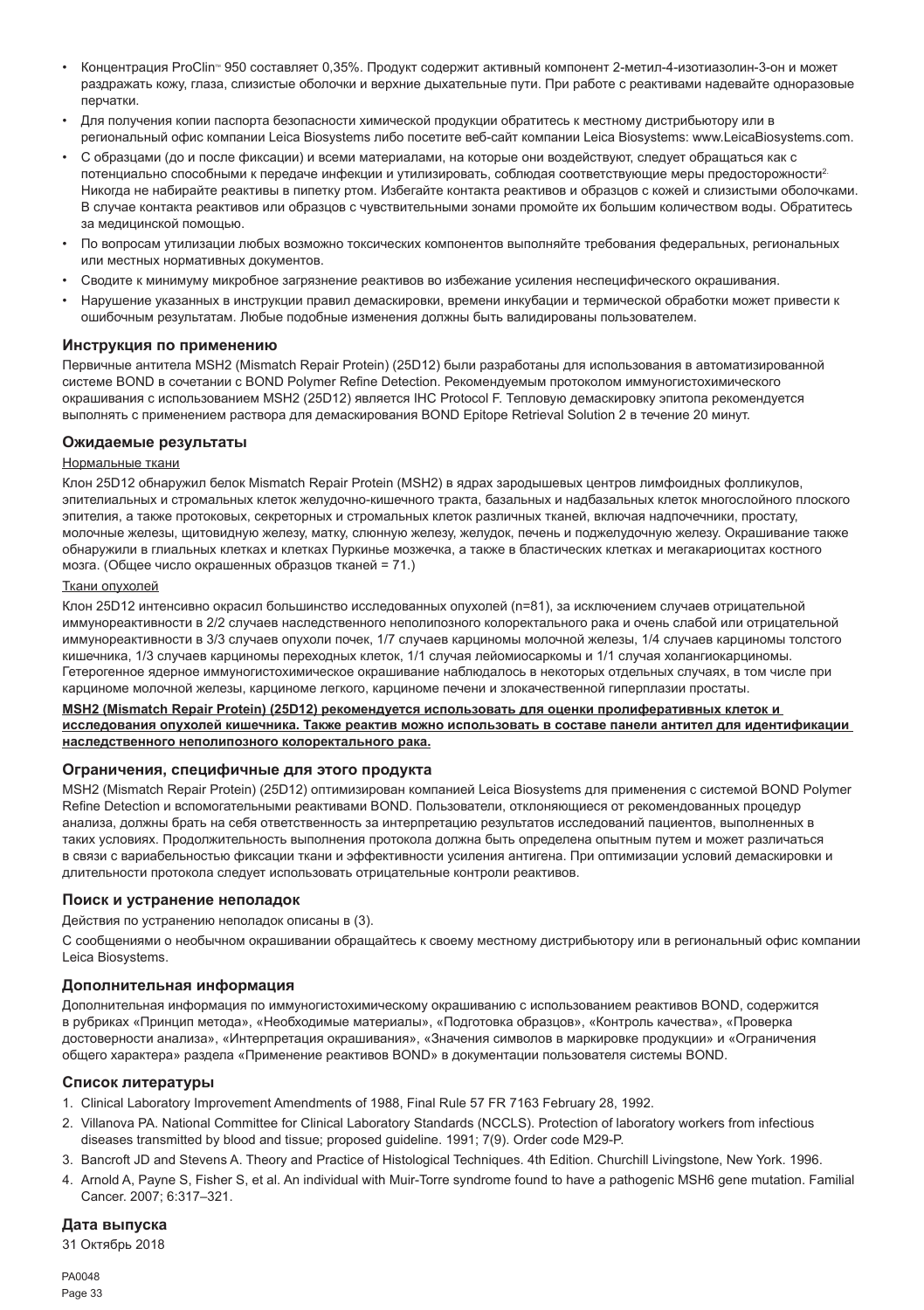# <span id="page-34-0"></span>**Gotowe do użycia przeciwciało BOND™ MSH2 (Mismatch Repair Protein) (25D12) Nr katalogowy: PA0048**

# **Przeznaczenie**

*Ten odczynnik jest przeznaczony do stosowania w diagnostyce in vitro.*

Przeciwciało monoklonalne MSH2 (Mismatch Repair Protein) (25D12) służy do identyfikacji jakościowej z zastosowaniem mikroskopii świetlnej ludzkich MSH2 w tkance utrwalonej w formalinie i zatopionej w parafinie za pomocą barwienia immunohistochemicznego przy użyciu automatycznego systemu BOND (w tym systemów Leica BOND-MAX i Leica BOND-III).

Kliniczną interpretację wybarwienia lub jego braku należy uzupełnić badaniami morfologicznymi oraz odpowiednimi kontrolami. Ocenę powinien przeprowadzić wykwalifikowany patolog w kontekście historii choroby pacjenta oraz innych badań diagnostycznych.

# **Podsumowanie i objaśnienie**

W celu wykazania obecności antygenów w tkankach i komórkach (zob. "Korzystanie z odczynników BOND" w dokumentacji użytkownika BOND) można skorzystać z technik immunohistochemicznych. Przeciwciało pierwszorzędowe MSH2 (Mismatch Repair Protein) (25D12) jest gotowym do użycia produktem, który został specjalnie zoptymalizowany pod kątem użycia z systemem BOND Polymer Refine Detection. Obecność ludzkiego MSH2 jest wykazywana w pierwszej kolejności przez umożliwienie wiązania MSH2 (Mismatch Repair Protein) (25D12) ze skrawkiem, a następnie wizualizację tego wiązania za pomocą odczynników dostarczonych w systemie detekcji. Używanie tych produktów, w połączeniu z automatycznym systemem BOND ogranicza prawdopodobieństwo popełnienia błędu przez człowieka i nieodłączną zmienność wynikającą z indywidualnego rozcieńczania odczynnika, ręcznego pipetowania i stosowania odczynnika.

# **Odczynniki znajdujące się w zestawie**

MSH2 (Mismatch Repair Protein) (25D12) jest mysim anty-ludzkim przeciwciałem monoklonalnym, produkowanym jako oczyszczony supernatant hodowli tkankowej i dostarczonym w roztworze soli fizjologicznej buforowanej roztworem Tris z białkiem nośnikowym, konserwowanym 0,35% ProClin<sup>®</sup>950.

Łączna objętość = 7 ml.

**Klon** 25D12.

# **Immunogen**

Prokariotyczny antygen rekombinowany odpowiadający regionowi 304 aminokwasu N-końcowego ludzkiej cząsteczki MSH2.

# **Swoistość**

Ludzkie MSH2.

**Podklasa** IgG1.

# **Całkowite stężenia białka**

Około 10 mg/ml.

# **Stężenie przeciwciał**

Większe lub równe 0,1 mg/l.

# **Rozcieńczanie i mieszanie.**

Przeciwciało pierwszorzędowe MSH2 (Mismatch Repair Protein) (25D12) zostało specjalnie rozcieńczone pod kątem użycia z systemami BOND. W przypadku tego odczynnika nie jest konieczne dodawanie wody, mieszanie, rozcieńczanie ani miareczkowanie.

# **Wymagane materiały niedołączone do zestawu**

W rozdziale "Korzystanie z odczynników BOND" w dokumentacji użytkownika BOND podano pełna liste materiałów wymaganych do przygotowania próbki i barwienia immunohistochemicznego przy użyciu systemu BOND.

# **Przechowywanie i trwałość**

Przechowywać w temperaturze 2-8 °C. Nie używać po upływie daty ważności podanej na etykiecie pojemnika. Oznaki skażenia i/lub niestabilności przeciwciała MSH2 (Mismatch Repair Protein) (25D12) są następujące: zmętnienie roztworu,pojawienie się zapachu i obecność osadu.

Niezwłocznie po użyciu ponownie umieścić w temperaturze 2-8°C.

Przechowywanie w warunkach innych od wskazanych powyżej wymaga weryfikacji użytkownika.

# **Środki ostrożności**

- Ten odczynnik jest przeznaczony do diagnostyki in vitro
- Stężenie ProClin<sup>®</sup> 950 wynosi 0,35%. Zawiera składnik czynny, metyloizotiazolinon, który może powodować podrażnienie skóry, oczu, błon śluzowych i górnych dróg oddechowych. Podczas pracy z odczynnikami należy nosić rękawice jednorazowe.
- Aby otrzymać egzemplarz karty charakterystyki, należy skontaktować się z lokalnym dystrybutorem lub regionalnym biurem Leica Biosystems, lub odwiedzić stronę internetową, www.LeicaBiosystems.com.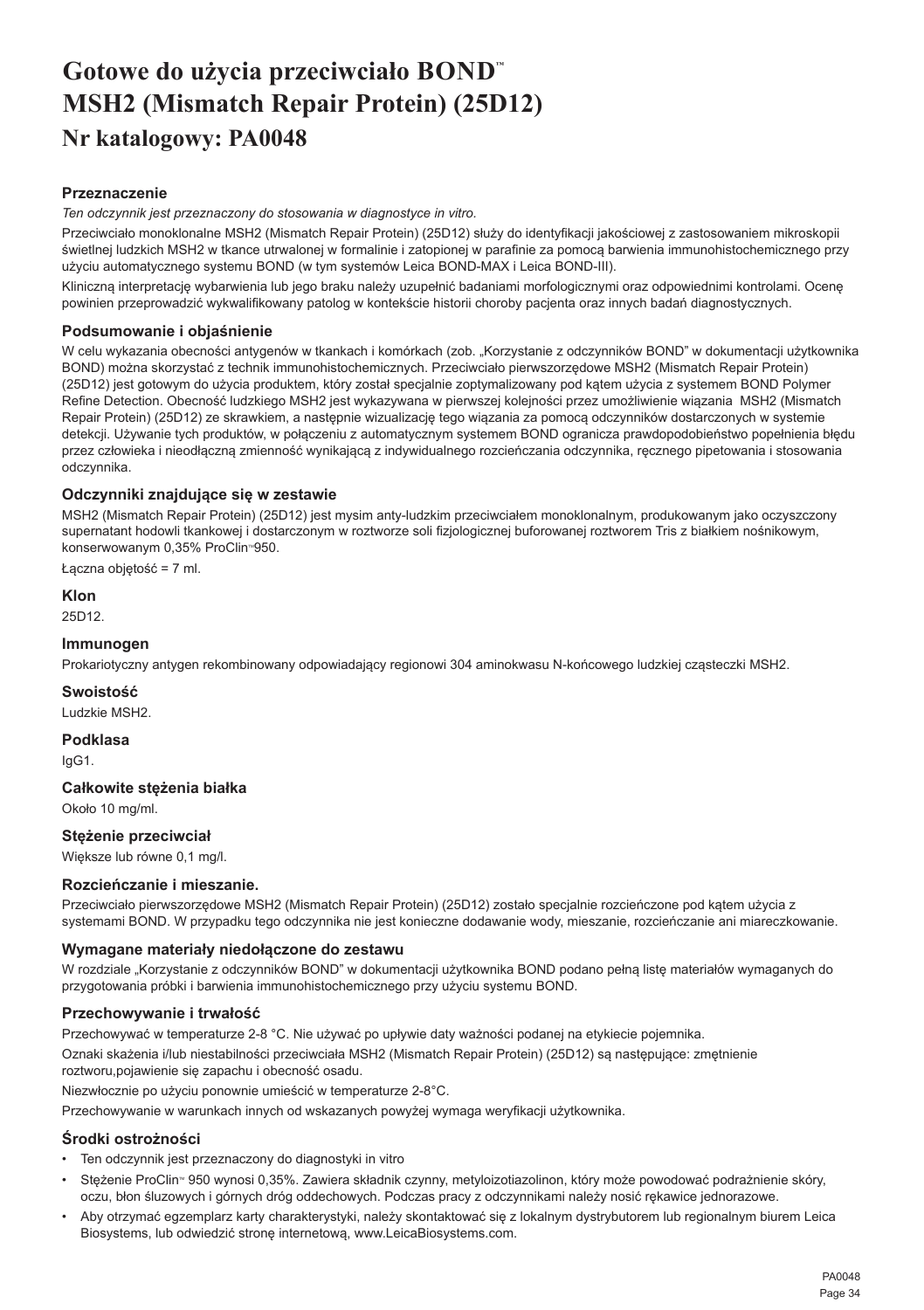- Z preparatami przed utrwaleniem i po utrwaleniu, jak również ze wszystkimi materiałami, które mają z nimi styczność, należy obchodzić się tak, jak z materiałami potencjalnie zakaźnymi i należy je utylizować, zachowując odpowiednie środki ostrożności.<sup>2</sup> Podczas pobierania pipetą nie wolno zasysać odczynników ustami i należy unikać kontaktu odczynników i preparatów ze skórą oraz błonami śluzowymi. W razie kontaktu odczynników lub próbek ze szczególnie narażonymi miejscami przemyć miejsce kontaktu dużą ilością wody. Należy zasięgnąć porady lekarza.
- Wszelkie potencjalnie toksyczne składniki należy utylizować zgodnie z krajowymi lub lokalnymi przepisami.
- Chronić odczynniki przed skażeniem drobnoustrojami, ponieważ może ono doprowadzić do zwiększonego barwienia niespecyficznego.
- Zastosowanie czasów odzyskiwania, inkubacji lub temperatur innych niż podano w instrukcji może spowodować błędne wyniki. Wszelkie zmiany tego typu muszą zostać zweryfikowane przez użytkownika.

#### **Instrukcja stosowania**

Przeciwciało pierwszorzędowe MSH2 (Mismatch Repair Protein) (25D12) zostało opracowane z myślą o zastosowaniu w automatycznym systemie BOND w połączeniu z BOND Polymer Refine Detection. Zalecany protokół barwienia dla przeciwciała pierwszorzędowego MSH2 (Mismatch Repair Protein) (25D12) to IHC Protocol F. Zaleca się cieplne odmaskowywanie epitopu przy użyciu roztworu BOND Epitope Retrieval Solution 2 przez 20 minut.

#### **Oczekiwane wyniki**

#### Tkanki prawidłowe

Klon 25D12 wykrył białko naprawy niesparowanych zasad DNA (MSH2) w jądrze ośrodków rozmnażania pęcherzyków limfoidalnych, komórek nabłonkowych i zrębowych przewodu pokarmowego, komórek podstawnych i ponadpodstawnych z uwarstwionego nabłonka płaskiego oraz komórek przewodowych, wydzielniczych i zrębowych w różnych tkankach w tym nadnerczy, gruczołu krokowego, sutka, tarczycy, macicy, gruczołu ślinowego, żołądka, wątroby i trzustki. Barwienie stwierdzono również w komórkach glejowych i Purkinjego w móżdżku oraz w komórkach blastycznych i megakariocytach w szpiku kostnym. (Łączna liczba przypadków wybarwionych = 71).

#### Tkanka guza

Klon 25D12 dał intensywne wybarwienie w większości ocenianych nowotworów (n=81), z wyjątkiem immunoreaktywności ujemnej w 2/2 dziedzicznych rakach jelita grubego bez polipowatości i bardzo słabej lub ujemnej immunoreaktywności w 3/3 guzach nerek, 1/7 raku sutka, 1/4 raku jelita grubego, 1/3 raku przejściowokomórkowym, 1/1 mięsaku gładkokomórkowym i 1/1 raku przewodów żółciowych. W niektórych pojedynczych przypadkach zaobserwowano heterogenne immunologiczne reakcje jądrowe, w tym w przypadku raka sutka, raka płuc, raka wątroby i łagodnego rozrostu gruczołu krokowego.

#### **Zaleca się stosowanie MSH2 (Mismatch Repair Protein) (25D12) do oceny komórek proliferacyjnych i badania guzów jelitowych. Preparat może być przydatny w ramach panelu przeciwciał do diagnozowania dziedzicznego raka jelita grubego bez polipowatości.**

# **Szczególne ograniczenia dla produktu**

Przeciwciało MSH2 (Mismatch Repair Protein) (25D12) zostało zoptymalizowane w Leica Biosystems do stosowania z BOND Polymer Refine Detection i pomocniczymi odczynnikami BOND. W tych okolicznościach użytkownicy, którzy postępują niezgodnie z zalecanymi procedurami testowymi muszą wziąć odpowiedzialność za interpretację wyników chorego. Czasy protokołu mogą być różne w związku ze zróżnicowaniem w zakresie utrwalenia tkanek i skuteczności wzmocnienia przez przeciwciało i należy je określić doświadczalnie. Odczynniki kontroli negatywnej należy stosować podczas optymalizacji warunków odzyskiwania i czasów protokołu.

#### **Rozwiązywanie problemów**

W celu uzyskania dalszych informacji o działaniu zaradczym zob. odsyłacz 3.

W celu zgłoszenia nietypowego barwienia należy skontaktować się z lokalnym dystrybutorem lub z regionalnym biurem firmy Leica Biosystems.

#### **Dodatkowe informacje**

Dodatkowe informacje dotyczące immunobarwienia przy użyciu odczynników BOND opisanego w działach "Zasady postępowania", "Wymagane materiały", "Przygotowanie próbek", "Kontrola Jakości", "Weryfikacja testu", "Interpretacja barwienia", "Objaśnienie symboli na etykietach" i "Ograniczenia ogólne" można znaleźć w punkcie "Stosowanie odczynników BOND" w dokumentacji użytkownika systemu BOND.

# **Bibliografia**

- 1. Clinical Laboratory Improvement Amendments of 1988, Final Rule 57 FR 7163 February 28, 1992.
- 2. Villanova PA. National Committee for Clinical Laboratory Standards (NCCLS). Protection of laboratory workers from infectious diseases transmitted by blood and tissue; proposed guideline. 1991; 7(9). Order code M29-P.
- 3. Bancroft JD and Stevens A. Theory and Practice of Histological Techniques. 4th Edition. Churchill Livingstone, New York. 1996.
- 4. Arnold A, Payne S, Fisher S, et al. An individual with Muir-Torre syndrome found to have a pathogenic MSH6 gene mutation. Familial Cancer. 2007; 6:317–321.

# **Data publikacji**

31 października 2018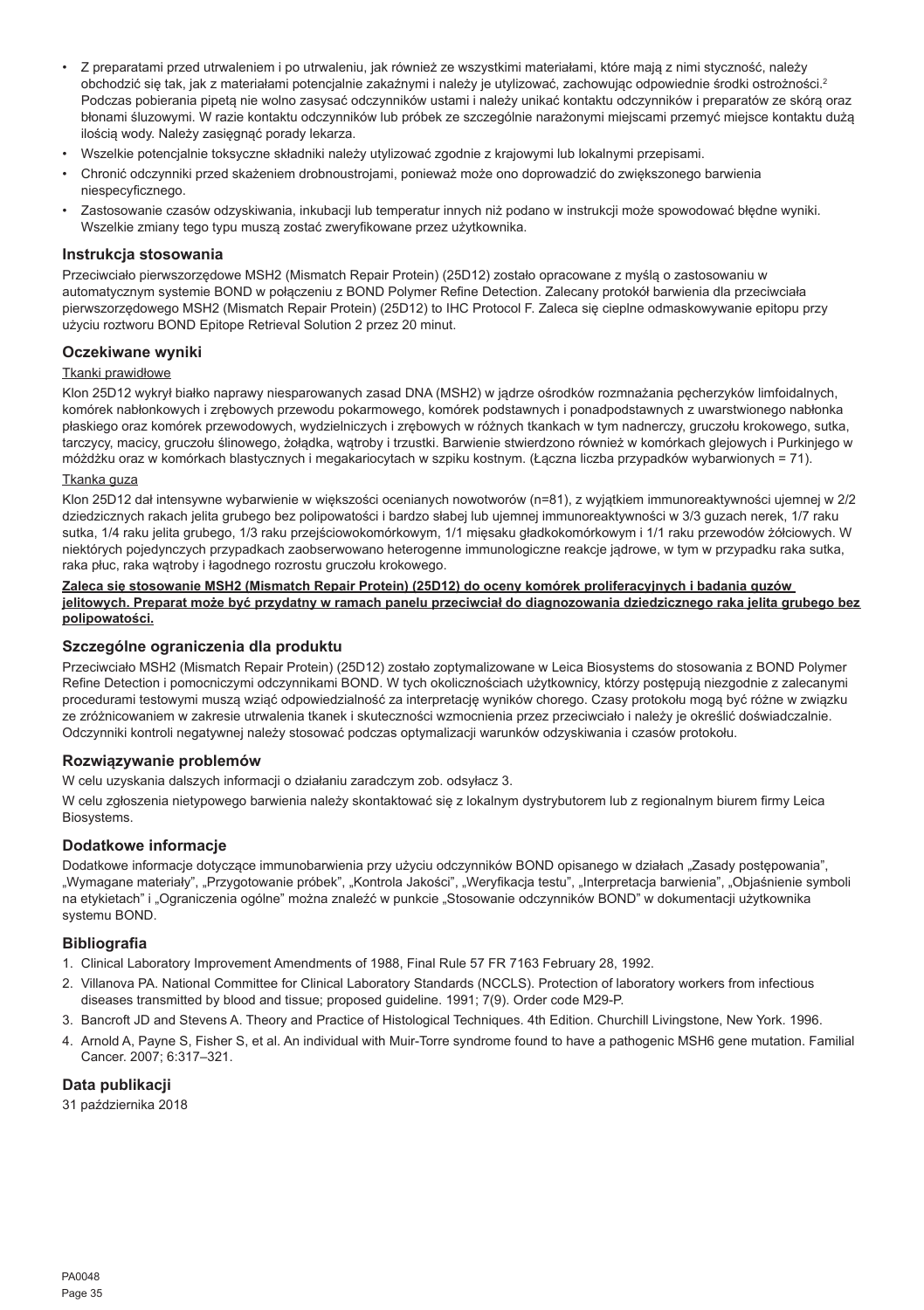# <span id="page-36-0"></span>**Primarno protitelo BOND™ pripravljeno za uporabo MSH2 (Mismatch Repair Protein) (25D12) Kataloška št.: PA0048**

# **Predvidena uporaba**

*Ta reagent je namenjen diagnostični uporabi in vitro.*

Monoklonsko protitelo MSH2 (Mismatch Repair Protein) (25D12) je namenjeno kvalitativni identifikaciji molekule humanega MSH2 s svetlobno mikroskopijo v tkivih, fiksiranih s formalinom in vstavljenih v parafin, z imunohistokemijskim barvanjem z uporabo avtomatiziranega sistema BOND (vključuje sistem Leica BOND-MAX in sistem Leica BOND-III).

Klinično razlago kakršnega koli obarvanja ali odsotnosti le-tega morajo dopolnjevati morfološke študije in ustrezni kontrolni vzorci, ki jih v okviru klinične anamneze bolnika in drugih diagnostičnih testov oceni usposobljen patolog.

# **Povzetek in razlaga**

Imunohistokemijske tehnike se lahko uporabijo za prikaz prisotnosti antigenov v tkivih in celicah (glejte »Uporaba reagentov BOND« v priloženi dokumentaciji za uporabnike sistema BOND). Primarno protitelo MSH2 (Mismatch Repair Protein) (25D12) je izdelek, ki je pripravljen za uporabo in posebej optimiziran za uporabo s sistemom za izpopolnjeno polimerno zaznavanje BOND Polymer Refine Detection. Prikaz molekule humanega MSH2 se doseže tako, da se najprej dovoli vezava protitelesa MSH2 (Mismatch Repair Protein) (25D12) na rezino, nato pa se ta vezava prikaže z uporabo reagentov v sistemu za zaznavanje. Uporaba teh izdelkov, skupaj z avtomatiziranim sistemom BOND, zmanjša možnost človeške napake in variabilnosti, ki sama po sebi izhaja iz redčenja posameznega reagenta, ročnega pipetiranja in nanosa reagenta.

# **Priloženi reagenti**

MSH2 (Mismatch Repair Protein) (25D12) je mišje monoklonsko protitelo, usmerjeno proti humanim antigenom, ki je izdelano kot supernatant tkivne kulture in je dobavljeno v fiziološki raztopini s pufrom tris, nosilno beljakovino in 0,35 % konzervansa ProClin<sup>®</sup> 950. Skupna prostornina = 7 ml.

**Klon**

25D12

# **Imunogen**

Prokariontski rekombinantni protein, ki ustreza območju aminokisline 304 na N-terminalnem delu molekule MSH2.

# **Specifičnost**

Človeški MSH2.

**Podrazred**

IgG1

**Skupna koncentracija beljakovin**

Približno 10 mg/ml.

# **Koncentracija protiteles**

Višja ali enaka 0,1 mg/l.

# **Redčenje in mešanje**

Primarno protitelo MSH2 (Mismatch Repair Protein) (25D12) je optimalno razredčeno za uporabo na sistemu BOND. Rekonstitucija, mešanje, redčenje ali titracija tega reagenta niso potrebni.

# **Potrebni materiali, ki niso priloženi**

Za celoten seznam materialov, potrebnih za obdelavo vzorcev in imunohistokemijsko barvanje pri uporabi sistema BOND, glejte poglavje »Uporaba reagentov BOND« v priloženi dokumentaciji za uporabnike sistema BOND.

# **Shranjevanje in stabilnost**

Hraniti pri temperaturi 2–8 °C. Ne uporabljajte po datumu izteka roka uporabnosti, navedenem na oznaki na vsebniku. Znaki, ki kažejo kontaminacijo in/ali nestabilnost protitelesa MSH2 (Mismatch Repair Protein) (25D12), so: motnost raztopine, prisotnost vonja in oborine.

Takoj po uporabi ohladite na temperaturo 2–8 °C.

Uporabnik mora potrditi ustreznost pogojev shranjevanja, če se ti razlikujejo od zgoraj navedenih<sup>1</sup>.

# **Previdnosti ukrepi**

- Ta izdelek je namenjen za diagnostično uporabo in vitro.
- Koncentracija konzervansa ProClin<sup>®</sup> 950 je 0,35 %. Vsebuje aktivno učinkovino 2-metil-4-izotiazolin-3-on in lahko povzroči draženje kože, oči, sluznice ter zgornjih dihalnih poti. Kadar delate z reagenti, nosite rokavice za enkratno uporabo.
- Kopijo varnostnega lista lahko dobite pri lokalnem distributerju ali regionalni pisarni družbe Leica Biosystems ali na spletnem mestu www.LeicaBiosystems.com.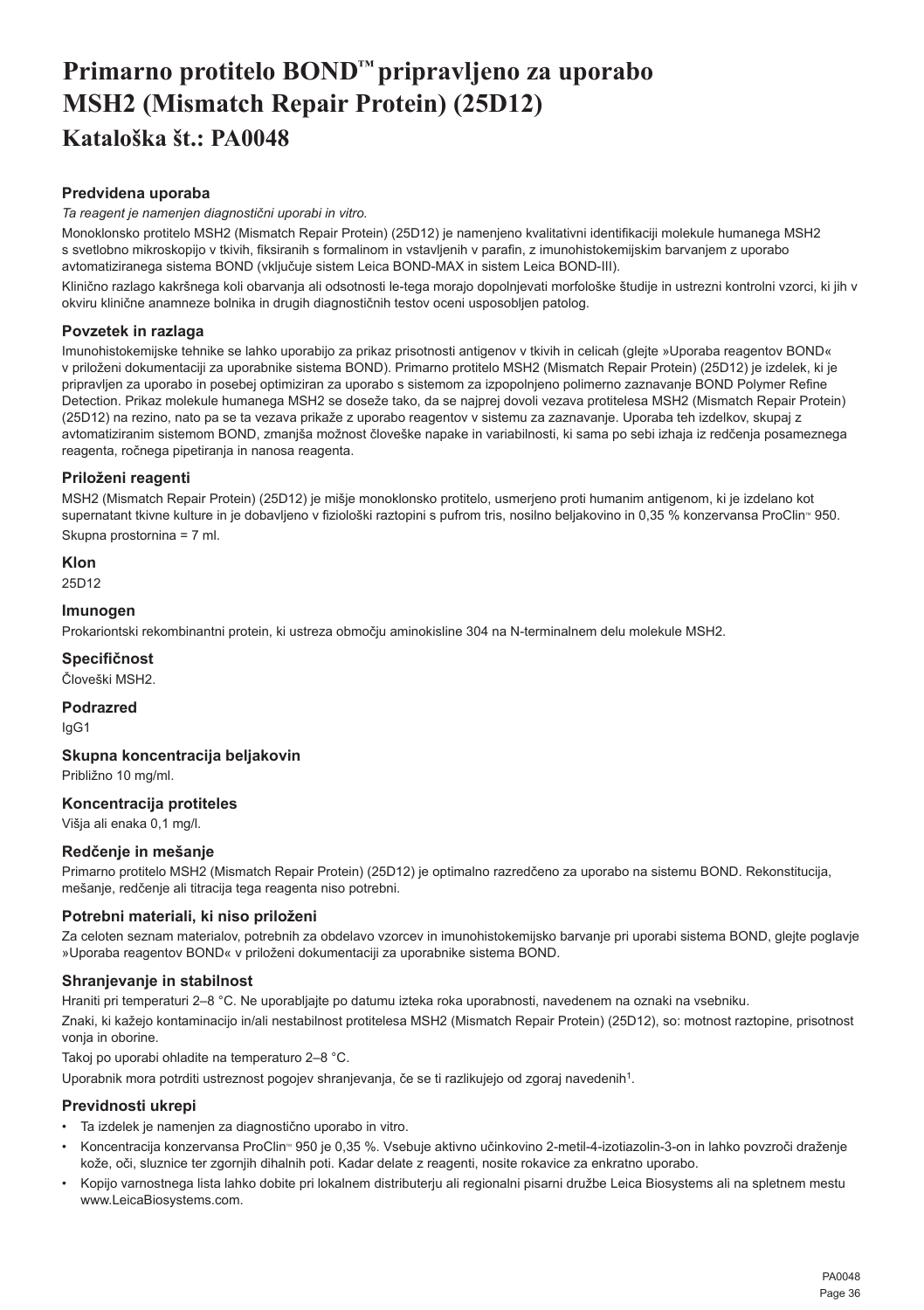- Z vzorci, pred fiksiranjem in po njem, in vsemi materiali, s katerimi so prišli v stik, morate rokovati, kot da bi lahko prenašali okužbe, in pri njihovem odstranjevanju upoštevati ustrezne previdnostne ukrepe.<sup>z</sup> Nikoli ne pipetirajte reagentov skozi usta; pazite, da reagenti in vzorci ne pridejo v stik s kožo ali sluznicami. Če reagenti ali vzorci pridejo v stik z občutljivimi deli, jih izperite z obilo vode. Poiščite zdravniško pomoč.
- Sledite zveznim, državnim ali lokalnim predpisom za odstranjevanje katerih koli morebitno strupenih sestavin.
- Pazite, da ne pride do mikrobne okužbe reagentov, saj lahko povzroči nespecifično barvanje.
- Če uporabite čas ali temperature razkrivanja in inkubacije, ki se razlikujejo od navedenih, lahko pridobite napačne rezultate. Uporabnik mora validirati morebitne spremembe.

#### **Navodila za uporabo**

Primarno protitelo MSH2 (Mismatch Repair Protein) (25D12) je bilo razvito za uporabo na avtomatiziranem sistemu BOND skupaj s sistemom BOND Polymer Refine Detection. Priporočeni protokol barvanja za primarno protitelo MSH2 (Mismatch Repair Protein) (25D12) je protokol IHC Protocol F. Za toplotno pridobivanje epitopa se priporoča uporaba raztopine BOND Epitope Retrieval Solution 2 za 20 minut.

# **Pričakovani rezultati**

# Normalna tkiva

Klon 25D12 je zaznal protitelo Mismatch Repair Protein (MSH2) v nukleusu semenskih jeder limfoidnih foliklov, epitelijskih in stromalnih celicah gastrointestinalnega trakta, bazalnih in superbazalnih celicah stratificiranega skvamoznega epitelija ter duktalnih, sekretornih in stromalnih celicah v različnih tkivih, vključno z nadledvično žlezo, prostato, dojkami, ščitnico, maternico, slinavko, želodcem, jetri in trebušno slinavko. Obarvanje je bilo opaženo v glialnih in Purkinijevih celicah malih možganov, kot tudi v blastnih celicah in megakariocitih v kostnem mozgu. (Skupno število obarvanih preparatov = 71).

#### Tumorska tkiva

Klon 25D12 je povzročil intenzivno obarvanje pri večini ovrednotenih tumorjev (n = 81), razen pri negativni imunoreaktivnosti pri 2/2 dednih nepolipoznih kolorektalnih rakov ter pri zelo šibki ali negativni imunoreaktivnosti pri 3/3 ledvičnih tumorjev, 1/7 karcinomov dojke, 1/4 karcinomov debelega črevesa, 1/3 prehodnih celičnih karcinomov, 1/1 leiomiosarkoma in 1/1 holangiolarnega karcinoma. Heterogeno nukleinsko imunsko obarvanje je bilo opaženo v nekaterih izoliranih primerih, vključno s karcinomom dojke, karcinomom pljuč, karcinomom jeter in benigno hiperplazijo prostate.

#### **Protitelo MSH2 (Mismatch Repair Protein) (25D12) priporočamo za vrednotenje proliferativnih celic in študijo tumorjev črevesja. Uporabno je lahko pri naboru protiteles za prepoznavanje dednega nepolipoznega kolorektalnega raka.**

#### **Specifične omejitve izdelka**

Družba Leica Biosystems je protitelo MSH2 (Mismatch Repair Protein) (25D12) optimizirala za uporabo s sistemom BOND Polymer Refine Detection in pomožnimi reagenti BOND. Uporabniki, ki odstopijo od priporočenih preizkusnih postopkov, morajo prevzeti odgovornost za razlago bolnikovih rezultatov pod temi pogoji. Trajanje protokola se lahko spremeni zaradi razlik pri fiksiranju tkiv in učinkovitosti izboljšave antigena ter se mora določiti empirično. Uporabiti morate negativne kontrolne reagente, kadar optimizirate pogoje razkrivanja in trajanje protokola.

#### **Odpravljanje težav**

Glejte 3. navedbo za ukrep za odpravljanje napake.

Če želite poročati o nenavadnem obarvanju, se obrnite na svojega lokalnega distributerja ali regionalno pisarno družbe Leica Biosystems.

#### **Dodatne informacije**

Dodatne informacije o imunološkem barvanju z reagenti BOND lahko najdete v priloženi dokumentaciji za uporabnike sistema BOND »Uporaba reagentov BOND« v poglavjih Načelo postopka, Potrebni materiali, Priprava vzorcev, Kontrola kakovosti, Verifikacija testa, Tolmačenje obarvanja, Legenda za simbole na oznakah in Splošne omejitve.

#### **Literatura**

- 1. Clinical Laboratory Improvement Amendments of 1988, Final Rule 57 FR 7163 February 28, 1992.
- 2. Villanova PA. National Committee for Clinical Laboratory Standards (NCCLS). Protection of laboratory workers from infectious diseases transmitted by blood and tissue; proposed guideline. 1991; 7(9). Order code M29-P.
- 3. Bancroft JD and Stevens A. Theory and Practice of Histological Techniques. 4th Edition. Churchill Livingstone, New York. 1996.
- 4. Arnold A, Payne S, Fisher S, et al. An individual with Muir-Torre syndrome found to have a pathogenic MSH6 gene mutation. Familial Cancer. 2007; 6:317–321.

#### **Datum izdaje**

31 oktober 2018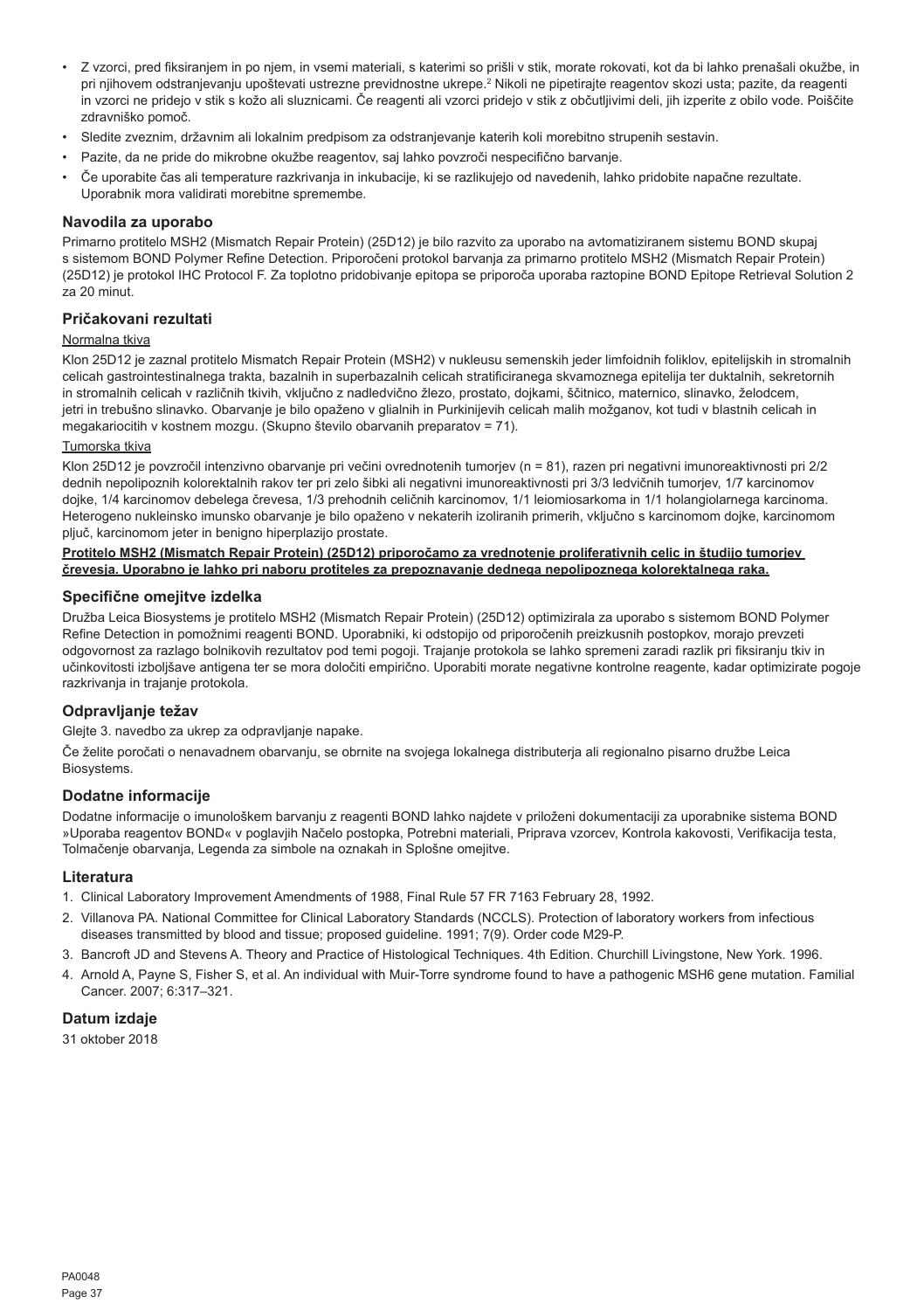# <span id="page-38-0"></span>**BOND™ Primární protilátka připravená k použití MSH2 (Mismatch Repair Protein) (25D12) Kat. č.: PA0048**

# **Zamýšlené použití**

*Tato reagencie je určena k diagnostickému použití in vitro.*

Monoklonální protilátka MSH2 (Mismatch Repair Protein) (25D12) je určena k použití při kvalitativním stanovení lidského MSH2 světelnou mikroskopií ve tkáni fixované formalínem a zalité v parafínu imunohistochemickým barvením pomocí automatického systému BOND system (včetně systému Leica BOND-MAX system a Leica BOND-III system).

Klinickou interpretaci jakéhokoliv barvení nebo jeho nepřítomnosti je nutné doplnit morfologickým vyšetřením s použitím správných kontrol a zhodnotit je musí kvalifikovaný patolog v kontextu s klinickou anamnézou pacienta a jinými diagnostickými testy.

# **Souhrn a vysvětlení**

Imunohistochemické techniky lze použít k průkazu přítomnosti antigenů ve tkáni a v buňkách (viz "Použití reagencií BOND" v uživatelské dokumentaci BOND). Primární protilátka MSH2 (Mismatch Repair Protein) (25D12) je produkt připravený k použití, který byl specificky optimalizován k použití se soupravou BOND Polymer Refine Detection. Průkazu lidského MSH2 se dosáhne tím, že se nejprve umožní vazba materiálu MSH2 (Mismatch Repair Protein) (25D12) na řezu, a poté se tato vazba vizualizuje pomocí reagencií dodaných v detekčním systému. Použití těchto produktů v kombinaci s automatickým systémem BOND system snižuje možnost lidské chyby a inherentní variability v důsledku ředění jednotlivých reagencií, manuálního pipetování a použití reagencií.

# **Dodávané reagencie**

Materiál MSH2 (Mismatch Repair Protein) (25D12) tvoří myší monoklonální protilátka proti lidským antigenům vyráběná jako supernatant z tkáňové kultury a dodávaná ve fyziologickém roztoku pufrovaném Tris s přenášejícím proteinem, obsahující jako konzervační prostředek 0,35% ProClin™ 950.

Celkový objem = 7 ml.

# **Klon**

25D12.

# **Imunogen**

Prokaryotický rekombinantní protein odpovídající oblasti s 304 aminokyselinami v blízkosti N-koncovky lidské molekuly MSH2.

# **Specificita**

Lidský MSH2.

**Podtřída**

IgG1.

**Koncentrace celkového proteinu**

Přibližně 10 mg/ml.

# **Koncentrace protilátek**

0,1 mg/l nebo vyšší.

# **Ředění a míchání**

Primární protilátka MSH2 (Mismatch Repair Protein) (25D12) je optimálně naředěná k použití v systému BOND system. Rekonstituce, míchání, ředění ani titrace této reagencie nejsou nutné.

# **Potřebný materiál, který není součástí dodávky**

Úplný seznam materiálů požadovaných pro úpravu vzorku a imunohistochemické barvení s použitím systému BOND system je uveden v bodě "Použití reagencií BOND" v uživatelské dokumentaci BOND.

# **Skladování a stabilita**

Uchovávejte při teplotě 2–8 °C. Nepoužívejte po uplynutí data exspirace uvedeného na štítku nádoby.

Známky signalizující kontaminaci a/nebo nestabilitu materiálu MSH2 (Mismatch Repair Protein) (25D12) jsou: zkalení roztoku, vznik zápachu a přítomnost precipitátu.

Okamžitě po použití vraťte do prostředí s teplotou 2–8 °C.

Podmínky skladování jiné než výše uvedené musí uživatel<sup>1</sup> validovat.

# **Bezpečnostní opatření**

- Tento produkt je určen pouze pro diagnostické použití in vitro.
- Koncentrace přípravku ProClin<sup>™</sup> 950 je 0,35 %. Obsahuje aktivní složku 2-methyl-4-isothiazolin-3-on a může způsobit podráždění kůže, očí, sliznic a horních cest dýchacích. Při manipulaci s reagenciemi používejte rukavice na jedno použití.
- Výtisk bezpečnostního listu materiálu získáte od místního distributora nebo oblastní kanceláře společnosti Leica Biosystems, nebo můžete navštívit webové stránky Leica Biosystems: www.LeicaBiosystems.com.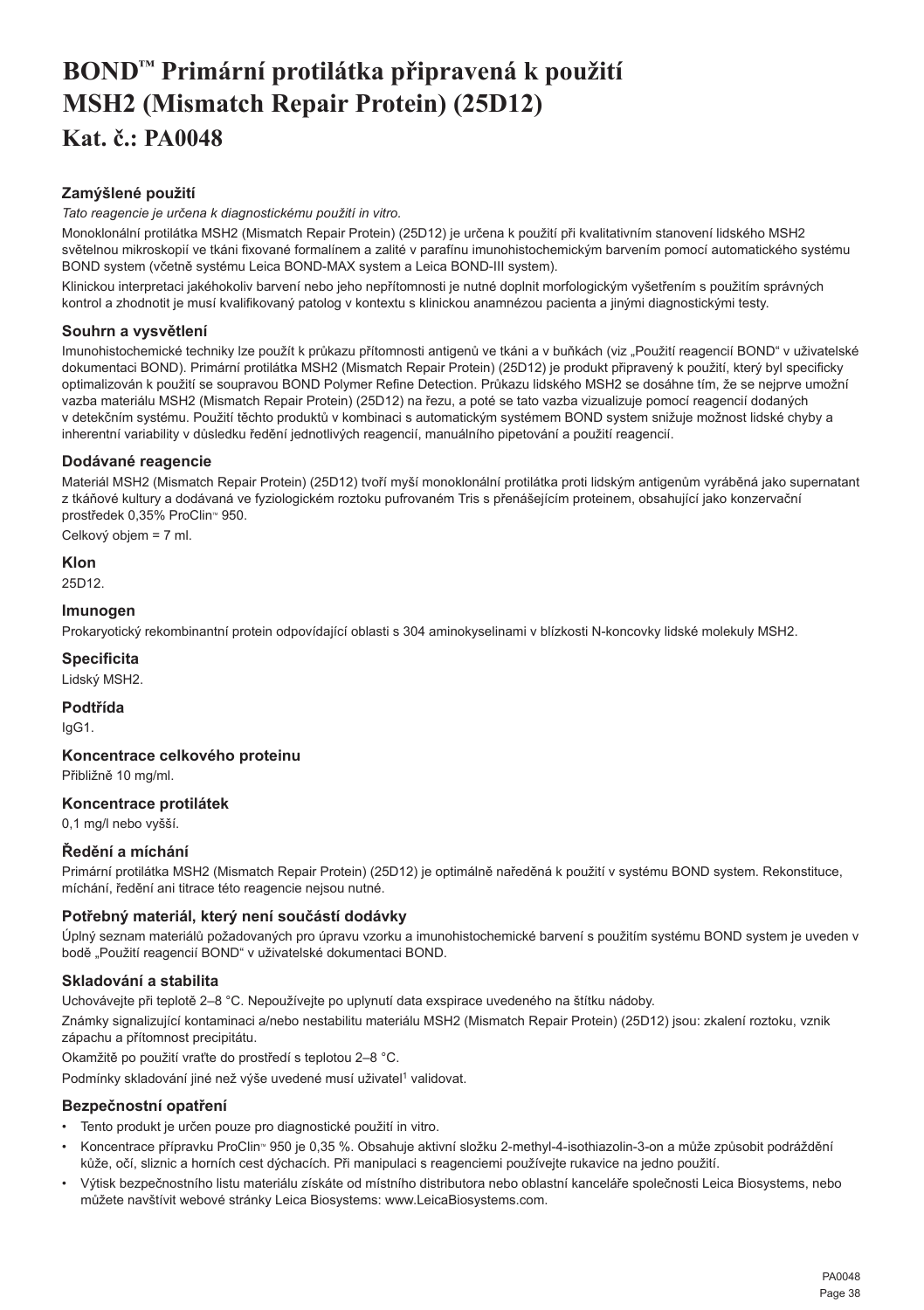- Se vzorky, před fixací i po fixaci, a se všemi materiály, které s nimi přišly do kontaktu, je nutno zacházet, jako by mohly přenášet infekci, a zlikvidovat je s použitím příslušných bezpečnostních opatření<sup>2</sup> . Nikdy reagencie nepipetujte ústy a zabraňte kontaktu reagencií a vzorků s kůží a sliznicemi. Pokud se reagencie nebo vzorky dostanou do kontaktu s citlivými oblastmi, omyjte je velkým množstvím vody. Vyhledejte lékařskou pomoc.
- Údaje o likvidaci jakýchkoli potenciálně toxických komponent prostudujte ve federálních, státních nebo místních nařízeních.
- Minimalizujte mikrobiální kontaminaci reagencií, mohlo by dojít ke zvýšení výskytu nespecifického barvení.
- Získávání, inkubační doby nebo teploty jiné než specifikované mohou vést k chybným výsledkům. Všechny takové změny musí být uživatelem validovány.

#### **Návod k použití**

Primární protilátka MSH2 (Mismatch Repair Protein) (25D12) byla vyvinuta k použití v automatickém systému BOND system v kombinaci se soupravou BOND Polymer Refine Detection. Protokol doporučeného barvení primární protilátky MSH2 (Mismatch Repair Protein) (25D12) je IHC Protocol F. Teplem indukované odmaskování epitopu se doporučuje provádět s použitím roztoku BOND Epitope Retrieval Solution 2 po dobu 20 minut.

# **Očekávané výsledky**

#### Normální tkáně

Klon 25D12 detekoval protein korekce správného párování bází (Mismatch Repair Protein) (MSH2) v jádrech germinálních center lymfoidních folikulů, epiteliálních a stromálních buněk gastrointestinálního traktu, bazálních a suprabazálních buněk stratifikovaného dlaždicového epitelu a duktálních, sekrečních a stromálních buněk v různých tkáních včetně nadledvin, prostaty, prsu, štítné žlázy, dělohy, slinné žlázy, žaludku, jater a slinivky. Barvení bylo pozorováno také v gliových a Purkyňových buňkách mozečku a blastických buňkách a megakaryocytech v kostní dřeni. (Celkový počet barvených tkání = 71).

#### Nádorové tkáně

Klon 25D12 vykazoval intenzivní barvení u většiny hodnocených nádorů (n = 81), s výjimkou negativní imunoreaktivity u 2/2 vzorků hereditárního nepolypózního kolorektálního karcinomu a velmi slabé nebo negativní imunoreaktivity u 3/3 vzorků nádorů ledvin, 1/7 vzorků karcinomu prsu, 1/4 vzorků karcinomu tlustého střeva, 1/3 vzorků karcinomu z přechodných buněk, 1/1 vzorku leiomyosarkomu a 1/1 vzorku cholangiokarcinomu. Heterogenní jaderné imunobarvení bylo zaznamenáno v některých ojedinělých případech, včetně karcinomu prsu, karcinomu plic, karcinomu jater a benigní hyperplazie prostaty.

#### **Materiál MSH2 (Mismatch Repair Protein) (25D12) se doporučuje používat k vyhodnocení proliferativních buněk a ke zkoumání nádorů střeva, může být užitečný i jako součást panelu protilátek k identifikaci hereditárního nepolypózního kolorektálního karcinomu.**

#### **Omezení specifická pro tento produkt**

Materiál MSH2 (Mismatch Repair Protein) (25D12) byl společností Leica Biosystems optimalizován pro použití se soupravou BOND Polymer Refine Detection a s pomocnými reagenciemi BOND. Uživatelé, kteří se při vyšetření odchýlí od doporučeného postupu, musí za těchto okolností přijmout odpovědnost za interpretaci výsledků u pacienta. Doby uvedené v protokolu se mohou lišit v důsledku odchylek při fixaci tkání a účinnosti při zvýraznění antigenu a musí být stanoveny empiricky. Při optimalizaci podmínek při získávání a dob v protokolu musí být použity reagencie pro negativní kontrolu.

# **Řešení problémů**

Nápravná opatření jsou uvedena v odkaze 3.

S hlášením neobvyklého barvení kontaktuite místního distributora nebo oblastní kancelář společnosti Leica Biosystems.

#### **Další informace**

Další informace o imunobarvení reagenciemi BOND naleznete pod názvy Princip metody, Potřebné materiály, Příprava vzorku, Kontrola kvality, Ověření testů, Interpretace barvení, Vysvětlení symbolů na štítcích a Obecná omezení v uživatelské dokumentaci BOND, v bodě "Použití reagencií BOND".

#### **Literatura**

- 1. Clinical Laboratory Improvement Amendments of 1988, Final Rule 57 FR 7163 February 28, 1992.
- 2. Villanova PA. National Committee for Clinical Laboratory Standards (NCCLS). Protection of laboratory workers from infectious diseases transmitted by blood and tissue; proposed guideline. 1991; 7(9). Order code M29-P.
- 3. Bancroft JD and Stevens A. Theory and Practice of Histological Techniques. 4th Edition. Churchill Livingstone, New York. 1996.
- 4. Arnold A, Payne S, Fisher S, et al. An individual with Muir-Torre syndrome found to have a pathogenic MSH6 gene mutation. Familial Cancer. 2007; 6:317–321.

# **Datum vydání**

31 říjen 2018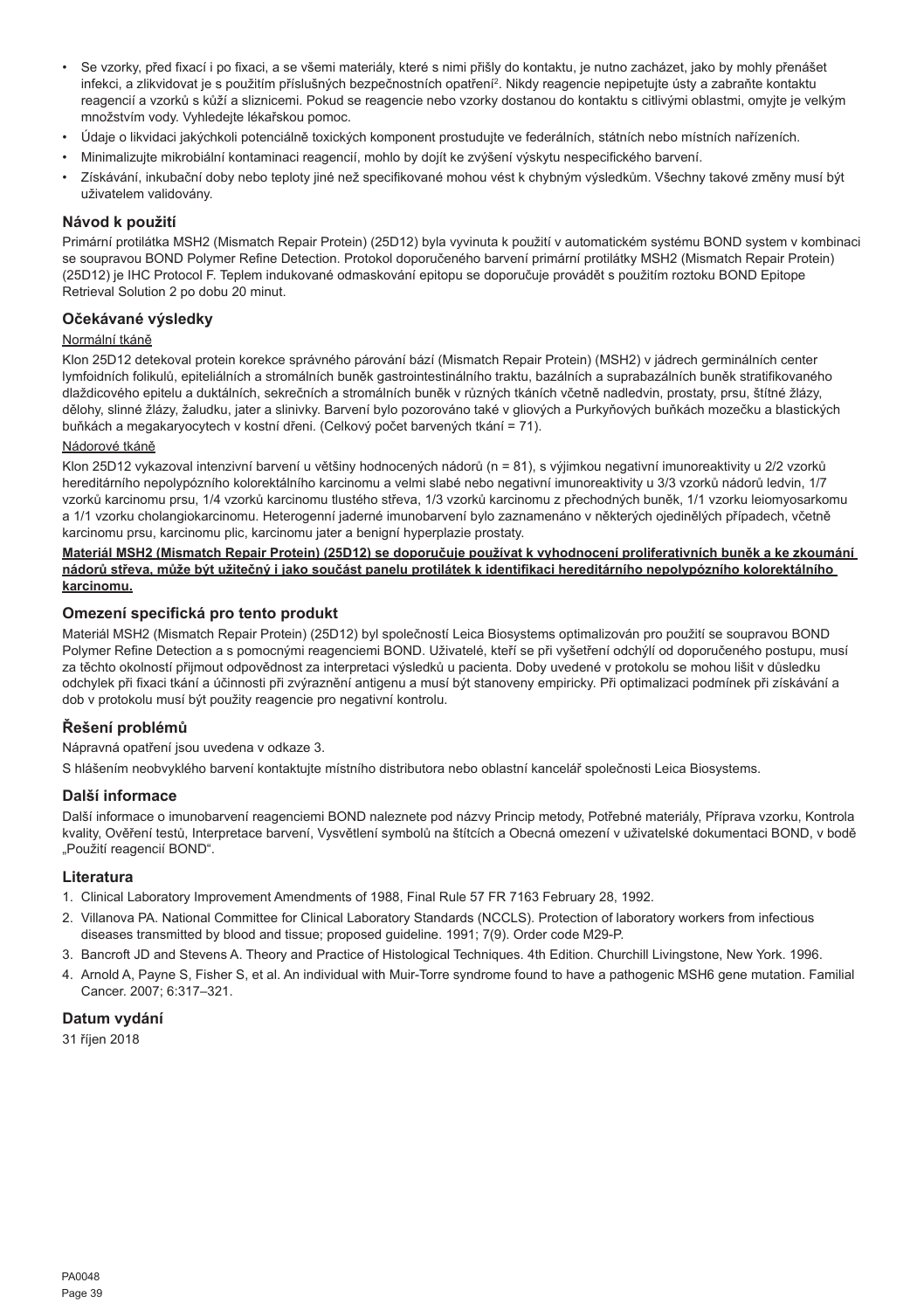# <span id="page-40-0"></span>**BOND™ Pripravené na Použitie Primárne Protilátky MSH2 (Mismatch Repair Protein) (25D12) Katalógové č.: PA0048**

# **Zamýšľané použitie**

*Toto činidlo je určené na diagnostické použitie in vitro.*

Monoklonálna protilátka MSH2 (Mismatch Repair Protein) (25D12) je určená na použitie pri kvalitatívnej identifikácii ľudského proteínu MSH2 svetelnou mikroskopiou v tkanive fixovanom formalínom a zaliatom do parafínu prostredníctvom imunohistochemického farbenia s použitím automatizovaného systému BOND (zahŕňa systémy Leica BOND-MAX a Leica BOND-III).

Klinická interpretácia akéhokoľvek zafarbenia alebo jeho absencie musí byť kombinovaná s morfologickými vyšetreniami a zodpovedajúcimi kontrolami. Výsledky je nutné vyhodnotiť v kontexte klinickej anamnézy pacienta a ďalších diagnostických testov vedených kvalifikovaným patológom.

# **Zhrnutie a vysvetlenie**

Imunohistochemické techniky možno použiť na preukázanie prítomnosti antigénov v tkanivách a bunkách (pozrite si časť "Používanie činidiel BOND" v používateľskej dokumentácii k systému BOND). Primárna protilátka MSH2 (Mismatch Repair Protein) (25D12) je produkt pripravený na okamžité použitie, ktorý bol špecificky optimalizovaný na použitie so systémom BOND Polymer Refine Detection. Preukázanie ľudského MSH2 sa vykonáva tak, že najprv sa umožní väzba prípravku MSH2 (Mismatch Repair Protein) (25D12) na rez a táto väzba sa následne vizualizuje pomocou činidiel poskytnutých v detekčnom systéme. Použitie týchto produktov v spojitosti s automatizovaným systémom BOND znižuje možnosť ľudskej chyby a inherentnej variability vyplývajúcej z individuálneho nariedenia činidiel, manuálneho pipetovania a aplikácie činidiel.

# **Dodané činidlá**

MSH2 (Mismatch Repair Protein) (25D12) je myšia anti-ľudská monoklonálna protilátka vyprodukovaná ako supernatant bunkových kultúr a dodávaná v tris-pufrovanom fyziologickom roztoku s transportným proteínom, obsahujúca 0,35 % prípravku ProClin<sup>®</sup> 950 ako konzervačnej látky.

Celkový objem = 7 ml.

# **Klon**

25D12.

# **Imunogén**

Prokaryotický rekombinantný proteín zodpovedajúci oblasti s 304 aminokyselinami N-koncovky ľudskej molekuly MSH2.

# **Špecificita**

Ľudský MSH2.

# **Podtrieda**

IgG1.

# **Celková koncentrácia proteínov**

Cca 10 mg/ml.

# **Koncentrácia protilátok**

Väčšie alebo rovné ako 0,1 mg/l.

# **Riedenie a miešanie**

Primárna protilátka MSH2 (Mismatch Repair Protein) (25D12) je optimálne zriedená na použitie v systéme BOND. Rekonštitúcia, miešanie, riedenie ani titrácia tohto činidla nie sú potrebné.

#### **Požadovaný nedodaný materiál**

Úplný zoznam materiálov potrebných na prípravu vzorky a imunohistochemické zafarbenie pomocou systému BOND si pozrite v časti "Používanie činidiel BOND" v používateľskej dokumentácii k systému BOND.

# **Uskladnenie a stabilita**

Skladujte pri teplote 2–8 °C. Nepoužívajte po uplynutí dátumu exspirácie uvedeného na štítku zásobníka.

Známky signalizujúce kontamináciu alebo nestabilitu prípravku MSH2 (Mismatch Repair Protein) (25D12) sú: zakalenosť roztoku, vznik zápachu a prítomnosť zrazeniny.

Okamžite po použití vráťte do teploty 2–8 °C.

Iné než vyššie uvedené podmienky skladovania si vyžadujú validáciu používateľom<sup>1</sup>.

#### **Bezpečnostné opatrenia**

- Tento produkt je určený na diagnostické použitie in vitro.
- Koncentrácia produktu ProClin™ 950 je 0,35 %. Obsahuje aktívnu zložku 2-metyl-4-izotiazolín-3-ón a môže spôsobiť podráždenie kože, očí, slizníc a horných dýchacích ciest. Pri manipulácii s činidlami používajte jednorazové rukavice.
- Materiálový bezpečnostný list vám poskytne miestny distribútor alebo regionálna pobočka spoločnosti Leica Biosystems, prípadne navštívte webovú lokalitu spoločnosti Leica Biosystems www.LeicaBiosystems.com.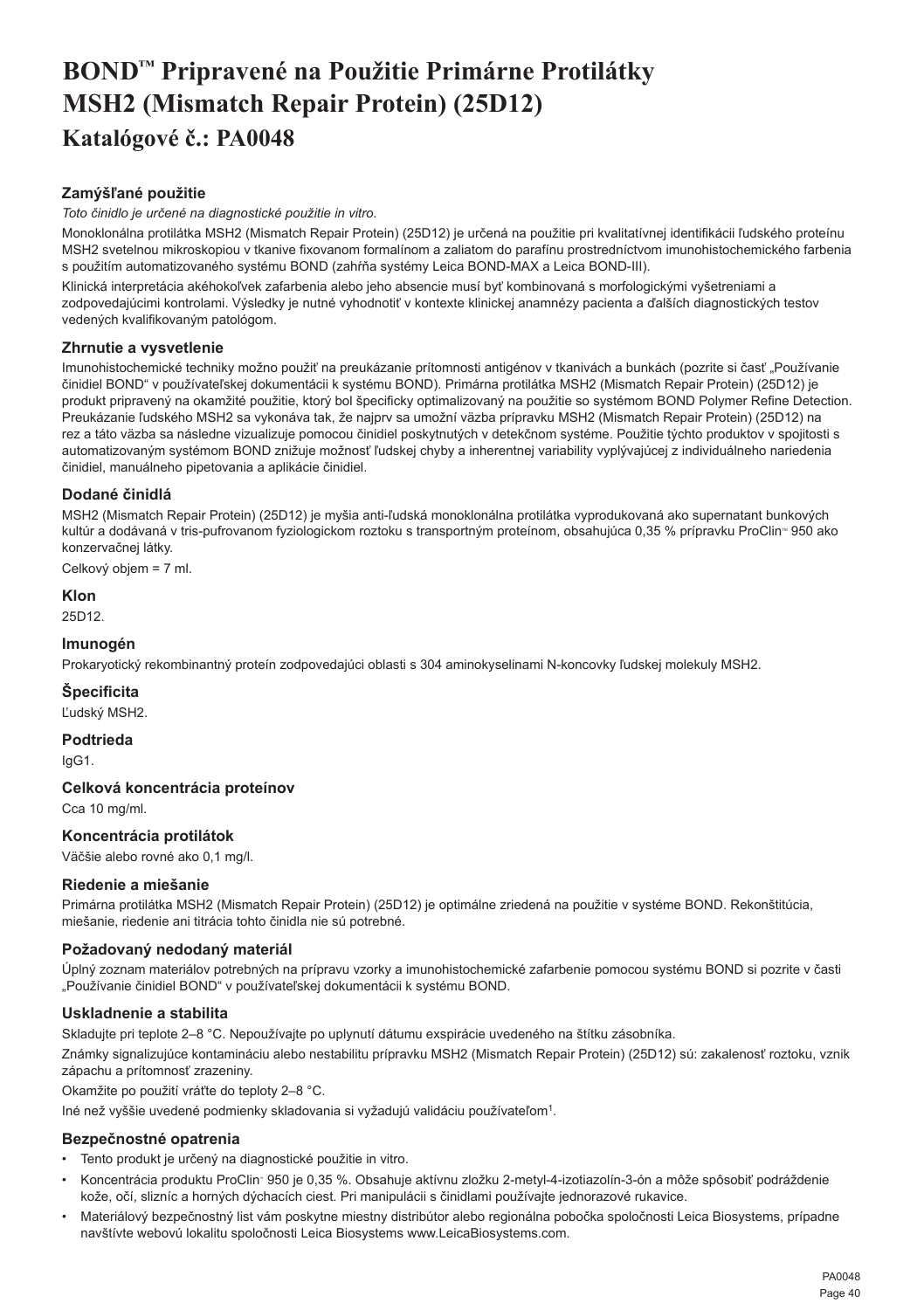- So vzorkami pred fixáciou a po nej a všetkými materiálmi, ktoré s nimi prišli do kontaktu, je nutné manipulovať ako s potenciálne infekčnými a zlikvidovať ich pri dodržaní zodpovedajúcich bezpečnostných opatrní<sup>2</sup> . Činidlá nikdy nepipetujte ústami a zabráňte kontaktu činidiel a vzoriek s kožou a sliznicami. Ak sa činidlá alebo vzorky dostanú do kontaktu s citlivými oblasťami, umyte ich veľkým množstvom vody. Vyhľadajte lekársku pomoc.
- Likvidáciu prípadných potenciálne toxických súčastí definujú federálne, štátne alebo miestne predpisy.
- Minimalizujte mikrobiálnu kontamináciu činidiel. V opačnom prípade môže dôjsť k zvýšeniu nešpecifického zafarbenia.
- Nedodržanie predpísaných dôb záchytu, inkubačných dôb alebo teplôt môže viesť k nesprávnym výsledkom. Všetky takéto zmeny si vyžadujú validáciu používateľom.

#### **Návod na použitie**

Primárna protilátka MSH2 (Mismatch Repair Protein) (25D12) bola vytvorená na použitie v automatizovanom systéme BOND v spojitosti so systémom BOND Polymer Refine Detection. Odporúčaný protokol farbenia pre primárnu protilátku MSH2 (Mismatch Repair Protein) (25D12) je IHC Protocol F. Záchyt epitopov s tepelnou indukciou sa odporúča s použitím roztoku BOND Epitope Retrieval Solution 2 na 20 minút.

# **Očakávané výsledky**

#### Normálne tkanivá

Klon 25D12 detegoval Mismatch Repair Protein (MSH2) v jadre zárodočných centier lymfatických folikulov, epiteliálnych a stromálnych buniek gastrointestinálneho traktu, bazálnych a suprabasálnych buniek stratifikovaných spinocelulárnych epitelov a duktálnych, sekrečných a stromálnych buniek v rôznych tkanivách vrátane nadobličiek, prostaty, prsníka, štítnej žľazy, maternice, slinnej žľazy, žalúdka, pečene a pankreasu. Farbenie sa pozorovalo aj v gliových a Purkyneho bunkách mozočeka, ako aj v blastových bunkách a megakaryocytoch v kostnej dreni. (Celkový počet farbení = 71).

#### Nádorové tkanivá

Klon 25D12 vykazoval intenzívne farbenie vo väčšine hodnotených nádorov (n = 81) s výnimkou negatívnej imunoreaktivity v 2/2 hereditárnych nepolypóznych kolorektálnych karcinómoch a veľmi slabú alebo negatívnu imunoreaktivitu u 3/3 nádorov obličiek, 1/7 karcinómov prsníkov, 1/4 karcinómov hrubého čreva, 1/3 karcinómov prechodných buniek, 1/1 leiomyosarkómu a 1/1 cholangiolárneho karcinómu. V niektorých izolovaných prípadoch sa zaznamenalo heterogénne nukleárne imunofarbenie, vrátane karcinómu prsníka, karcinómu pľúc, karcinómu pečene a benígnej hyperplázie prostaty.

#### **MSH2 (Mismatch Repair Protein) (25D12) sa odporúča na hodnotenie proliferatívnych buniek a štúdie nádorov čriev, môže byť užitočný v paneli protilátok na identifikáciu dedičnej nepolypóznej kolorektálnej rakoviny.**

#### **Špecifické obmedzenia pre tento výrobok**

MSH2 (Mismatch Repair Protein) (25D12) bol v spoločnosti Leica Biosystems optimalizovaný na použitie so systémom BOND Polymer Refine Detection a pomocnými činidlami BOND. Používatelia, ktorí sa odchýlia od odporúčaných testovacích postupov, musia akceptovať zodpovednosť za interpretáciu výsledkov pacienta za týchto okolností. Časy podľa protokolu sa môžu líšiť z dôvodu odchýlok vo fixácii tkaniva a účinnosti zvýraznenia antigénu a musia sa zistiť empiricky. Pri optimalizácii podmienok záchytu a časov podľa protokolov je potrebné použiť negatívne kontroly činidlom.

#### **Riešenie problémov**

Pri náprave môže byť nápomocná referencia 3.

Neobvyklé zafarbenie ohláste miestnemu distribútorovi alebo regionálnej pobočke spoločnosti Leica Biosystems.

#### **Ďalšie informácie**

Ďalšie informácie o imunofarbení s činidlami BOND nájdete v častiach Princíp postupu, Požadované materiály, Príprava vzorky, Kontrola kvality, Overenie testu, Interpretácia zafarbenia, Legenda k symbolom na označení a Všeobecné obmedzenia v používateľskej dokumentácii k systému BOND "Používanie činidiel BOND".

#### **Literatúra**

- 1. Clinical Laboratory Improvement Amendments of 1988, Final Rule 57 FR 7163 February 28, 1992.
- 2. Villanova PA. National Committee for Clinical Laboratory Standards (NCCLS). Protection of laboratory workers from infectious diseases transmitted by blood and tissue; proposed guideline. 1991; 7(9). Order code M29-P.
- 3. Bancroft JD and Stevens A. Theory and Practice of Histological Techniques. 4th Edition. Churchill Livingstone, New York. 1996.
- 4. Arnold A, Payne S, Fisher S, et al. An individual with Muir-Torre syndrome found to have a pathogenic MSH6 gene mutation. Familial Cancer. 2007; 6:317–321.

#### **Dátum vydania**

31 október 2018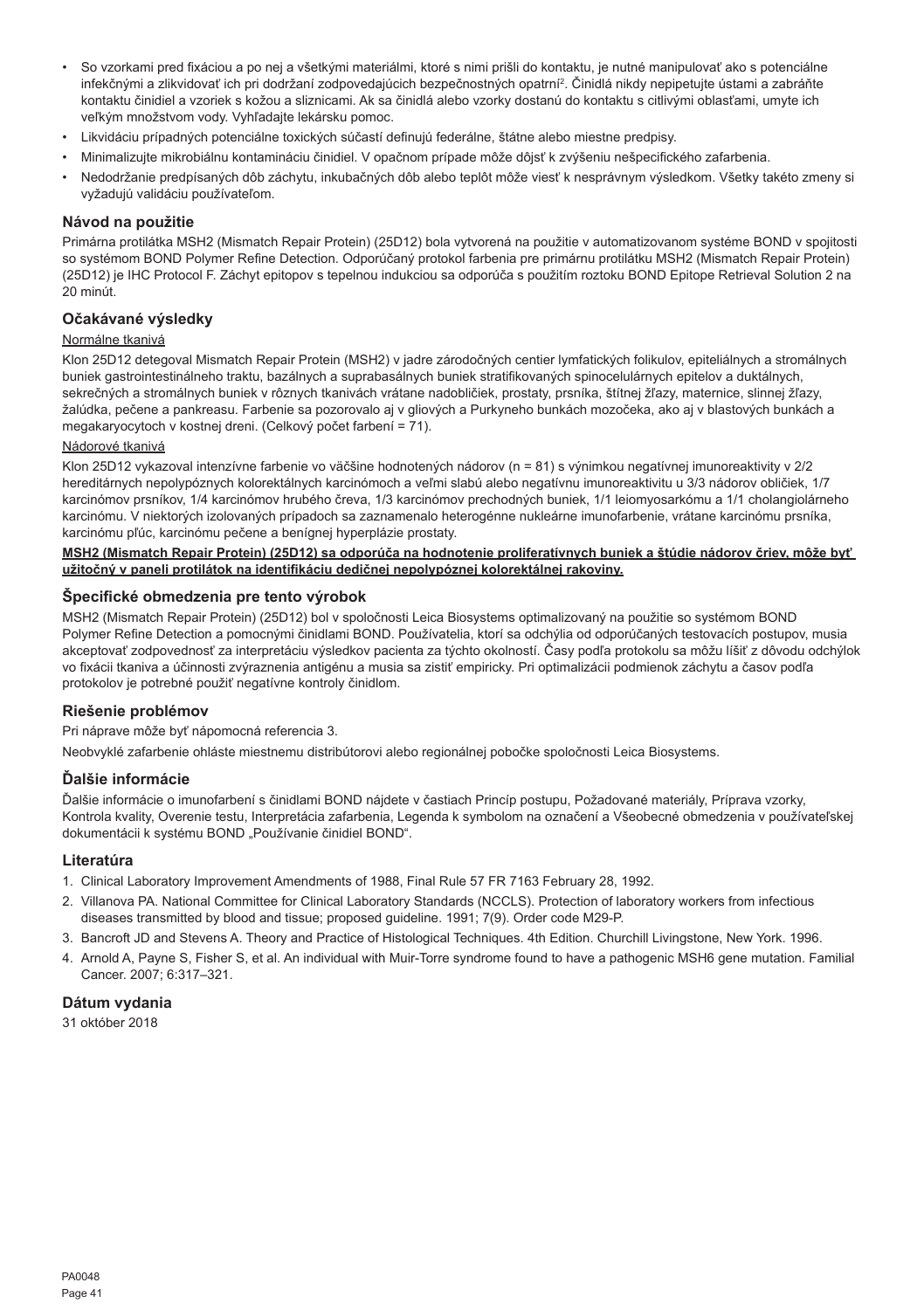# **TMBOND ةيلوألا ةداضملا ماسجألا مادختسالل زهاج MSH2 (Mismatch Repair Protein) (25D12) رقم الدليل: 0048PA**

# **االستعمال المستهدف**

هذا الكاشف مخصص لالستعمال في أغراض التشخيص في المختبرات*.*

<span id="page-42-0"></span>إن الغرض من جسم (12D25) (Protein Repair Mismatch (2MSH المضاد أحادي النسيلة هو استخدامه في التحديد النوعي بواسطة المجهر الضوئي لجين 2MSH البشري في النسيج المثبت بالفورمالين، والمضمن في البارافين عن طريق التلطيخ الكيميائي النسيجي المناعي باستخدام نظامBOND اآللي )يشمل نظامي MAX-BOND Leica وIII-BOND Leica).

بنغي ان يُستكمل التفسير السريري لوجود اي تلطيخ او غيابه من خلال الدراسات المورفولوجية والضوابط الصحيحة، وينبغي تقييم ذلك في سياق التاريخ السريري للمريض وغيره من الاختبار ات التشخيصية التي يُجريها اخصـائي مؤهل في علم الأمر اض.

# **الملخص والشرح**

بمكن استخدام الاساليب الكيميائية النسيجية المناعية لإثبات وجد مولدات المضدات في النسيج والخلايا (انظر "استعمال كواشف BOND" في وثائق مستخدم BOND التي بحوزتك). جسم ֧֦֧֖֖֖֖֖֖֧֧֧֚֚֚֚֚֚֚֚֚֚֚֚֬֝֝֓֝֬֝֓֞֓֞֬֓֓֞֡֓֓֞֓֡֡֬֓֓֞֡֡֡֬֓֓֞֬֓֞֡֡֬֓֞֬ (12D25) (Protein Repair Mismatch (2MSH ً المضاد األولي عبارة عن منتج جاهز لالستعمال تم تحسينه تحديدا من أجل استخدامه مع نظام Refine Polymer BOND Detection. ويتحقق إظهار جين MSH2 البشري من خلال السماح أولأ بربط (125D12) (Mismatch Repair Protein بالقطاع، ثم تصوير هذا الربط باستخدام الكواشف المتوفرة في نظام الكشف. يقلل استخدام هذه المنتجات، جنبًا إلى جنب مع نظام BOND الألي، من إمكانية حدوث بغيرات متأصلة ناتجة عن تخفيف كاشف فردي، والمص اليدوي وتطبيق الكاشف.

# **الكواشف المتوفرة**

بعتبر (12D2) MSH2 (Mismatch Repair Protein) جسمًا مضادًا مضادًا بشريًا لحادي النسيلة لدى الفئران، ويتم إنتاجه كمادة طافية لزراعة الأنسجة، ويتم توفيره في محلول ملحي ثالثي منظم مع بروتين حامل، ويحتوي على 0.35% من 950 ProClinTM كمادة حافظة. الحجم الكلي = 7 مل.

> **مستنسخ** 25D12.

# **مستضد**

بروتين مأشوب بدائي النواة متوافق مع منطقة الأحماض الأمينية 304 في الطرف الأميني بجزيء MSH2 البشري.

**خصوصية**

2MSH بشري.

**فئة فرعية** IgG1.

# **تركيز البروتين الكلي**

نحو 10 مجم/مل تقريبًا

# **تركيز الجسم المضاد**

أكبر من أو يساوي 0.1 مجم/لتر.

# **التخفيف والخلط**

يتم تخفيف جسم (12D25) (Protein Repair Mismatch (2MSH المضاد األولي إلى الحد األمثل الستخدامه في نظام BOND. ال يلزم إعادة تشكيل هذا الكاشف، أو خلطه، أو تخفيفه، أو معايرته.

# **المواد المطلوبة لكنها غير متوفرة**

ارجع إلى "استعمال كواشف BOND "في وثائق مستخدم BOND التي بحوزتك للحصول على قائمة كاملة بالمواد المطلوبة لمعالجة العينات والتلطيخ الكيميائي النسيجي المناعي باستخدام نظام .BOND

# **التخزين واالستقرار**

بُغزن في درجة حرارة 8-2 درجة مئوية. لا يُستعمل بعد تاريخ انتهاء الصلاحية المدون على ملصق الحاوية. تتمثل العالمات التي تشير إلى تلوث (12D25) (Protein Repair Mismatch (2MSH و/أو عدم استقراره في: تعكر المحلول، وانبعاث رائحة، ووجود راسب. .ً أعد درجة الحرارة إلى 2-8 درجة مئوية بعد االستعمال مباشرة

. يجب التحقق من ظروف التخزين بمعرفة المستخدم بخالف الظروف المحددة أعاله<sup>1</sup>

# **االحتياطات**

- •هذا المنتج مخصص لالستعمال في أغراض التشخيص في المختبرات.
- تركيز ProClin'" 950 هو 35%.0. وهو يحتوي على العنصر النشط -2ميثيل4--أيزوثيازولين3--واحد، وقد يسبب تهيج في الجلد، والعينين، والأغشية المخاطية، والجهاز التنفسي العلوي. عليك بارتداء قفاز لالستعمال مرة واحدة عند التعامل مع الكواشف.
	- للحصول على نسخة من صحيفة بيانات سلامة المواد، اتصل بالموزع المحلي لديك أو مكتب Leica Biosystems الإقليمي، أو يمكنك بدلاً من ذلك زيارة موقع Leica Biosystems على شبكة الويب على العنوان اإللكتروني com.LeicaBiosystems.www
- $\ddot{\phantom{1}}$ ينبغي التعامل مع العينات، قبل التثبيت وبعده، وكذلك مع جميع المواد التي تتعرض لها كما تما العدوى، وينبغي التخلص منها مع اتخاذ الاحتياطات السليمة2. لا نص الكواشف مطلقًا عن طريق الفم، وتجنب احتكاك الجلد والأغشية المخاطية بالكواشف، و العينات إلى المراس المن الحالف حساسة، فعليك بغسل هذه المناطق بكميات وفيرة من الماء. اطلب المشورة الطبية.
	- •راجع اللوائح الفیدرالیة، أو لوائح الوالية، أو اللوائح المحلیة للتخلص من أي مکونات سامة محتملة.  $\,$ 
		- قلِّل التلوث الميكروبي للكواشف وإلا قد تحدث زيادة في التلطيخ غير المحدد.
- •قد تؤدي ظروف االسترجاع، أو أوقات الحضانة، أو درجات الحرارة بخالف تلك الظروف المحددة إلى الحصول على نتائج خاطئة. أي تغيير كهذا يجب التحقق منه من جانب المستخدم.

PA0048 Page 42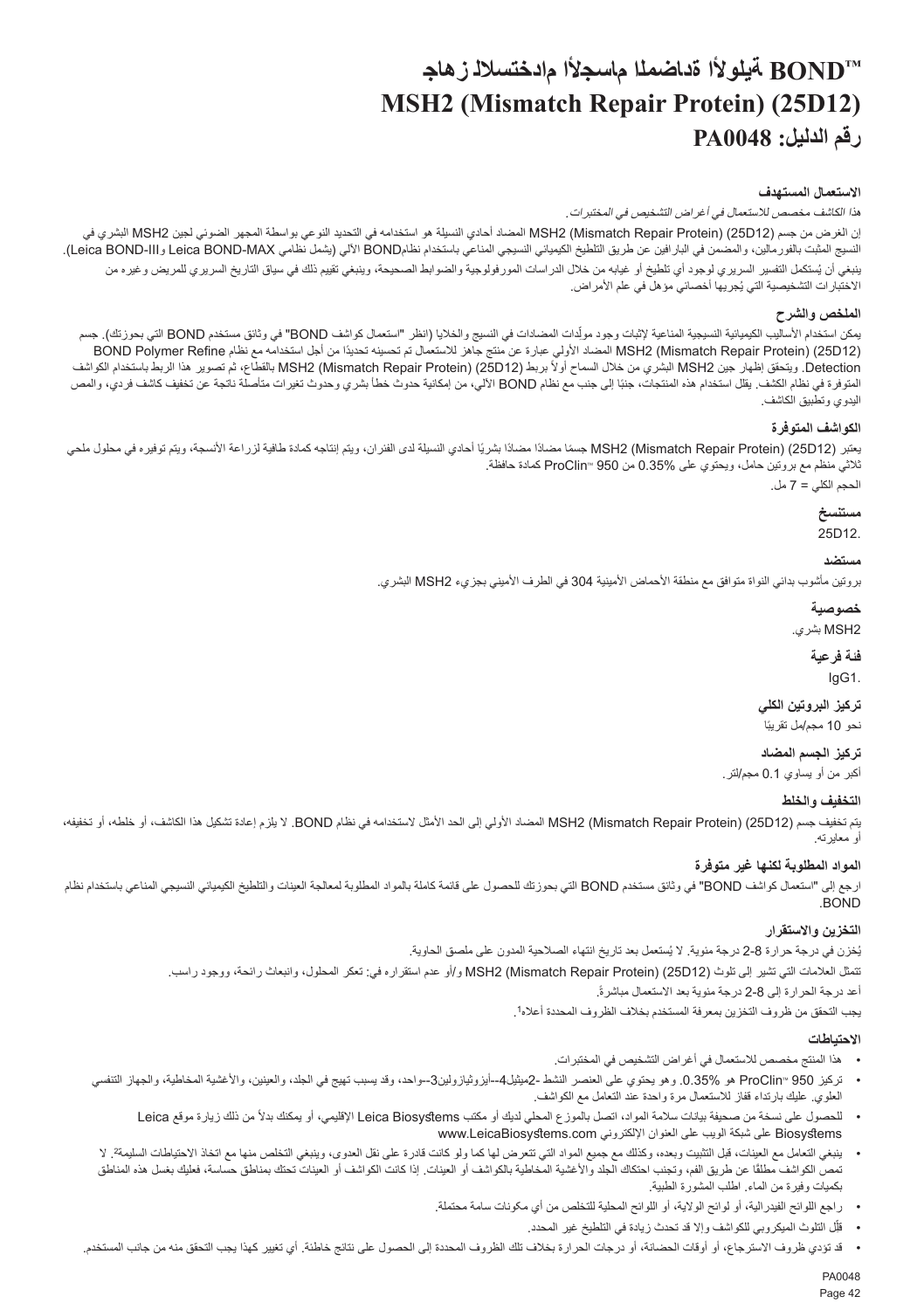# **إرشادات االستعمال**

تم تطوير جسم (12D25) (Protein Repair Mismatch (2MSH المضاد األولي الستخدامه في نظام BOND اآللي باالقتران مع نظام Detection Refine Polymer BOND. يتمثل بروتوكول التلطيخ الموصى به لجسم 12D25) (Protein Repair Mismatch (2MSH )المضاد األولي في F Protocol IHC. ويوصى باسترجاع الحاتمة المثار بالحرارة .دقيقة 20 لمدة BOND Epitope Retrieval Solution 2 باستخدام

#### **النتائج المتوقعة**

# األنسجة الطبيعية

المستنسخ 12D25 كشف وجود (2MSH (Protein Repair Mismatch في نواة المراكز الجرثومية بالجريبات اللمفاوية، والخاليا الظهارية والجلدية بالجهاز الهضمي، والخاليا القاعدية والفوق قاعدية بالظهارة الحرشفية المصففة، والقنوية، والإفرازية والخلايا السدوية في مجموعة متنوعة متن الشرقة التطفية والبروستاتا، والثدي، والغدة الدرقية، والرحم، والغدة اللعابية، والمعدة، والكديس وقد لوحظ أيضا وجود تلطيخ في الخليا الدبقية وخالي وحلال المحليا الذوراسية وخلايا النواء بنخاع العظام. (إجمالي عدد الحالات الملطخة =71(.

# األنسجة الورمية

ٌاظهر المستنسخ 25D12 تلطيخا مكثفا في معظم الأورام القي تم تقييمها (الحد=81)، باستثناء تَفاعَلِيَّة مَناعِيَّة مسلبية في 2/2 من سرطان القولون والمستقيم غير السلائلي الوراثي وتفاعلية مناعية ضعيفة جدًا أو سلبية في 3/3 من أورام الكلي، و1/7 من سرطان الغولون، و1/3 من سرطان الخلايا الانتقالية، و1/1 من الساركومة العضلية الملساء، و1/1 من سرطان الأرعية الصفراوية. لوحظ وجود تلطيخ مناعي نووي غير متجانس في سرطان المعزولة، بما في ذلك سرطان الثدي، وسرطان الرئة، وسرطان الكبد، وتضخم البروستاتا الحميد.

#### **ُوصى باستخدام (12D25) (Protein Repair Mismatch (2MSH ً لتقييم الخاليا المتكاثرة ودراسة أورام األمعاء، وقد يكون مفيدا في لوحة من األجسام المضادة لتحديد سرطان ي ّ القولون والمستقيم غير السالئلي الوراثي.**

#### **القيود الخاصة بالمنتج**

BOND وكواشف BOND Polymer Refine Detection نظام مع الستخدامه Leica Biosystems في MSH2 (Mismatch Repair Protein) (25D12) تحسين تم المساعدة. على المستخدمين الذين يحيدون عن إجراءات الاختبار الموصوع باقبول تحمل المسؤولية عن تفسير نتائج المرضى في ظل هذه الظروف. قد تختلف أوقات البروتوكول بسبب الاختلاف في تثبيت الانسجة وفعالية تحسين المستضدات، ويجب تحديد ذلك تجريبيًا. ينبغي استعمال ضرابط الكواشف السلبية عند تحسين ظروف الاسترجاع واوقات البروتوكول.

#### **اكتشاف المشكالت وحلها**

ارجع إلى المرجع رقم 3 لالطالع على اإلجراء العالجي.

اتصل بالموزع المحلي لديك أو بمكتب Biosystems Leica اإلقليمي لإلبالغ عن أي تلطيخ غير اعتيادي.

#### **المزيد من المعلومات**

يمكن العثور على المزيد من المعلومات حول التلطيخ المناعي باستخدام كواشف BOND، تحت العناوين التالية: مبدأ اإلجراء، المواد المطلوبة، إعداد العينة، ضبط الجودة، التحقق من صحة الفحص، تفسير التلطيخ، مفتاح الرموز المدونة على الملصقات، والقيود العامة، وذلك في قسم "استعمال كواشف BOND "في وثائق مستخدم BOND التي بحوزتك.

**قائمة المراجع**

- 1. Clinical Laboratory Improvement Amendments of 1988, Final Rule 57 FR 7163 February 28, 1992.
- 2. Villanova PA. National Committee for Clinical Laboratory Standards (NCCLS). Protection of laboratory workers from infectious diseases transmitted by blood and tissue; proposed guideline. 1991; 7(9). Order code M29-P.
- 3. Bancroft JD and Stevens A. Theory and Practice of Histological Techniques. 4th Edition. Churchill Livingstone, New York. 1996.
- 4. Arnold A, Payne S, Fisher S, et al. An individual with Muir-Torre syndrome found to have a pathogenic MSH6 gene mutation. Familial Cancer. 2007; 6:317–321.

**تاريخ اإلصدار** 31 أكتوبر 2018